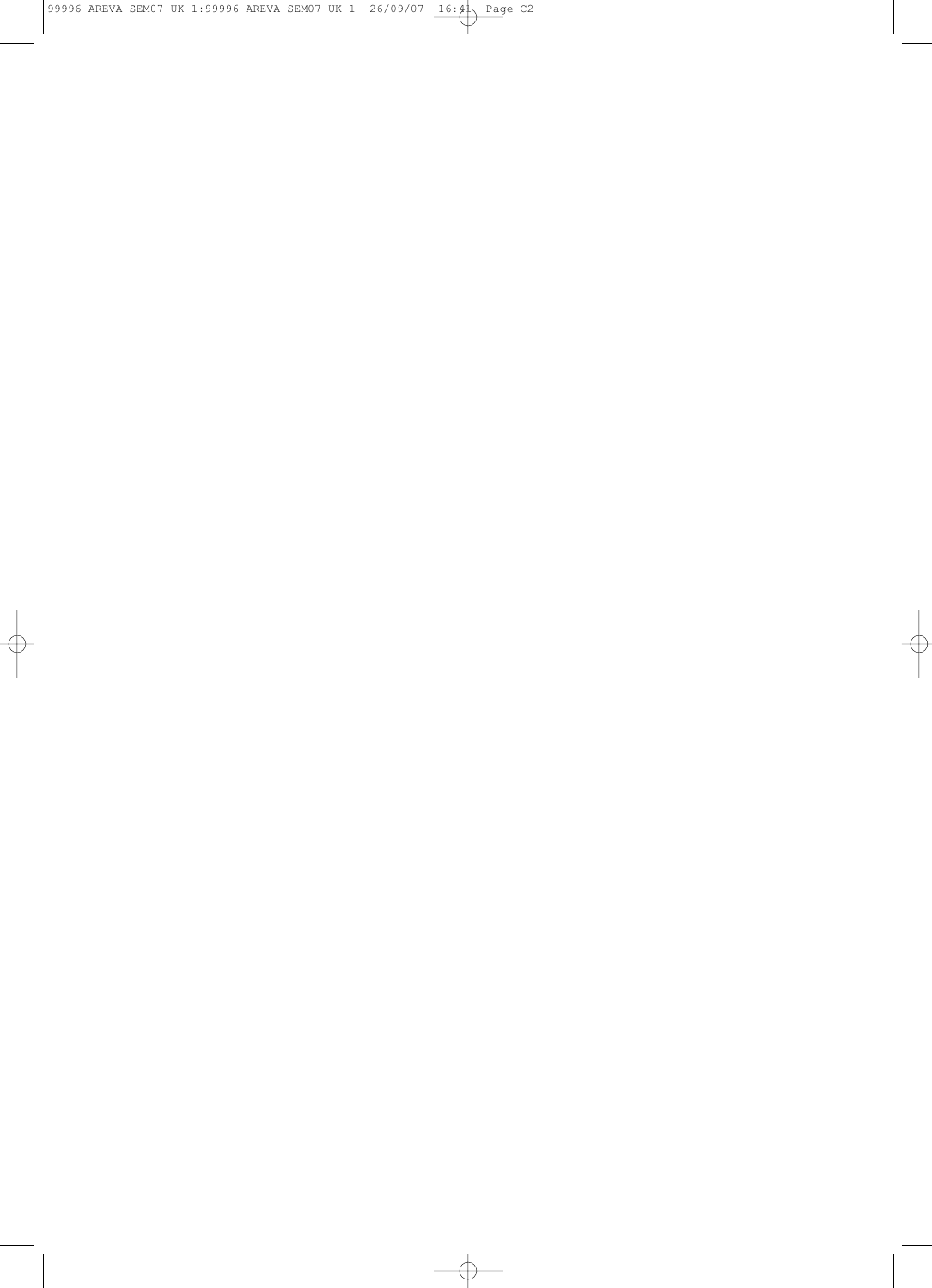# **CONTENTS**

# **CHAPTER 1**

| <b>Highlights of the period</b>                                                                          | $\overline{2}$ |
|----------------------------------------------------------------------------------------------------------|----------------|
| <b>CHAPTER 2</b><br>Key data                                                                             | 4              |
| 2.1. Summary data                                                                                        | $\overline{4}$ |
| 2.2. Segment reporting                                                                                   | 6              |
| 2.3. Backlog                                                                                             | 6              |
| 2.4. Income statement                                                                                    | $\overline{7}$ |
| 2.5. Review by division                                                                                  | 11             |
| 2.6. Cash flow                                                                                           | 16             |
| 2.7. Balance sheet data                                                                                  | 18             |
| <b>CHAPTER 3</b><br><b>Outlook</b>                                                                       | 21             |
| <b>CHAPTER 4</b><br>Events subsequent to half-year closing                                               | 22             |
| <b>CHAPTER 5</b><br><b>Consolidated financial statements</b>                                             | 24             |
| 5.1. Statutory Auditors' report on half-year information for the period January 1, 2007 to June 30, 2007 | 24             |
| 5.2. Consolidated income statement                                                                       | 25             |
| 5.3. Consolidated balance sheet                                                                          | 26             |
| 5.4. Consolidated cash flow statement                                                                    | 28             |
| 5.5. Consolidated statement of change in equity                                                          | 29             |
| 5.6. Segment reporting                                                                                   | 30             |
| 5.7. Notes to the consolidated financial statements for the period ending June 30, 2007                  | 32             |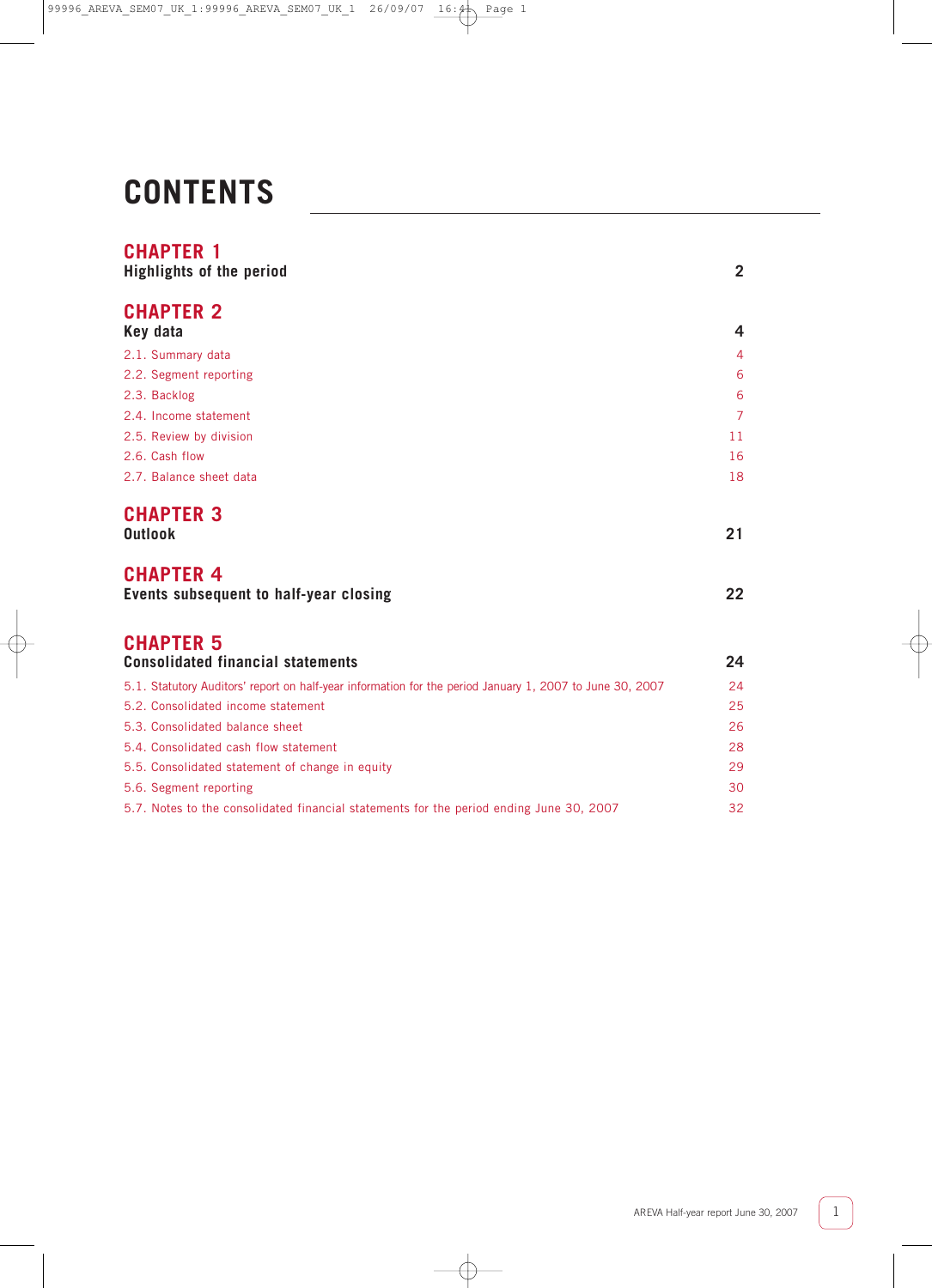**1**

# **1. Highlights of the period**

Information provided in this chapter concerns the AREVA group as a whole. Highlights concerning specific activities are presented in the review of the business divisions.

#### **Main developments pertaining to the first half of 2007:**

- Strong increase in the backlog of both the nuclear business and the Transmission & Distribution division, which together come to €33.5 billion;
- Stable income in the nuclear business;
- Provision connected with the OL3 contract supplemented;
- Income and sales continue to grow in the Transmission & Distribution division.

#### **Main events in the AREVA group during the first half of 2007:**

- January 18: AREVA NP wins two contracts in Sweden to retrofit unit 2 of the Oskarshamn power plant and extend the service life of unit 4 of the Ringhals power plant;
- January 24: EDF awards a contract to AREVA to supply the nuclear steam supply system of the Flamanville EPR. This major contract is the 100<sup>th</sup> reactor order for the AREVA group;
- February 16: AREVA T&D acquires Passoni & Villa, a leading manufacturer of high-voltage bushings. Passoni & Villa had 2006 sales revenue was €26 million and employs 150 people;
- March 29: Japan Nuclear Fuel Ltd announced that it will join the GNP consortium consisting of AREVA Inc., Washington Group International and BWX Technologies to meet the used fuel management needs of the US Department of Energy;
- April 11: AREVA and MHI confirmed that they will accelerate deployment of their alliance to develop and market a Generation III pressurized water reactor with 1,100 MW of capacity. The companies signed a Memorandum of Understanding on July 10, 2007;
- April 18: AREVA T&D inaugurates a new plant to manufacture gas-insulated switchgear in Suzhou, Jiangsu Province, China. The plant will contribute to the T&D division's objective to double its sales in China by 2010;
- May 9: Sogin of Italy awards a contract to AREVA to transport and treat 235 metric tons (MT) of used fuel;
- May 14: AREVA announces its intention of continuing to sponsor the America's Cup in partnership with the French team;
- May 21: AREVA announces the start of the Comurhex II project to build new uranium conversation facilities at its Malvési and Tricastin sites. With this €610 million capital investment, the group aims to remain the number 1 worldwide in uranium conversion as the nuclear revival continues;
- May 24: Following AREVA's decision not to outbid Suzlon for the takeover of REpower, the two groups enter into a cooperative agreement under which AREVA will maintain its shareholding in REpower and continue to support the company, will become Suzlon's preferred supplier for electricity transmission and distribution equipment and systems, and will have a guaranteed share price in the event that it decides to withdraw from REpower;
- May 30: AREVA T&D signs an agreement to create a 50/50 joint venture with Sunten Electric Co. of China, enabling AREVA T&D to become the leader in dry-type transformers in China;
- June 19: AREVA T&D signs an agreement to create a 50/50 joint venture with United Company Rusal of Russia. The JV will become Rusal's preferred supplier of electric equipment and services for turnkey projects in Russia;
- June 19: AREVA signs a major uranium enrichment contract with South Korean power company KHNP.
- June 25: AREVA launches a friendly takeover of Uramin, a uranium mining company in Canada. The public offer was completed successfully on July 30 with 92.93% of all shares outstanding tendered to AREVA;
- Other important events for the half year: the Melox MOX fabrication plant received a license from the French regulators to increase annual fuel production capacity from 145 metric tons to 195 metric tons.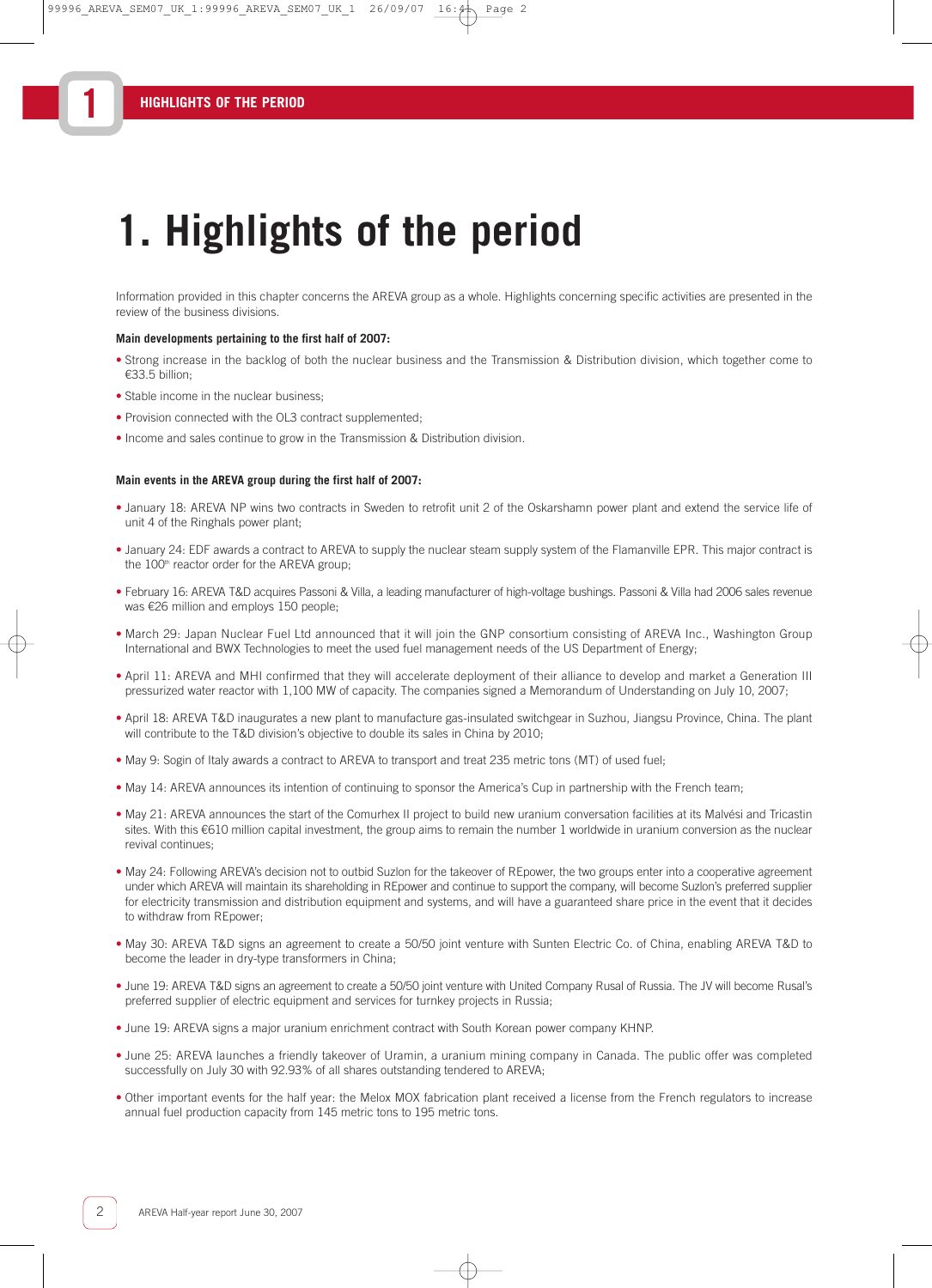#### **Update on the OL3 project with TVO:**

The Olkiluoto 3 EPR (OL3) is the first Generation III reactor under construction anywhere in the world. It is also the first reactor for which two safety authorities – in France and in Germany – were involved during the design phase. The price and schedule terms of this turnkey contract with customer TVO of Finland are very tight.

The project is now moving forward at a brisk pace. The key milestones of the construction schedule established at the end of 2006 for the first half of 2007 were met.

Considering the project's "first-of-a-kind" nature and the technical documentation approval process specific to it, although performance conditions are improving significantly. The provision set up for this project was supplemented to take into account the resulting costs and contingencies. This provision takes into account the insurance policy that the Group bought at the end of 2006 to cover the risk of losses to completion under EPR export sales contracts, beyond a certain deductible and within the limits of coverage.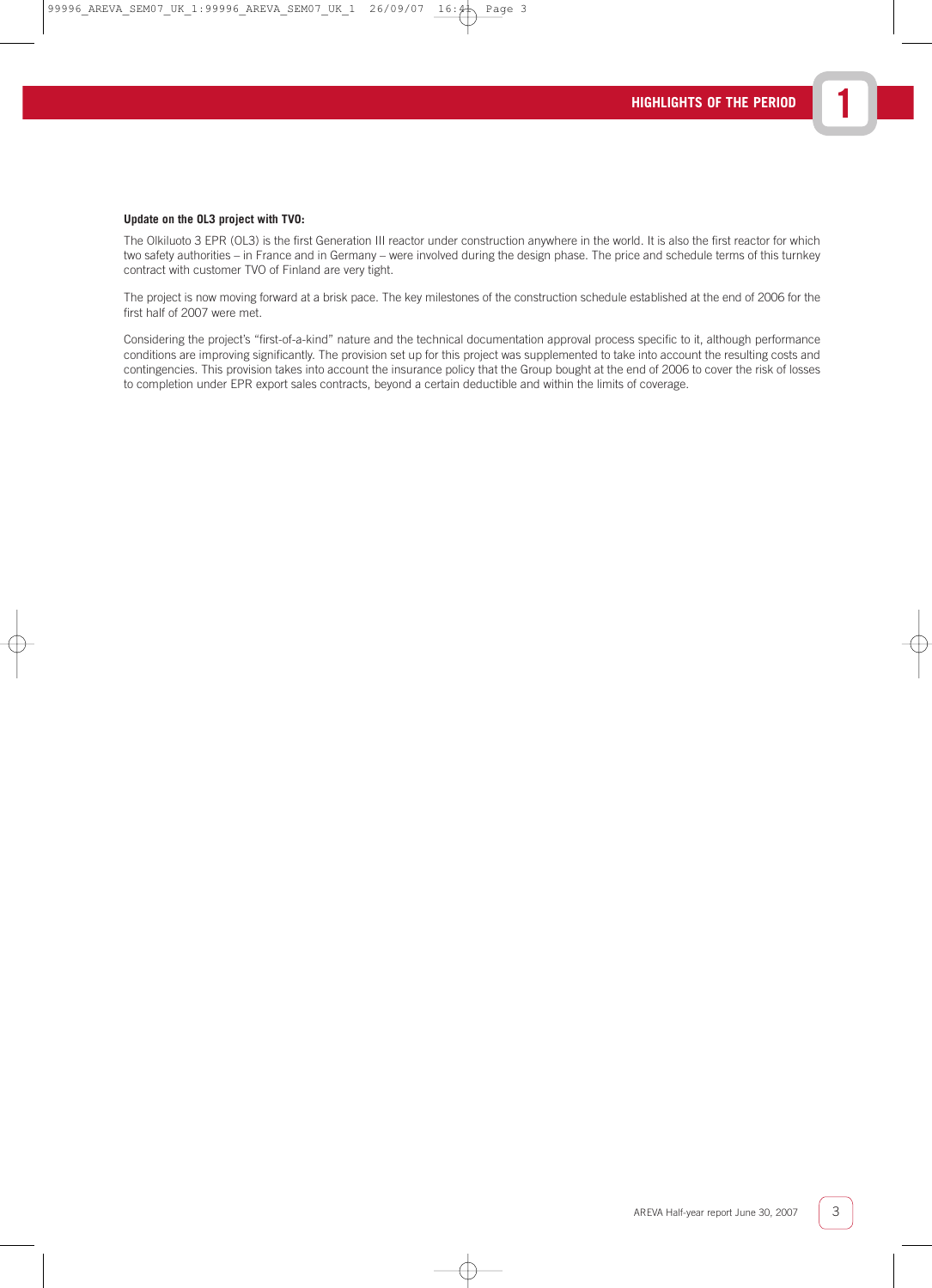# **2.1. SUMMARY DATA**

# **2.1.1. Financial indicators**

|       |                  | Change<br>2007/2006 |
|-------|------------------|---------------------|
|       |                  |                     |
|       |                  | 6.7%                |
| 1,084 | 955              | 13.6%               |
| 20.2% | 19.0%            | $+1.2$ pt           |
| 451   | 534              | $(15.5)\%$          |
| 8.4%  | 10.6%            | $(2.2)$ pts         |
| 207   | 115              | 80.0%               |
| 3.9%  | 2.3%             | $+1.6$ pts          |
| 118   | 32               | 268.8%              |
| 295   | 245              | 20.4%               |
| 5.5%  | 4.9%             | $+0.6$ pt           |
| (501) | (334)            | 50.1%               |
| (513) | (40)             | immaterial          |
| (340) | (427)            | $(20.4)\%$          |
|       | H1 2007<br>5,373 | H1 2006<br>5,036    |

|                                        | 06/30/2007 | 12/31/2006 |           |
|----------------------------------------|------------|------------|-----------|
| Backlog                                | 33,553     | 25.627     | $+30.9\%$ |
| Net debt at the end of the period      | (1, 565)   | (865)      | $+80.9\%$ |
| - including put option held by Siemens | (1, 117)   | (1.117)    | $\sim$    |

# **2.1.2. Definitions of financial indicators**

**Backlog:** the backlog is valued based on economic conditions at the end of the period. It includes firm orders and excludes unconfirmed options. Orders in hedged foreign currencies are valued at the rate hedged. Non-hedged orders are valued at the rate in effect on the last day of the period. The backlog reported for long-term contracts recorded under the percentage of completion method and partially performed as of the reporting date is equal to the difference between (a) the projected sales revenue from the contract at completion and (b) the sales revenue already booked for this particular contract. Accordingly, the backlog takes into account escalation and price revision assumptions used by the group to determine the projected revenue at completion.

**Cash flow from end-of-life-cycle operations:** this indicator encompasses all of the cash flows linked to end-of-life-cycle operations and to assets earmarked to cover those operations. It is equal to the sum of the following items:

- Income from the portfolio of earmarked assets;
- Cash from the sale of earmarked assets:
- Minus acquisitions of earmarked assets;
- Minus cash spent during the year on end-of-life-cycle operations;
- Full and final payments received for facility dismantling;
- Less full and final payments paid for facility dismantling.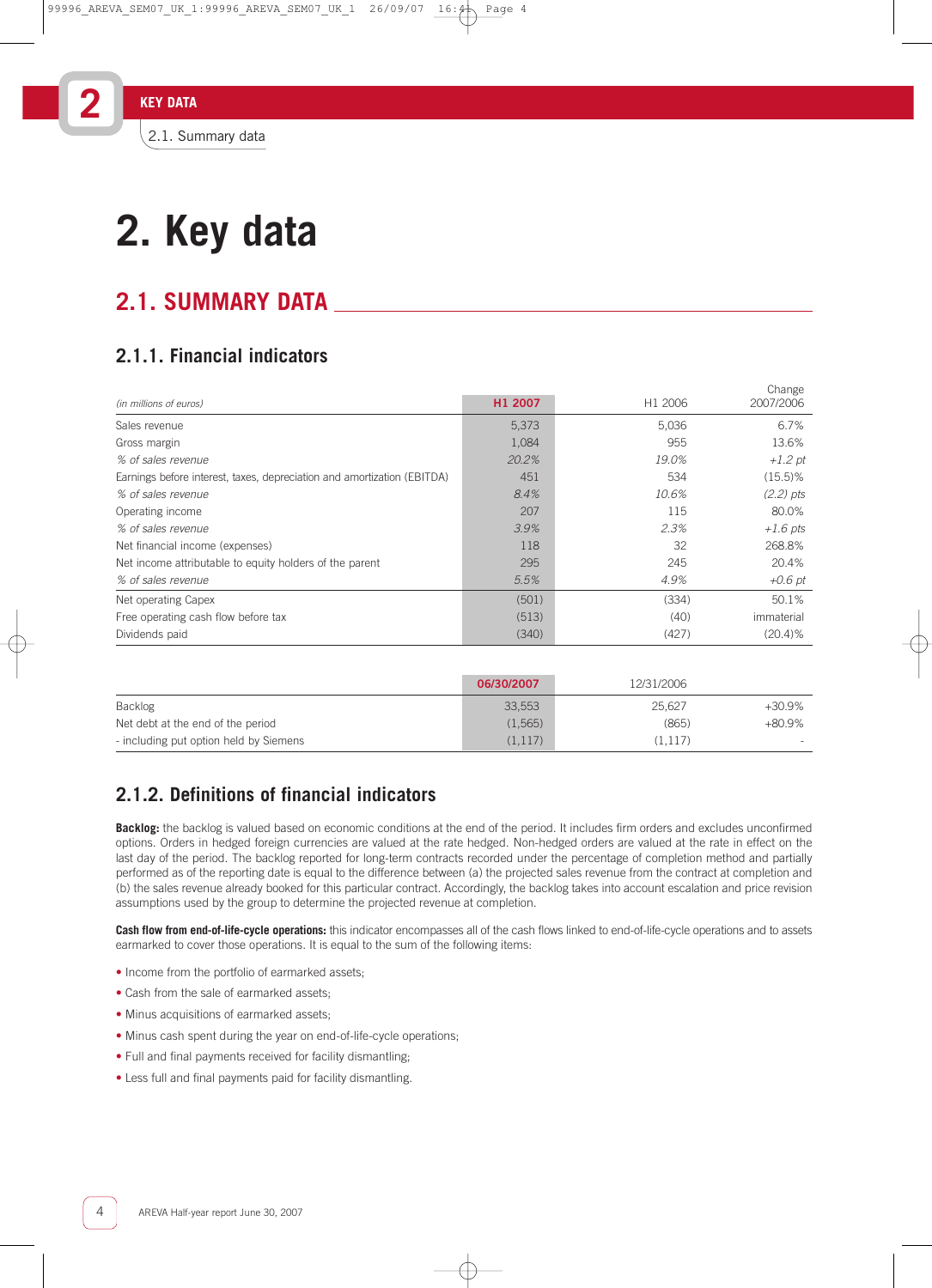**Earnings before interest, taxes, depreciation and amortization (EBITDA):** EBITDA is equal to operating income plus net amortization, depreciation and operating provisions (except for provisions for impairment of working capital items). EBITDA is adjusted to exclude the cost of end-of-life-cycle operations for nuclear facilities (dismantling, retrieval and packaging of waste) for the period, as well as the full and final payments made or to be made to third parties for facility dismantling. It should be noted that the cash flows linked to end-of-life-cycle operations are presented separately.

**Free operating cash flow:** it represents the cash flow generated by operating activities. This indicator is before income tax. It is equal to the sum of the following items:

- EBITDA, excluding end-of-life-cycle operations;
- Plus losses or minus gains included in operating income on sales of property, plant and equipment (PPE) and intangible assets;
- Plus the decrease or minus the increase in operating working capital requirement between the beginning and the end of the period (excluding reclassifications, currency translation adjustments and changes in consolidation scope);
- Minus acquisitions of PPE and intangible assets, net of changes in accounts payable related to fixed assets;
- Plus sales of PPE and intangible assets included in operating income, net of changes in receivables on the sale of fixed assets;
- Plus customer prepayments on non-current assets received during the period;
- Plus acquisitions (or disposals) of consolidated companies (excluding equity associates).

**Net debt:** this heading includes short- and long-term borrowings, which include interest-bearing advances received from customers and put options by minority shareholders, less cash balances, non-trade current accounts, marketable securities and other current financial assets. Shares classified as "available-for-sale securities" are now excluded from the net debt or (cash) position.

**Operating working capital requirement (OWCR):** OWCR represents all of the current assets and liabilities related directly to operations, i.e.:

- Inventories and work-in-process;
- Trade accounts receivable and related accounts;
- Interest-bearing advances;
- Other accounts receivable, accrued income and prepaid expenses;
- Less: trade accounts payable and related accounts, trade advances and prepayments received (excluding interest-bearing advances), other operating liabilities, accrued expenses, and deferred income;
- Note: OWCR does not include non-operating receivables and payables such as income tax liabilities, amounts receivable on the sale of non-current assets, and liabilities in respect of the purchase of non-current assets.

### **2.1.3. Non-financial AREVA Way performance indicators**

|                                                 | 02 2007    | Q1 2007                  | 2006         |
|-------------------------------------------------|------------|--------------------------|--------------|
| <b>SAFETY</b>                                   |            |                          |              |
| Accident frequency rate                         | 4.35       | 4.43                     | 4.66         |
| Accident severity rate                          | 0.12       | 0.12                     | 0.14         |
| <b>DOSIMETRY</b>                                |            |                          |              |
| Average exposure to radiation (Group employees) | 1.23       | $\overline{\phantom{a}}$ | 1.22         |
| Average exposure to radiation (subcontractors)  | 0.47       |                          | 0.48         |
| <b>ENVIRONMENT</b>                              |            |                          |              |
| Electric power used (GWh)                       | 336.251    | 350.333                  | 1,322.311    |
| Fossil energy used (GWh)                        | 352.974    | 399.167                  | 1.373.422    |
| Direct emissions of greenhouse gases            | 208,585.13 | 298.170.75               | 1,107,531.39 |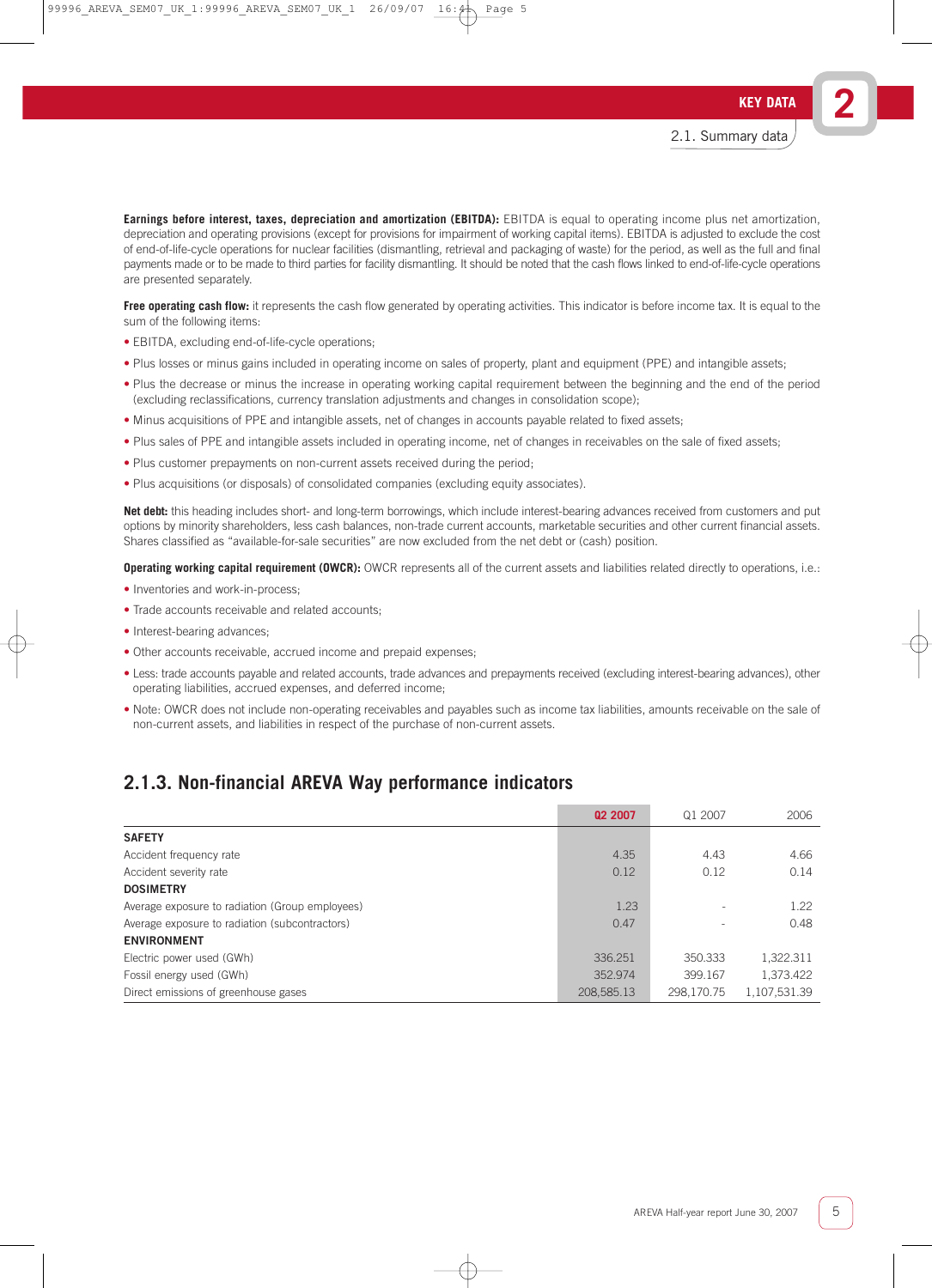# **First half 2007**

| (in millions of euros)               | Front End | Reactors<br>and Services | Back End | Transmission<br>& Distribution | Corporate<br>& other<br>eliminations | Total |
|--------------------------------------|-----------|--------------------------|----------|--------------------------------|--------------------------------------|-------|
| Contribution to consolidated revenue | 1,342     | 1,154                    | 856      | 2,021                          | $\Omega$                             | 5,373 |
| EBITDA                               | 292       | (122)                    | 172      | 156                            | (48)                                 | 451   |
| % contribution to consolidated sales | 21.8%     | $(10.6)\%$               | 20.1%    | 7.7%                           |                                      | 8.4%  |
| Operating income                     | 223       | (230)                    | 97       | 175                            | (59)                                 | 207   |
| % contribution to consolidated sales | 16.6%     | $(20.0)\%$               | 11.3%    | 8.7%                           | ۰                                    | 3.9%  |
| Change in operating WCR              | (167)     | 9                        | (197)    | (71)                           | (34)                                 | (459) |
| Net operating CAPEX                  | (243)     | (124)                    | (47)     | (70)                           | (18)                                 | (501) |
| Free operating cash flow before tax  | (122)     | (236)                    | (73)     | 17                             | (100)                                | (513) |

# **First half 2006**

| (in millions of euros)               | Front End | Reactors<br>and Services | Back End | Transmission<br>& Distribution | Corporate<br>& other<br>eliminations | Total |
|--------------------------------------|-----------|--------------------------|----------|--------------------------------|--------------------------------------|-------|
| Contribution to consolidated revenue | 1,381     | 1,102                    | 851      | 1,701                          | $\Omega$                             | 5,036 |
| EBITDA                               | 286       | (9)                      | 166      | 107                            | (16)                                 | 534   |
| % contribution to consolidated sales | 20.7%     | (0.8%                    | 19.4%    | 6.3%                           |                                      | 10.6% |
| Operating income                     | 221       | (266)                    | 117      | 72                             | (29)                                 | 115   |
| % contribution to consolidated sales | 16.0%     | $(24.1)\%$               | 13.8%    | 4.2%                           | -                                    | 2.3%  |
| Change in operating WCR              | 119       | (101)                    | (110)    | (124)                          | (27)                                 | (243) |
| Net operating CAPEX                  | (175)     | (81)                     | (38)     | (39)                           | $\Omega$                             | (334) |
| Free operating cash flow before tax  | 229       | (190)                    | 18       | (53)                           | (44)                                 | (40)  |

# **2.3. BACKLOG**

The backlog as of June 30, 2007 was €33.553 billion, up 30.9% from €25.627 million on December 31, 2006 and up 55.2% since June 30, 2006.

In the nuclear business, the backlog as of June 30, 2007 was €29.441 billion, compared with €22.123 billion as of December 31, 2006, representing an increase of 33.1%.

Important developments in the first half of 2007 include:

- A major long term uranium enrichment contract was signed the KHPN of South Korea;
- In Fuel, AREVA signed a contract with EDF valued at more than €1.4 billion for the 2008-2012 period;
- EDF ordered the nuclear steam supply system for the Flamanville EPR;
- Sogin of Italy awarded a contract of more than €250 million to treat 235 metric tons of used nuclear fuel.

In the Transmission & Distribution division, the backlog at June 30, 2007 stood at €4.116 billion, compared with €3.503 billion at December 31, 2006, an increase of 17.5%. New orders rose by 24.3% in the first half of 2007 to €2.637 billion and were up sharply from those of the first half of 2006. Like-for-like, orders were up 25.1%. This positive trend is consistent with that of the second half of 2006. It reflects growth in the industrial sector and major contracts signed by the Products and Systems businesses in Russia and the Middle East.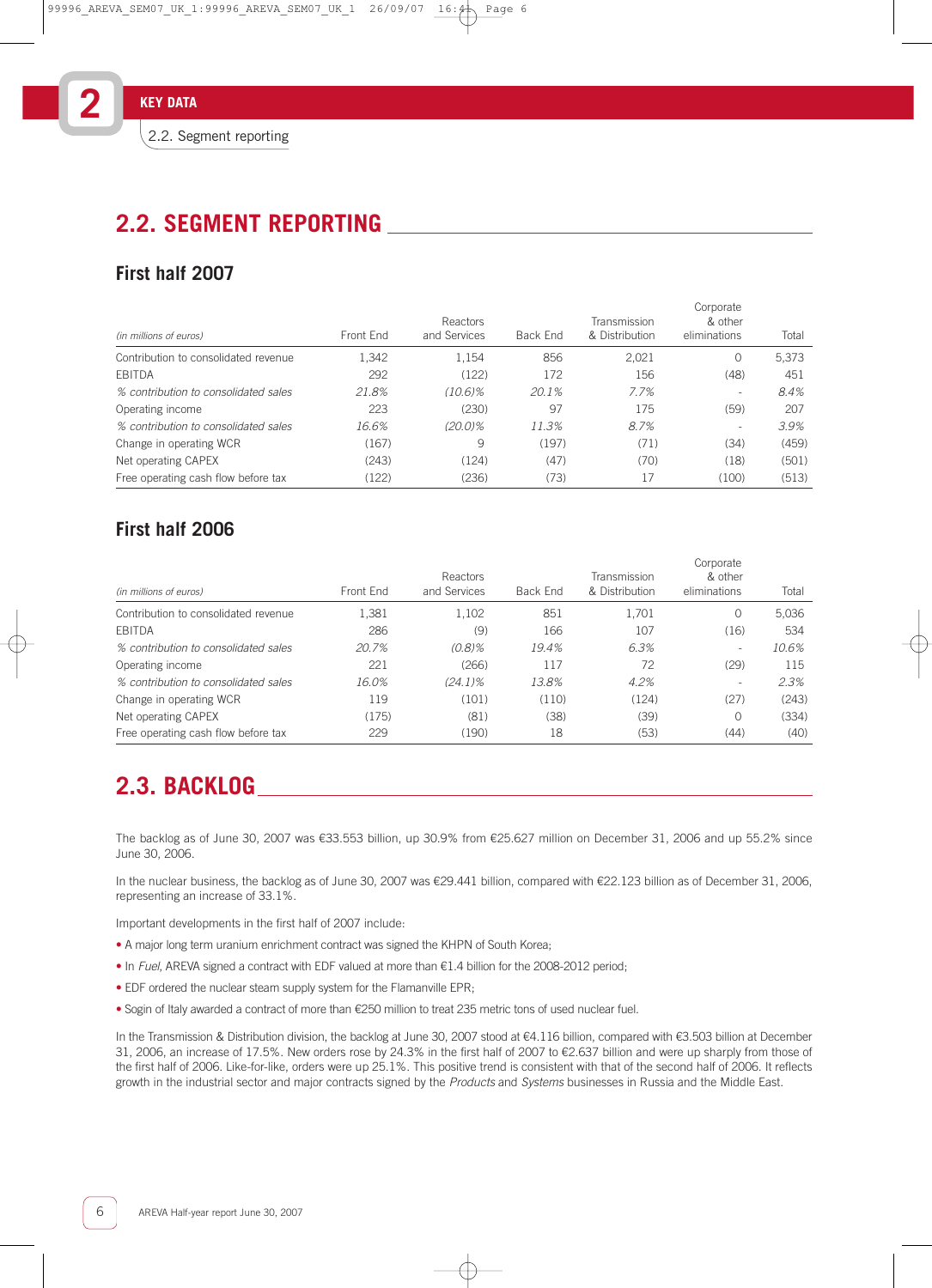| (in millions of euros)                                  | H1 2007  | H <sub>1</sub> 2006 | 2006     |
|---------------------------------------------------------|----------|---------------------|----------|
| Sales revenue                                           | 5,373    | 5,036               | 10,863   |
| Gross margin                                            | 1,084    | 955                 | 2,220    |
| Research and development expenses                       | (197)    | (161)               | (355)    |
| Sales and marketing expenses                            | (252)    | (244)               | (493)    |
| General and administrative expenses                     | (424)    | (375)               | (778)    |
| Restructuring and early retirement costs                | (17)     | (43)                | (131)    |
| Other operating income and expenses                     | 14       | (17)                | (56)     |
| <b>Operating income</b>                                 | 207      | 115                 | 407      |
| Net financial income (expenses)                         | 118      | 32                  | 97       |
| Income tax                                              | (53)     | (36)                | (51)     |
| Share in net income of associates                       | 34       | 104                 | 220      |
| Net income from continuing operations                   | 306      | 214                 | 672      |
| Net income from discontinued operations                 | $\Omega$ | 2                   | $\Omega$ |
| Net income for the period                               | 306      | 216                 | 672      |
| Minority interests                                      | 12       | (29)                | 24       |
| Net income attributable to equity holders of the parent | 295      | 245                 | 649      |

# **2.4.1. Sales revenue**

Consolidated sales revenue rose to €5.373 billion in the first half of 2007, up 6.7% compared with the same period in 2006. Like-forlike, the group's sales revenue was up 6.4%.

| (in millions of euros)               | H1 2007 | H <sub>1</sub> 2006 | Change<br>2007/2006 |
|--------------------------------------|---------|---------------------|---------------------|
| Contribution to consolidated sales   | 5,373   | 5,036               | 6.7%                |
| Front End division                   | 1,342   | 1,381               | $(2.8)$ %           |
| Reactors and Services division       | 1,154   | 1,102               | 4.7%                |
| Back End division                    | 856     | 851                 | 0.6%                |
| <b>Nuclear</b>                       | 3,352   | 3,334               | 0.5%                |
| Transmission & Distribution division | 2,021   | 1.701               | 18.8%               |

Nuclear operations reported first half 2007 sales revenue of €3.352 billion, essentially unchanged from the first half of 2006 in reported data and down 0.2% like-for-like. Highlights included:

- A slight decrease in sales revenue for the Front End division due to unfavorable timing of deliveries in the Fuel business unit was offset only partially by higher uranium prices.
- In the **Reactors and Services** division, sales revenue was buoyed by services, after weak demand in 2006, and by the start of construction of a second EPR, Flamanville 3.
- Sales revenue was stable in the **Back End** division (+0.6%), with strong growth in the *Logistics* business unit offset by a drop in *Treatment*, the division's largest business unit, due to shifts in production schedules.

The **Transmission & Distribution** division recognized sales revenue of €2.021 billion, the strong growth of 18.8% reflecting increased volumes. Ritz (high voltage) made a positive contribution, but exchange rates had a negative impact. Like-for-like, the T&D division recorded growth of 19.5%.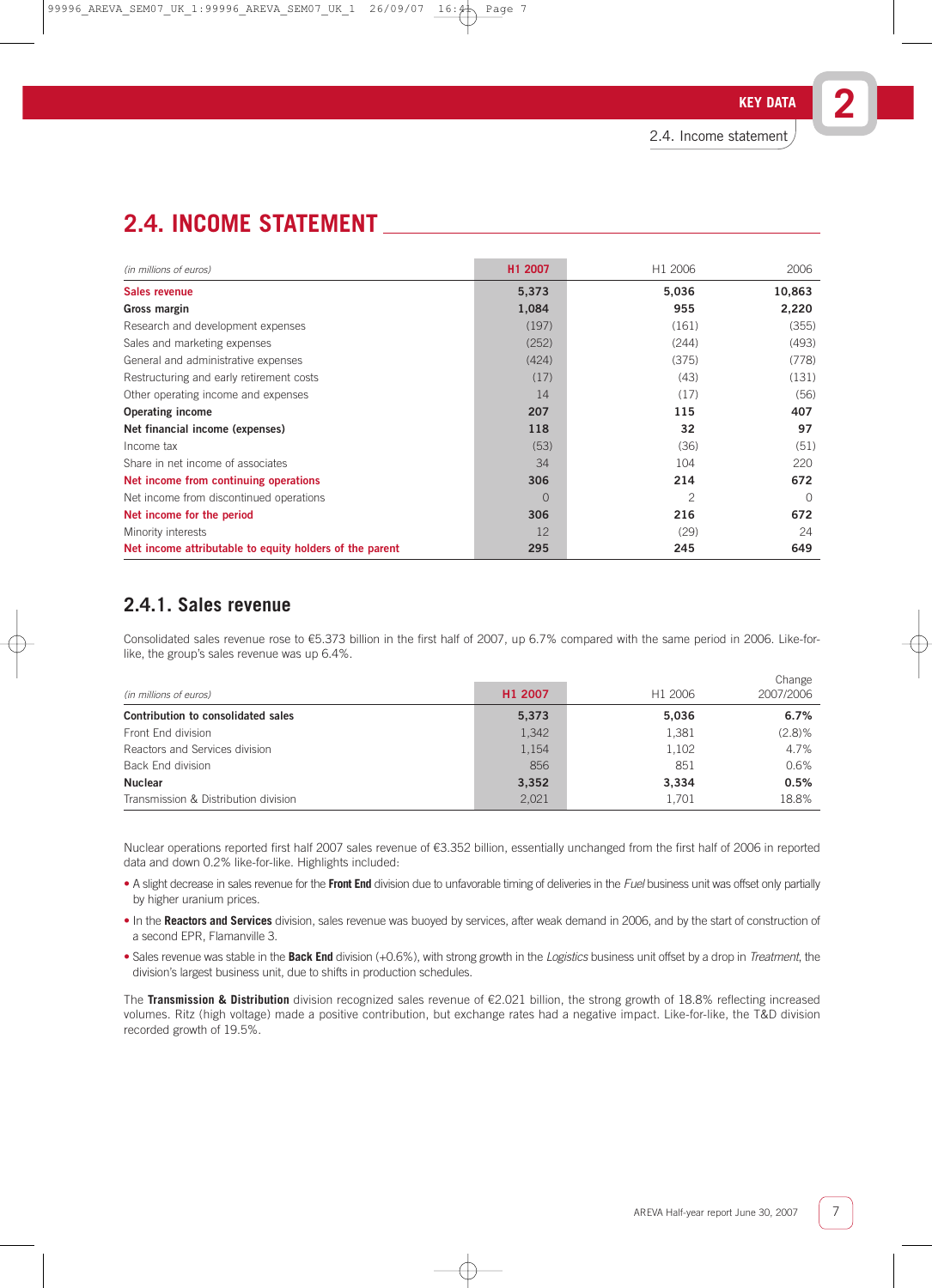# **2.4.2. Gross margin**

Gross margin for the group amounted to €1.084 billion in the first half of 2007, or 20.2% of sales revenue. This compares with €995 million in the first half of 2006, or 19.0% of sales, giving growth of 1.2 points.

 $\sim$ 

| (in millions of euros)        | H1 2007 | H <sub>1</sub> 2006 | <b>UILDITIE</b><br>2007/2006 |
|-------------------------------|---------|---------------------|------------------------------|
| Gross margin                  | 1,084   | 955                 | 13.5%                        |
| % of sales revenue            | 20.2%   | 19.0%               | $+1.2$ pts                   |
| - Nuclear operations          | 572     | 543                 | 5.3%                         |
| - Transmission & Distribution | 511     | 408                 | 25.3%                        |

This increase in performance reflects:

- Significant improvement in gross margin for the **Front End** division, particularly in the Mining business unit, and increased margins in the Reactors and Services division, where cost reduction efforts initiated several months ago in the Equipment business unit are now bearing fruit;
- A significant margin increase in the **Transmission & Distribution** division, most notably in the Products and Systems business units, reflecting increased volumes and the success of the division's optimization plan.

Gross margin was down, however, in the **Back End** division due to a less favorable product mix.

## **2.4.3. Research and development**

The amounts committed to research and development are recorded on the balance sheet if they meet the criteria for capitalization under IAS 38, and are expensed if they do not. R&D expenses recognized on the income statement include the amortization of R&D expenses capitalized in accordance with IAS 38.

If solely funded by the group, R&D expenses not eligible for capitalization are recognized in the income statement after gross margin; expenses for programs that are partially or fully funded by customers or for joint projects in which AREVA has the commercial rights to the results are recognized in the cost of sales. All research and development costs, whether capitalized or expensed during the period, are combined to calculate the group's total R&D expenditure.

|                                                                         | H <sub>1</sub> 2007     |                          | H1 2006                 |                          |
|-------------------------------------------------------------------------|-------------------------|--------------------------|-------------------------|--------------------------|
|                                                                         | In millions<br>of euros | In % of sales<br>revenue | In millions<br>of euros | In % of sales<br>revenue |
| Research and development expenses<br>recognized in the income statement | 197                     | 3.7%                     | 161                     | $3.2\%$                  |
| R&D expenditure                                                         | 370                     | 6.9%                     | 286                     | 5.7%                     |

Taking into account all costs incurred for research and development, the group's total research and development expenditure came to €370 million for the first half of 2007, i.e. 6.9% of sales revenue for the period, up from €286 million for the first half of 2006, i.e. 5.7% of sales revenue.

The growth reflects in particular:

- R&D expenses in the **Nuclear** divisions, mainly for the group's mining exploration program, development of the EPR reactor, including design certification in the United States, and development of an 1,100 MWe reactor with Mitsubishi Heavy Industries;
- R&D expenses in the **Transmission & Distribution** division aimed mainly at improving the performance of electric power systems and equipment and the development of digital controls and information systems for power grid monitoring.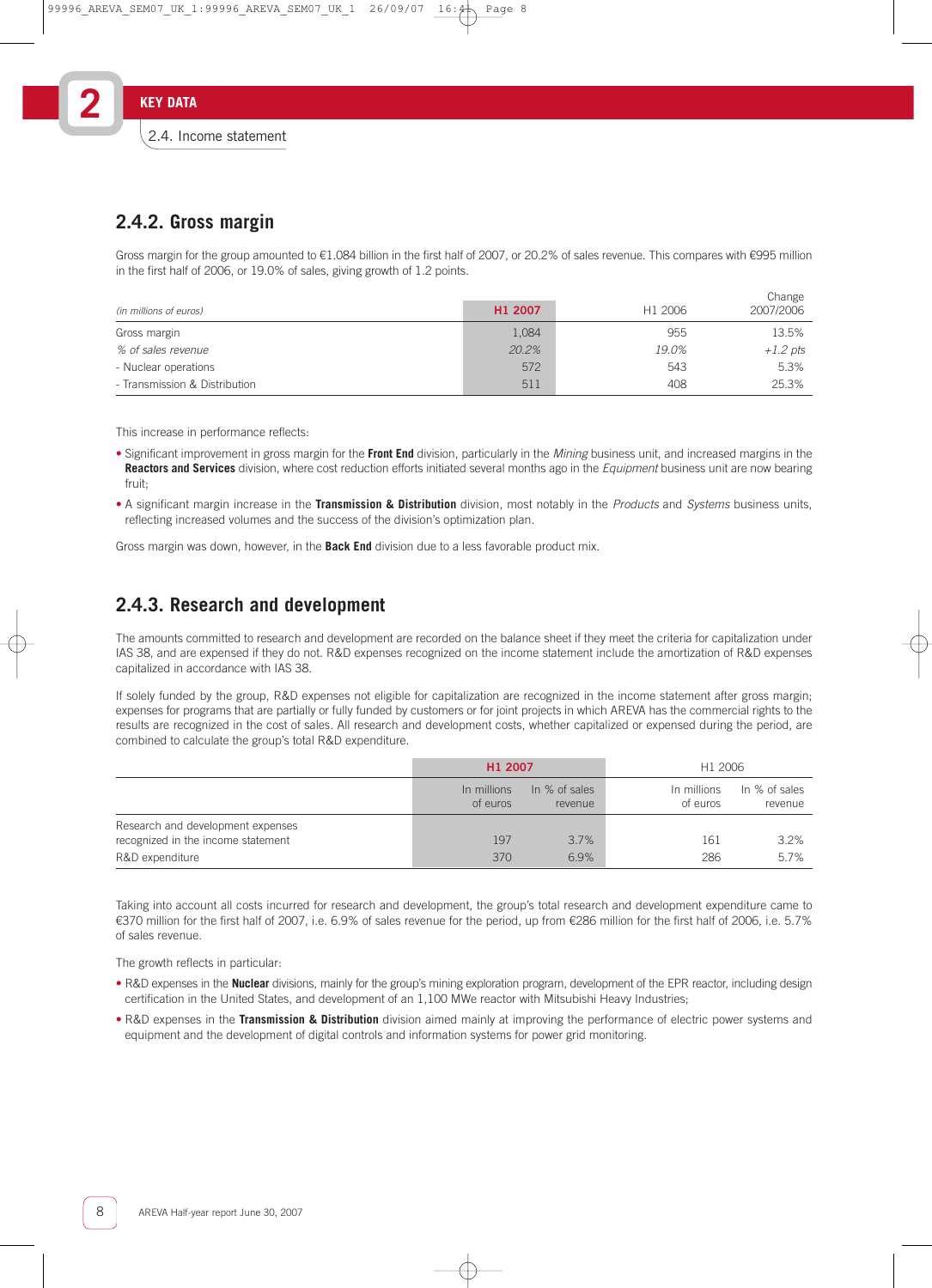# **2.4.4. General and administrative, marketing and sales expenses**

General and administrative expenses and Marketing and sales expenses stood at 12.6% of sales revenue or €676 million in the first half of 2007, essentially unchanged from 12.3% or €619 million in the first half of 2006.

# **2.4.5. Operating income before restructuring expenses**

Operating income before restructuring and early retirement costs rose 42% to €224 million in the first half of 2007, compared with €158 million in the first half of 2006. Operating income before restructuring and early retirement costs represents 4.2% of sales revenues in the first half of 2007 compared with 3.1% in the first half of 2006.

# **2.4.6. Operating income**

Operating income for the first half of 2007 rose to €207 million, up 80% from €115 million in the first half of 2006. The group's operating margin was 3.9% for the first half of 2007, compared with 2.3% for the first half of 2006.

- In nuclear operations, operating income was €88 million, up by 20.6% from €73 million in the first half of 2006. The operating margin rate represented 2.6% of sales, compared with 2.2% in the first half of 2006. This increase reflects an increase in operating income in the **Front End** and **Reactors and Services** divisions, offset in part by a decrease in the operating margin for the **Back End** division to more customary levels in comparison with the exceptionally high levels recorded in 2005 and 2006.
- The **Transmission & Distribution** division reported operating income of €175 million, compared with €72 million in the first half of 2006. These results confirm the Transmission & Distribution division's growth, attributable to solid demand and the optimization plan initiated three years ago.
- Operating income for corporate operations was €(56) million, compared with €(29) million in the first half of 2006. This increase in charges reflects the group's decision to bolster corporate cohesion by consolidating several sites and renovating offices, to strengthen management systems by creating a Corporate Development Department and a Risk Prevention and Management Department, and to assure brand awareness by sponsoring the America's Cup and through its television advertising campaign.

# **2.4.7. Net financial income (expenses)**

| (in millions of euros)                                                                 | H1 2007 | H <sub>1</sub> 2006 |
|----------------------------------------------------------------------------------------|---------|---------------------|
| Net borrowing costs                                                                    | (12)    | (4)                 |
| Share related to end-of-life-cycle operations                                          | 44      | (1)                 |
| Income from the earmarked financial portfolio                                          | 107     | 58                  |
| Discounting reversal of provision                                                      | (63)    | (59)                |
| Share not related to end-of-life-cycle operations                                      | 86      | 36                  |
| Income from disposals of securities and change in value of securities held for trading | 19      | 5                   |
| Discounting reversal of retirement provision                                           | (28)    | (29)                |
| Dividends received                                                                     | 52      | 57                  |
| Other income and expenses                                                              | 43      | 4                   |
| Net financial income (expenses)                                                        | 118     | 32                  |

Net financial income was €118 million, compared with €32 million for the same period in 2006.

Financial income related to end-of-life cycle operations stood at €44 million. It mainly reflects disposals of assets from the portfolio earmarked to cover these operations; AREVA sold some of the assets exceeding anticipated costs.

The increase in financial income not related to end-of-life cycle operations is due primarily to the recognition of a  $\epsilon$ 40 million put option giving AREVA the right to sell its shares of REpower at a guaranteed price.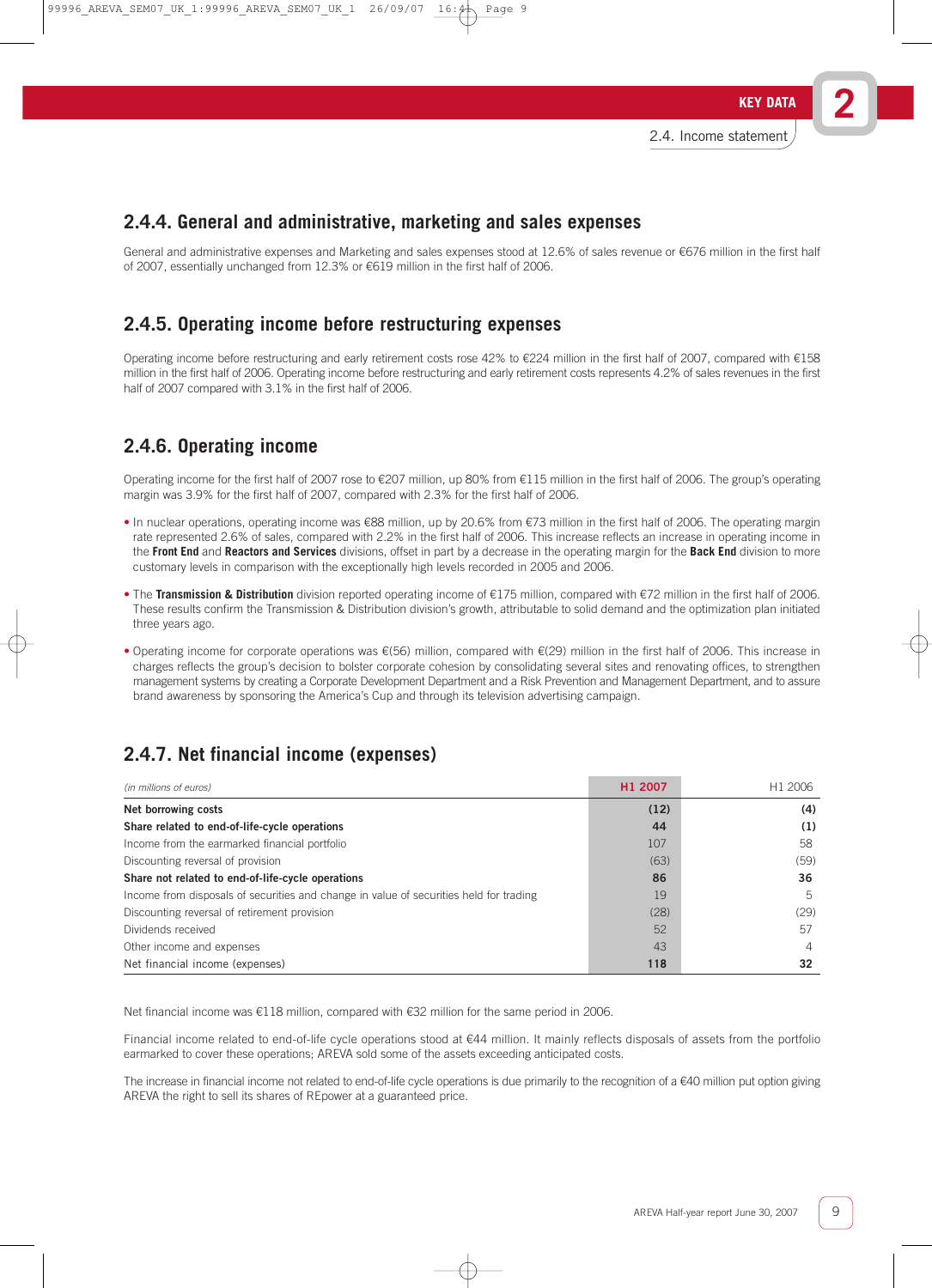## **2.4.8. Income tax**

The income tax expense for the first half of 2007 is €53 million, up 47.2% from €36 million for the first half of 2006. This expense corresponds to a 16.28% effective tax rate, compared with a 24.2% effective tax rate for the first half of 2006. The decrease in effective tax rate is linked to a reduction in tax rates in Germany in 2007.

# **2.4.9. Share in net income of associates**

| (in millions of euros)    | H <sub>1</sub> 2007 | H1 2006 | 2006 |
|---------------------------|---------------------|---------|------|
| <b>STMicroelectronics</b> | (46)                | 48      | 98   |
| Eramet group              | 71                  | 52      | 106  |
| REpower                   |                     |         |      |
| Other                     |                     | 4       | 13   |
| <b>Total</b>              | 34                  | 104     | 220  |

The share in net income of associates dropped sharply to €34 million for the first half of 2007 from €104 million for the first half of 2006. The change is due primarily to:

- A sharp decline in STMicroelectronics income, due to the recognition of provisions for restructuring and asset impairment; this semiconductor manufacturing company had to accelerate depreciation of its flash memory business before contributing it to the joint venture it created with Intel;
- Increased income at Eramet.

It should be noted that the amount reported by the group for its share in the net income of STMicroelectronics and Eramet may differ from the amount calculated using data reported by these companies. The figures reported by AREVA are based on (i) US GAAP data, restated for IFRS by the group in the case of STMicroelectronics, and (ii) preliminary results in the case of Eramet. AREVA records the difference between Eramet's preliminary financial statements and its reported results in the following period.

# **2.4.10. Minority interests**

The share of net income attributable to minority interest holders went from a negative €29 million for the first half of 2006 to a positive €12 million for the first half of 2007. This change reflects the improved results recorded by the group's three main subsidiaries, i.e. AREVA NP, AREVA NC and AREVA T&D, in which non-group holders own minority interests (Siemens owns 34% of AREVA NP, minority interests hold 40% of Eurodif, and part of AREVA T&D India is publicly traded).

Minority interests' shares are as follows:

| (in millions of euros) | H1 2007 | H1 2006 | 2006 |
|------------------------|---------|---------|------|
| AREVA NP               | (38)    | (60)    | (57) |
| AREVA NC               | 37      |         | 59   |
| AREVA T&D and other    | 13      | 10      | 22   |
| <b>Total</b>           |         | (29)    | 24.  |

# **2.4.11. Net income attributable to equity holders of the parent**

For the first half of 2007, net income attributable to equity holders of the parent was €295 million, up by 20.4% in comparison to €245 million for the first half of 2006.

Net earnings per share for the first half of 2007 were €8.31, compared with €6.92 for the first half of 2006.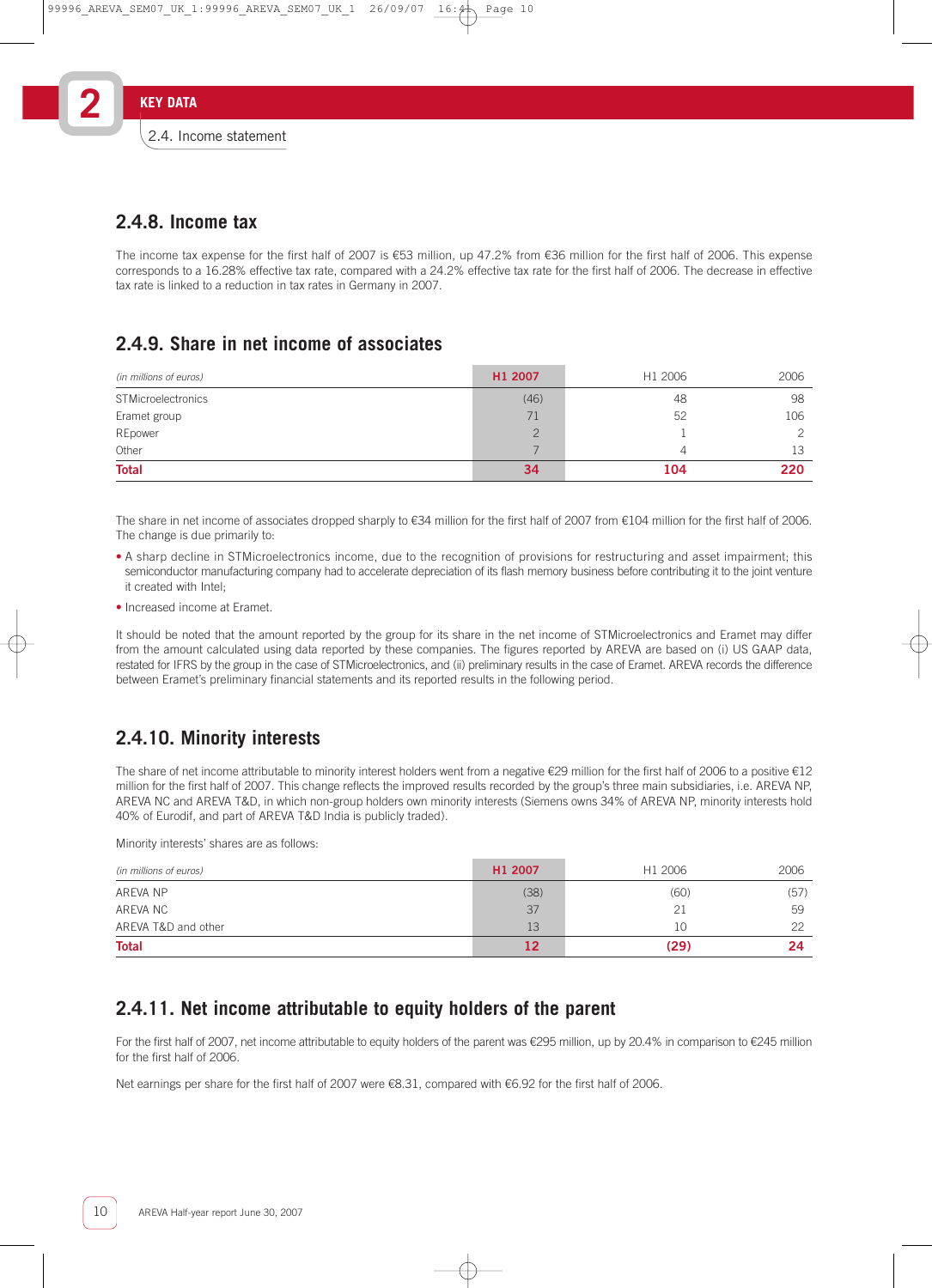**2**

# **2.5. REVIEW BY DIVISION**

# **2.5.1. Front End division**

| (in millions of euros)                  | H <sub>1</sub> 2007 | H <sub>1</sub> 2006 | Change 2007/2006 |
|-----------------------------------------|---------------------|---------------------|------------------|
| Backlog                                 | 17,223              | 9,180               | $+88%$           |
| Contribution to consolidated sales      | 1,342               | 1,381               | $(3)\%$          |
| Operating income                        | 223                 | 221                 | $+1\%$           |
| In % contribution to consolidated sales | 16.6%               | 16.0%               | +0.6 pt          |
| Free operating cash flow before tax     | (122)               | 229                 |                  |

### **Highlights and recent events**

The Mining business unit had a very momentous first half-year:

- The market remained very strong, in particular for uranium. The long-term indicator for uranium prices exceeded \$95 per pound of U<sub>3</sub>O<sub>8</sub> in June. Over the medium term, rising prices will have a positive impact on *Mining* business unit sales revenue and operating income.
- On June 15, 2007 AREVA announced a friendly takeover bid for Uramin, a mining company with exploration permits in Namibia, South Africa, and the Central African Republic. AREVA held 93% of Uramin's capital upon closing of the offer period on July 30, 2007. Since then, a squeeze-out procedure was initiated and the company terminated the listing of its shares with the Toronto stock exchange. With this acquisition, the group should be able to produce an additional 7,000 metric tons (MT) of uranium per year starting in 2012.
- AREVA acquired 10.5% of Australian mining company Summit after a hostile takeover was initiated by Paladin, another Australian mining company. The group's objective is to market some of Summit's future production.
- On May 2, 2007, Cameco published a technical document analyzing the causes of an incident that occurred at the Cigar Lake mine in Canada and outlining corrective measures. AREVA owns 37.1% of the Cigar Lake mine. On July 11, 2007, Cameco announced that production might start by the end of 2011, i.e. two and a half years later than initially anticipated.
- The social and political situation in Niger has deteriorated. The Nigerian Movement for Justice is demanding greater benefits to the population from the mining of the country's natural resources. AREVA and the government of Niger negotiated an increase in prices effective for 2007.

On May 21, 2007, the Conversion business unit launched the Comurhex II project to build new uranium conversion facilities at the Malvési and Tricastin sites. AREVA will invest €610 million in these projects to maintain its position as the world leader in uranium conversion.

In *Enrichment*, construction of the Georges Besse II plant continued. The project is on schedule.

### **First half 2007 performance**

The backlog for the **Front End** division stood at €17.223 billion at the end of June 2007, up by more than 52% compared with €11.335 billion at the end of 2006.

This increase includes the higher value of orders booked in previous periods by the Mining business unit, reflecting the rising price of uranium. It also takes into account two important new contracts in *Enrichment* and *Fuel*:

- A major long-term contract for uranium enrichment services with KHPN of South Korea, and
- A Fuel contract with EDF valued at more than €1.4 billion for the 2008-2012 period.

First half 2007 sales revenue for the **Front End** division was €1.342 billion, slightly down from €1.381 billion in the first half of 2006. This decrease is the combined result of:

- The unfavorable impact of the USD/EUR exchange rate, which primarily affects the *Mining, Enrichment* and *Fuel* business units;
- A positive impact from the change in consolidation scope, which now includes 50% of ETC in the *Enrichment* business unit;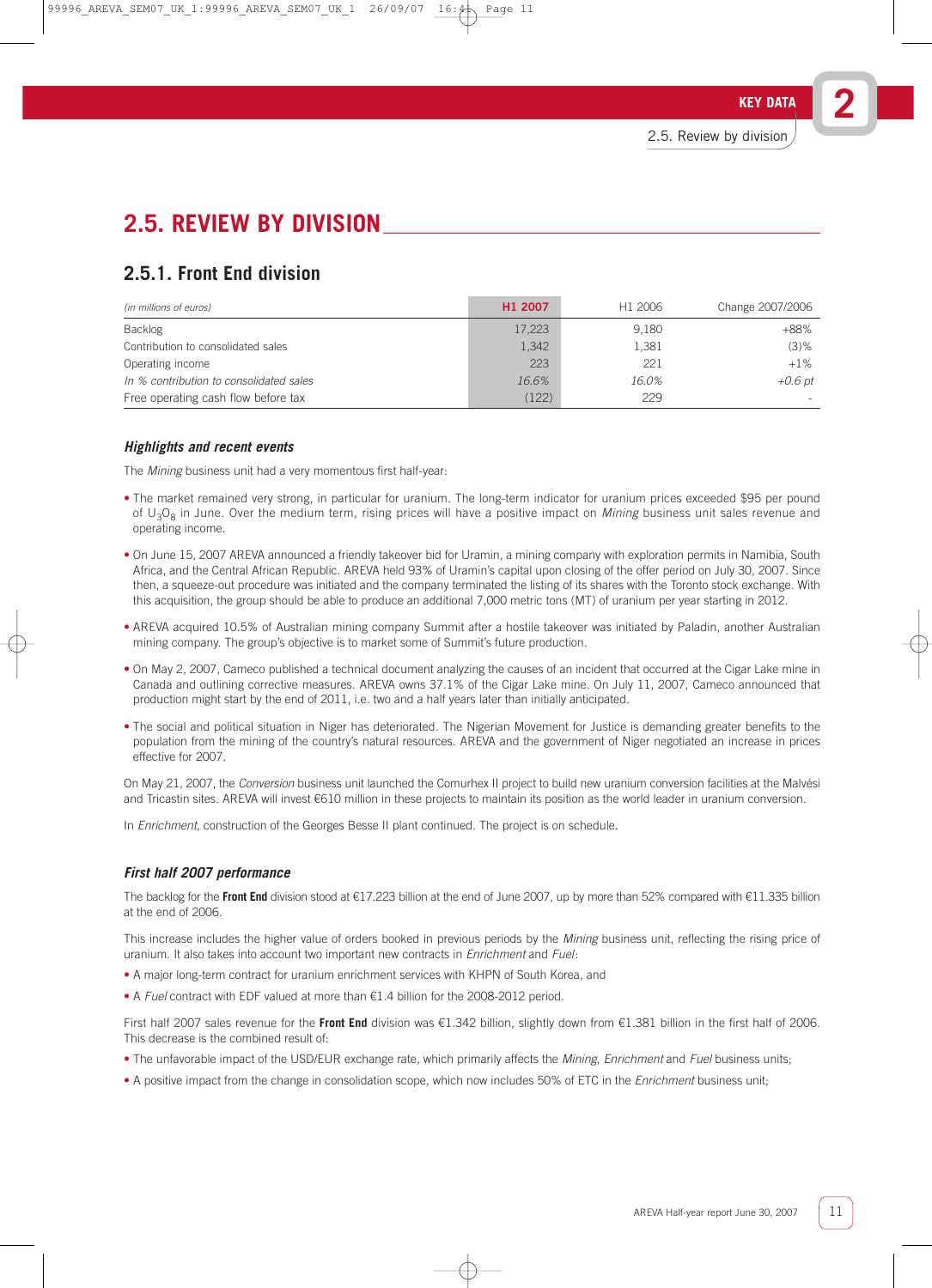- A rise in the average price of uranium applicable to new orders booked by the *Mining* business unit in recent months, which is beginning to have an impact on sales revenue;
- A favorable geographic mix in Enrichment, with sales growing faster in Europe than in the rest of the world; and
- Decreasing volumes in the Mining, Enrichment and Fuel business units, a situation that is expected to be offset, at least partially, in the second half of the year.

Operating income was €223 million in the first half of 2007, essentially stable compared with €221 million for the same period in 2006. However, operating margin was up 0.6 point to 16.6%. This stability is the result of two opposing factors:

- Increased profitability in *Mining* driven by rising uranium prices, and
- Reduced profitability in Fuel caused by lower volumes.

Free operating cash flow before tax in the **Front End** division is a negative €122 million for the first half of 2007, compared with a positive €229 million for the first half of 2006. The rise in EBITDA was more than offset by rising Capex in Mining and Enrichment and, most of all, by an unfavorable change in working capital requirements due to inventories and payment terms.

# **2.5.2. Reactors and Services division**

| (in millions of euros)                  | H <sub>1</sub> 2007 | H <sub>1</sub> 2006 | Change 2007/2006 |
|-----------------------------------------|---------------------|---------------------|------------------|
| Backlog                                 | 5.597               | 3.834               | $+46%$           |
| Contribution to consolidated sales      | 1,154               | 1.102               | $+5%$            |
| Operating income                        | (230)               | (266)               | $(14)$ %         |
| In % contribution to consolidated sales | $(20.0)\%$          | $(24.1)\%$          | $+4.1$ pts       |
| Free operating cash flow before tax     | (235)               | (190)               | $(24)$ %         |

### **Highlights and recent events**

The main event in terms of production is a significant increase in activity at the OL3 reactor construction site in Finland. On August 10, 2007, AREVA's Finnish customer TVO published information regarding the status of the project and indicated that delivery is anticipated in 2011. Specific information on the OL3 contract is provided in section 1 of this report.

The Equipment market was very active in the first half of the year, with several proposals in preparation for China, the United States and the United Kingdom. The demand for forgings remains very strong and prices are on an upward trend due to lagging worldwide capacity. The recurring market is also very active, with a favorable trend in prices.

Marketing was also very active in Services, with strong demand for retrofits in Europe and the United States.

A number of strategic agreements were signed recently.

- UniStar Nuclear, a joint venture between AREVA and Constellation Energy, signed an agreement with electric utility Ameren UE of Missouri to prepare an application to build and operate an EPR.
- On July 10, 2007, AREVA and Mitsubishi Heavy Industries Ltd. (MHI) signed a draft agreement that paves the way for the creation of a joint venture that will develop and internationally market their new medium power nuclear reactor. Since October 2006, AREVA and MHI have worked to define the major design principles for development of the new reactor, and have opted for an advanced Generation III pressurized water reactor with 1,100 MW of capacity.
- On July 20, 2007, Constellation and EDF announced the creation of a joint venture to finance and build at least four EPR reactors in the United States. This agreement between EDF and AREVA's partner in UniStar confirms the US market's interest in AREVA's EPR.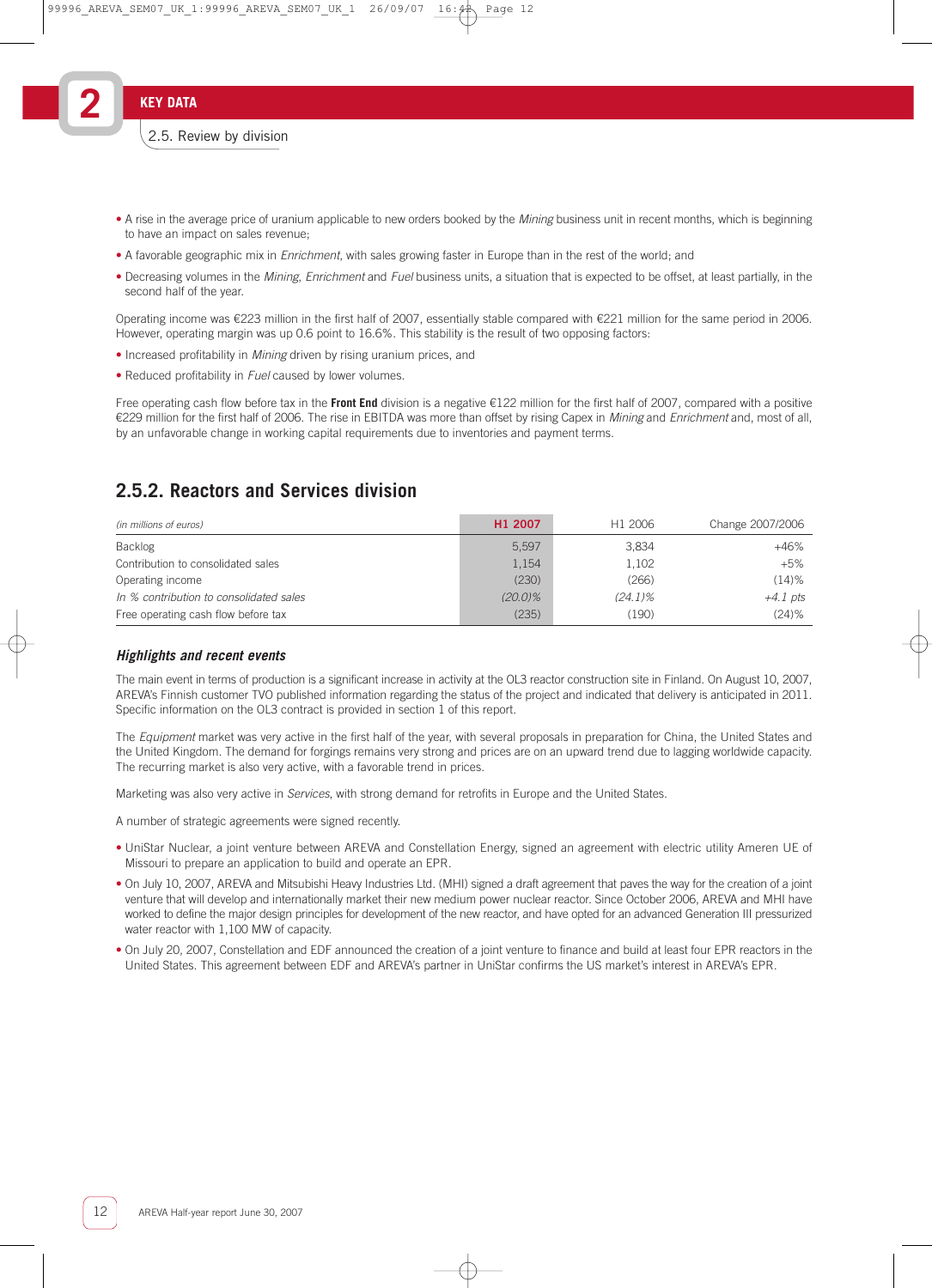### **First half 2007 performance**

The backlog of the **Reactors and Services** division stood at €5.597 billion at the end of June 2007, up by 27% compared with €4.413 billion at the end of 2006. Important new orders include the nuclear steam supply system for the Flamanville EPR in France, retrofits for the Oskarshamn power plant and life extension of the Ringhals power plant in Sweden, and new nuclear steam supply systems for the Barracuda submarines ordered from AREVA TA by French Naval Shipyards DCN.

First half 2007 sales for the **Reactors and Services** division rose to €1.154 billion euros, representing organic growth of 4.8% in relation to the first half of 2006 (up 3% in reported data).

- The Plants business unit reported increased sales revenue reflecting the strength of recurring activities and new reactor construction, particularly for the Flamanville project. However, the percentage of completion method resulted in a decrease in sales revenue from the OL3 project when the project schedule was redefined.
- The contribution to sales revenue from the *Equipment* business unit was down, since a major share of production is now delivered to the Plants business unit.
- Sales were up sharply in Services, after weak demand in 2006.

The **Reactors and Services** division recorded an operating loss of €230 million in the first half of 2007, compared with an operating loss of €266 million in the first half of 2006. This improvement reflects significantly higher income in the Equipment and Services business units due to higher volumes and the successful restructuring efforts undertaken in recent months. A supplement to the provision for loss on completion of contract was recognized to reflect the rescheduling of the OL3 project.

Free operating cash flow before tax for the **Reactors and Services** division is negative for the first half of 2007, at €(235) million, compared with €(190) million for the first half of 2006, reflecting:

- Lower EBITDA due to the cash impact of expenses covered by provisions recognized in 2006;
- A favorable change in operating WCR due to the lesser use of advances related to major projects and large cash inflows from new advances; and
- Higher operating Capex for additional production capacity and the development of the US EPR.

## **2.5.3. Back End division**

| (in millions of euros)                  | H1 2007 | H <sub>1</sub> 2006 | Change 2007/2006 |
|-----------------------------------------|---------|---------------------|------------------|
| Backlog                                 | 6,621   | 5.281               | $+25%$           |
| Contribution to consolidated sales      | 856     | 851                 | $+1\%$           |
| Operating income                        | 97      | 117                 | $(19)$ %         |
| In % contribution to consolidated sales | 11.3%   | 13.8%               | $(2.7)$ pts      |
| Free operating cash flow before tax     | (73)    | 18                  |                  |

#### **Highlights and recent events**

The French government authorized a capacity increase for the Melox plant, from 145 metric tons of heavy metal (MTHM) per year to 195 MTHM. The group will now be able to consolidate its entire MOX fuel production at the more modern Melox plant.

AREVA continued work on feasibility studies for a Consolidated Fuel Treatment Center (CFTC) in the United States with partners Washington group, BWX Technologies and JNFL. This alliance was formed to respond to the request for expressions of interest from the US Department of Energy in August 2006, which has reassessed the closed cycle as an option for used fuel management.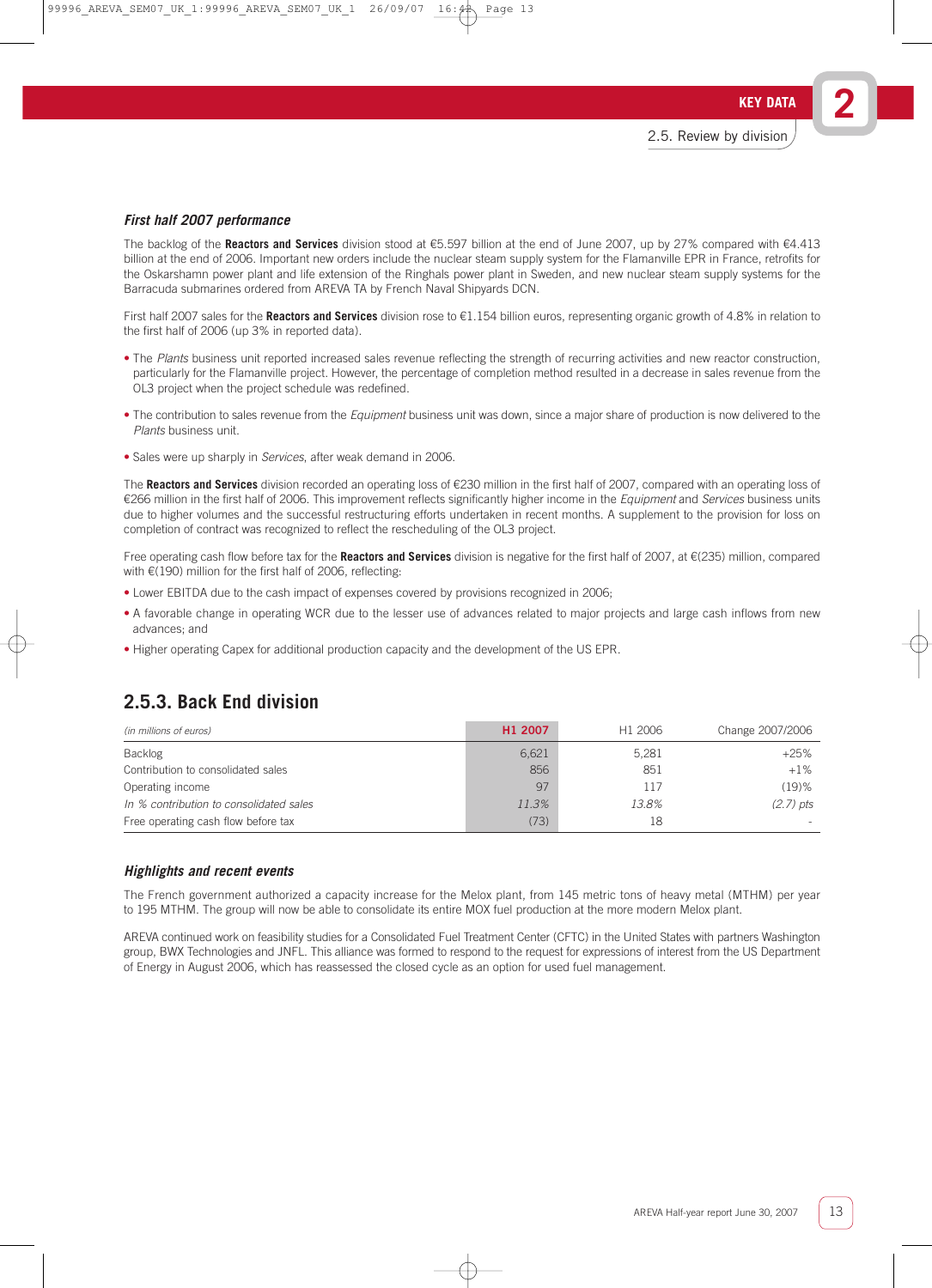### **First half 2007 performance**

The backlog of the **Back End** division rose to €6.621 billion at the end of June 2007, up by 3.9% compared with the end of 2006.

- A post-2007 transition contract was signed with EDF for the transportation, treatment and recycling of used fuel. This contract ensures the workload of AREVA's facilities until a pending contract is signed for 2008.
- Italian utility Sogin awarded a contract valued at more than €250 million for the treatment of 235 metric tons of used nuclear fuel.

First half 2007 sales revenue for the **Back End** division was €856 million, essentially unchanged from revenue recognized in the first half of 2006. On a like-for-like basis, division sales revenue was up by 1.2%.

- Sales revenue for the Treatment-Recycling businesses, which represent more than three-fourths of the division's sales, was down by 2.5% like-for-like compared with the first half of 2006. This small decrease is due to a shift in production timing from the first half of 2007 to the second half of the year.
- The Logistics business unit recorded growth of 23.5% like-for-like, reflecting growth in cask fabrication in the United States and Europe and the MOX program for Japan.

Operating income for the **Back End** division was €97 million in the first half of 2007, or 11.3% of revenue, compared with €117 million in the first half of 2006. This unfavorable change is due to a negative volume effect in the Recycling business unit.

Free operating cash flow before tax is a negative €(73) million for the first half of 2007, compared with a positive €18 million for the first half of 2006, reflecting:

- A reduction of customer payments and the use of customer advances; and
- Higher Capex, particularly in *Treatment* for the 3-D project for fuel disassembly, decladding and dissolution to treat MOX scrap, and for the cold crucible program (waste vitrification).

### **2.5.4. Transmission & Distribution division**

| (in millions of euros)                  | H1 2007 | H1 2006 | Change 2007/2006 |
|-----------------------------------------|---------|---------|------------------|
| <b>Backlog</b>                          | 4,116   | 3,299   | $+24.8%$         |
| Contribution to consolidated sales      | 2,021   | 1,701   | $+19%$           |
| Operating income                        | 175     | 72      | $x$ 24           |
| In % contribution to consolidated sales | 8.7%    | 4.2%    | $+4.5$ pts       |
| Free operating cash flow before tax     |         | (53)    |                  |

### **Highlights and recent events**

On the manufacturing side, the division confirmed its expansion on strategic markets:

- Geographic markets: a plant to manufacture gas-insulated switchgear for high voltage networks was inaugurated in Suzhu, China. This site will also become a center of competence and R&D. A joint venture was established with Wuxi Aluminum Technology Ltd to secure the supply of strategic components;
- Business opportunities: a joint venture was created with the Russian group UC Rusal to provide turnkey projects in equipment and services, consistent with the division's strategy of strengthening its activities in electricity-intensive industrial sectors, and the creation of a 50/50 joint venture with Sunten Electric Co. of China enabling AREVA T&D to become the Chinese leader in dry-type transformers;
- Acquisitions: AREVA T&D acquired Passoni & Villa of Italy, a global leader in the manufacture of high voltage bushings. The company had sales revenue of €26 million in 2006 and employs approximately 150 employees;
- AREVA T&D has also agreed to acquire the Italian and Malaysian assets of VEI Power Distribution, a manufacturer of medium voltage equipment with sales of €46 million in 2006.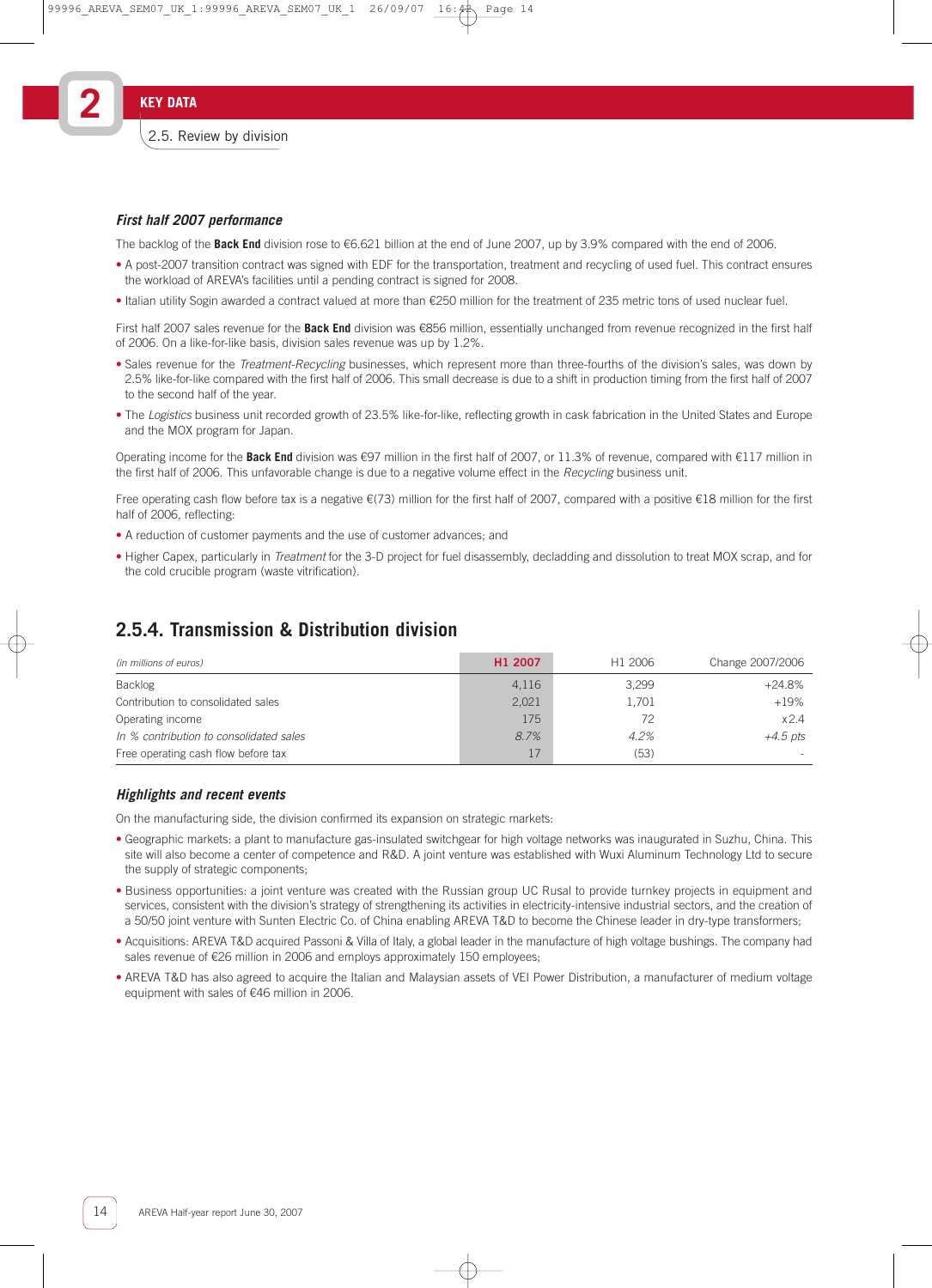**2**

### **First half 2007 performance**

The backlog of the **Transmission & Distribution** division stood at €4.116 billion at June 30, 2007, up 17.5% compared with that of December 31, 2006. This increase reflects dynamic growth in the market for products and systems.

New orders rose by 24.3% in the first half of 2007 to €2.637 billion and were up sharply from those of the first half of 2006. Like-for-like, orders were up by 25.1%. This increase was particularly strong in the second quarter of 2007, when orders were up by 45.3% compared with the second quarter of 2006 and up 25.5% compared with the first quarter of 2007.

In addition to AREVA T&D's recurring business, which grew faster than the market average, major contracts were won in the Middle East and Russia. Strong growth was also recorded in the industrial sector.

First half 2007 sales for the **Transmission & Distribution** division totaled €2.021 billion, an increase of 18.8% compared with first half 2006 sales of €1.701 billion. Like-for-like, growth was 19.5%. All of the division's business units contributed to revenue growth in the first half of 2007:

- Sales were up 18.4% like-for-like in Products, driven by high voltage products, gas-insulated switchgear and transformers;
- Sales revenue was up 20.9% LFL in the Systems business unit, with strong growth in Western Europe as well as in the Middle East, where several "jumbo" projects are in progress;
- Sales revenue for the Automation business unit rose by 8.4% LFL. Growth was particularly strong in Automation products;
- Services sales were up 3.5% LFL. This rate of growth is below the division's average, as delivery schedules for spare parts from the Products business unit have slowed in preference to external customers. Also, the Services business unit reorganized its operations in Asia during the period.

EBITDA for the division rose to €156 million as of the end of June 2007, after €45 million in disbursements pertaining to restructuring, compared with €107 million at the end of June 2006. The sharp increase for all business units reflects the success of the 2004-2007 optimization plan and higher sales volumes. Of particular note:

- Productivity improvements in the use of materials and a hedging program limited the impact of higher commodity prices on profits;
- Stronger controls and greater selectivity in choosing turnkey projects for the Systems business is contributing to performance improvement.

Operating income for the **Transmission & Distribution** division stood at €175 million in the first half of 2007, up very significantly from €72 million in the first half of 2006. This represents an operating margin of 8.7% of sales revenue.

Free operating cash flow was €17 million, compared with a negative €53 million for the first half of 2006, despite higher Capex in H1 2007:

- EBITDA rose 45% over the period to €156 million on higher volumes and the success of the division's optimization plan;
- Growth in WCR was less than revenue growth;
- Net operating Capex, including the acquisition of Passoni & Villa, was up from €39 million in the first half of 2006 to €70 million in the first half of 2007.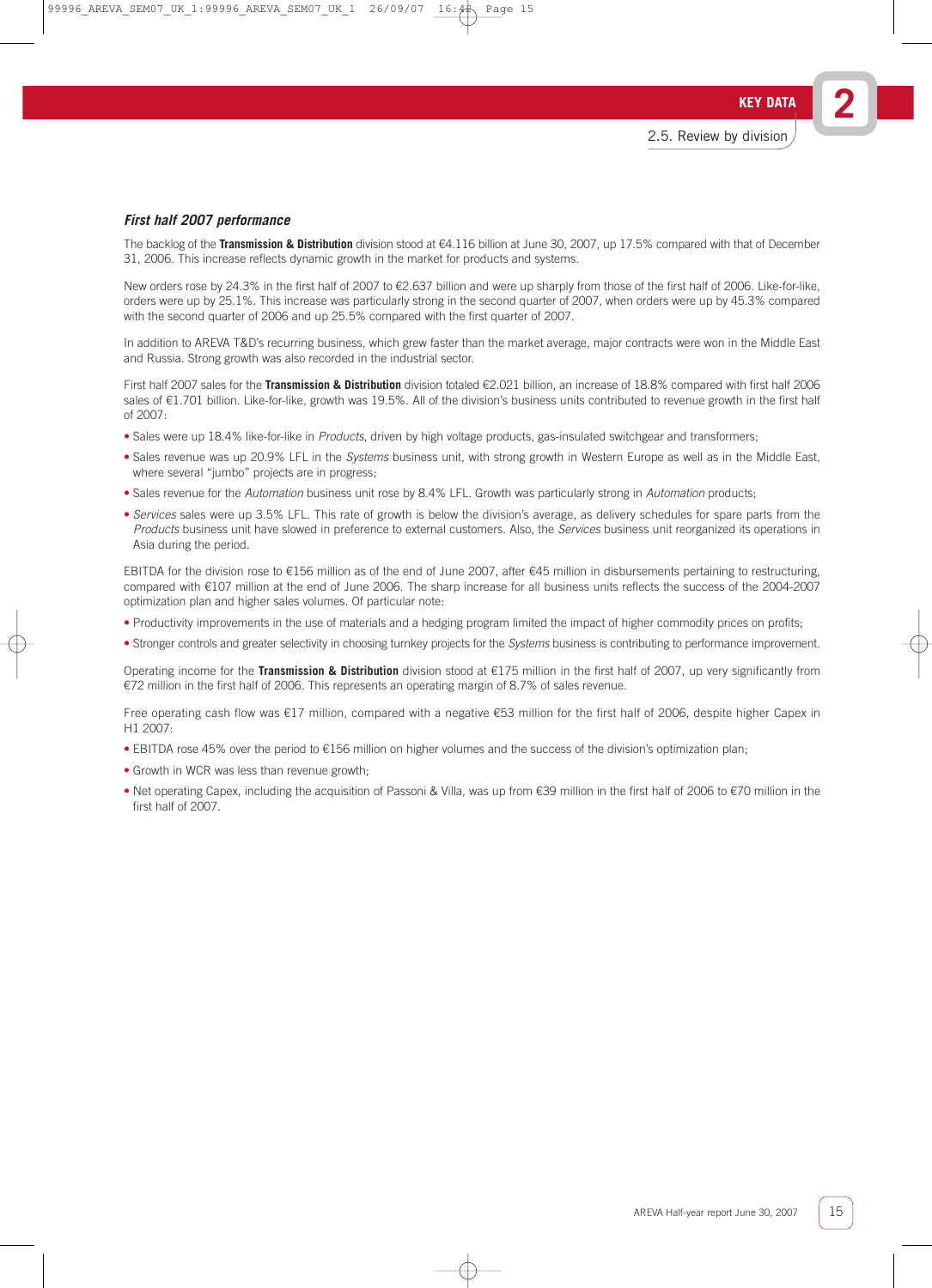# **2.5.5. Corporate and other operations**

| (in millions of euros)              | H <sub>1</sub> 2007 | H1 2006 | Change 2007/2006 |
|-------------------------------------|---------------------|---------|------------------|
| Sales revenue                       |                     |         | immaterial       |
| Operating income                    | (56)                | (29)    | x1.9             |
| Free operating cash flow before tax | (100)               | (44)    | x2.3             |

Free operating cash flow is a negative €(44) million for the first half of 2006, compared with a negative €(100) million for the first half of 2006. In addition to higher operating expenses explained in section 2.4.6, free operating cash flow was impacted mainly by Capex incurred to renovate the two corporate offices where the majority of the group's Paris-area employees are located.

# **2.6. CASH FLOW**

# **2.6.1. Change in net debt**

| (in millions of euros)                                  | H1 2007 | H1 2006 |
|---------------------------------------------------------|---------|---------|
| EBITDA                                                  | 451     | 534     |
| In % of sales revenue                                   | 8.4%    | 10.6%   |
| Gains/losses on disposals of PP&E and intangible assets | (4)     | З       |
| Change in operating WCR                                 | (459)   | (243)   |
| Net operating Capex                                     | (501)   | (334)   |
| Free operating cash flow before tax                     | (513)   | (40)    |
| Cash flows for end-of-life-cycle operations             | 242     | 87      |
| Dividends paid                                          | (340)   | (427)   |
| Cash impact of changes in the consolidated group        |         |         |
| Other (taxes, non-operating WCR)                        | (89)    | 60      |
| Change in net debt                                      | (700)   | (320)   |

|                                                            | 06/30/2007 | 12/31/2006 |
|------------------------------------------------------------|------------|------------|
| Net debt at the end of the period (including Siemens' put) | (1.565)    | (865)      |

# **2.6.2. Free operating cash flows by business**

|                             | EBITDA              |         | <b>WCR</b> | Change in operating |         | Net operating<br><b>CAPEX</b> | Free operating<br>cash flow<br>before tax |         |
|-----------------------------|---------------------|---------|------------|---------------------|---------|-------------------------------|-------------------------------------------|---------|
| (in millions of euros)      | H <sub>1</sub> 2007 | H1 2006 | H1 2007    | H1 2006             | H1 2007 | H1 2006                       | H1 2007                                   | H1 2006 |
| Nuclear                     | 342                 | 443     | (354)      | (92)                | (414)   | (294)                         | (430)                                     | 57      |
| Transmission & Distribution | 156                 | 107     | (71)       | (124)               | (70)    | (39)                          | 17                                        | (53)    |
| Corporate                   | (48)                | (17)    | (34)       | (27)                | (18)    |                               | (100)                                     | (44)    |
| <b>Group total</b>          | 451                 | 534     | (459)      | (243)               | (501)   | (334)                         | (513)                                     | (40)    |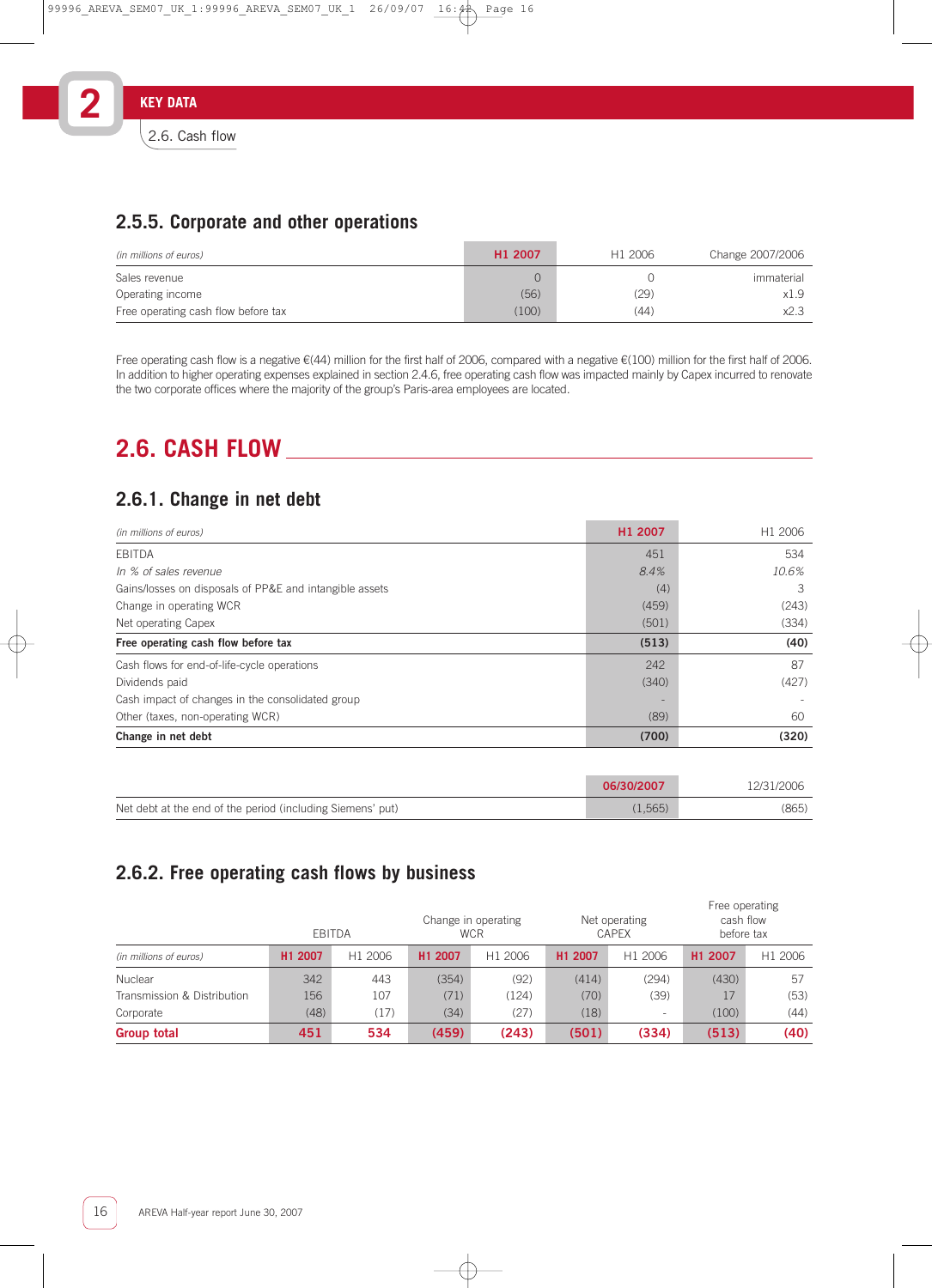EBITDA was down for the first half of 2007, at €451 million, compared with €534 million for the first half of 2006. This is attributable to the deterioration in EBITDA for the **Reactors and Services** division, which has started to spend cash on costs covered by provisions recorded in previous periods. All other divisions reported improved EBITDA, in particular the **Transmission & Distribution** division.

The change in operating working capital requirement corresponds to a cash use of €459 million for the first half of 2007, compared with €243 million for the first half of 2006. This change is primarily due to the use of advances in the **Back End** division, the rebuilding of uranium inventories in the **Front End** division and, to a lesser extent, strong business growth in the **Transmission & Distribution** division.

Net operating Capex for the first half of 2007 was up 50% to €501 million, compared with €334 million for the same period in 2006. Capital spending increased as planned to bolster production capacity in the Mining business unit, continue construction of the Georges Besse II plant, expand the Châlon plant, and acquire Passoni & Villa.

As a result of these items, the group's free operating cash flow in the first half of 2007 was a negative €513 million, compared with a negative €40 million in the first half of 2006.

Comments regarding changes in free operating cash flows by division are given in section 2.5.

## **2.6.3. Cash flows for end-of-life-cycle operations**

To finance its end-of-life-cycle operations, the group has built a portfolio of assets earmarked to fund the corresponding expenses. The group's policy is to offset the negative cash flows associated with end-of-life-cycle operations with positive cash flows from dividends or sales of securities held in the portfolio.

Cash flows related to end-of-life-cycle operations totaled €242 million in the first half of 2007, compared with €87 million in the first half of 2006. The main transactions were as follows:

- Disbursements related to end-of-life-cycle operations, representing €34 million, essentially unchanged from the first half of 2006 (€35 million);
- Sales of securities for €254 million, net of acquisitions, as AREVA decided to liquidate a portion of the portfolio's value in excess of provisions for end-of-life-cycle operations;
- Dividends received for €21 million, compared with €16 million as of June 30, 2006.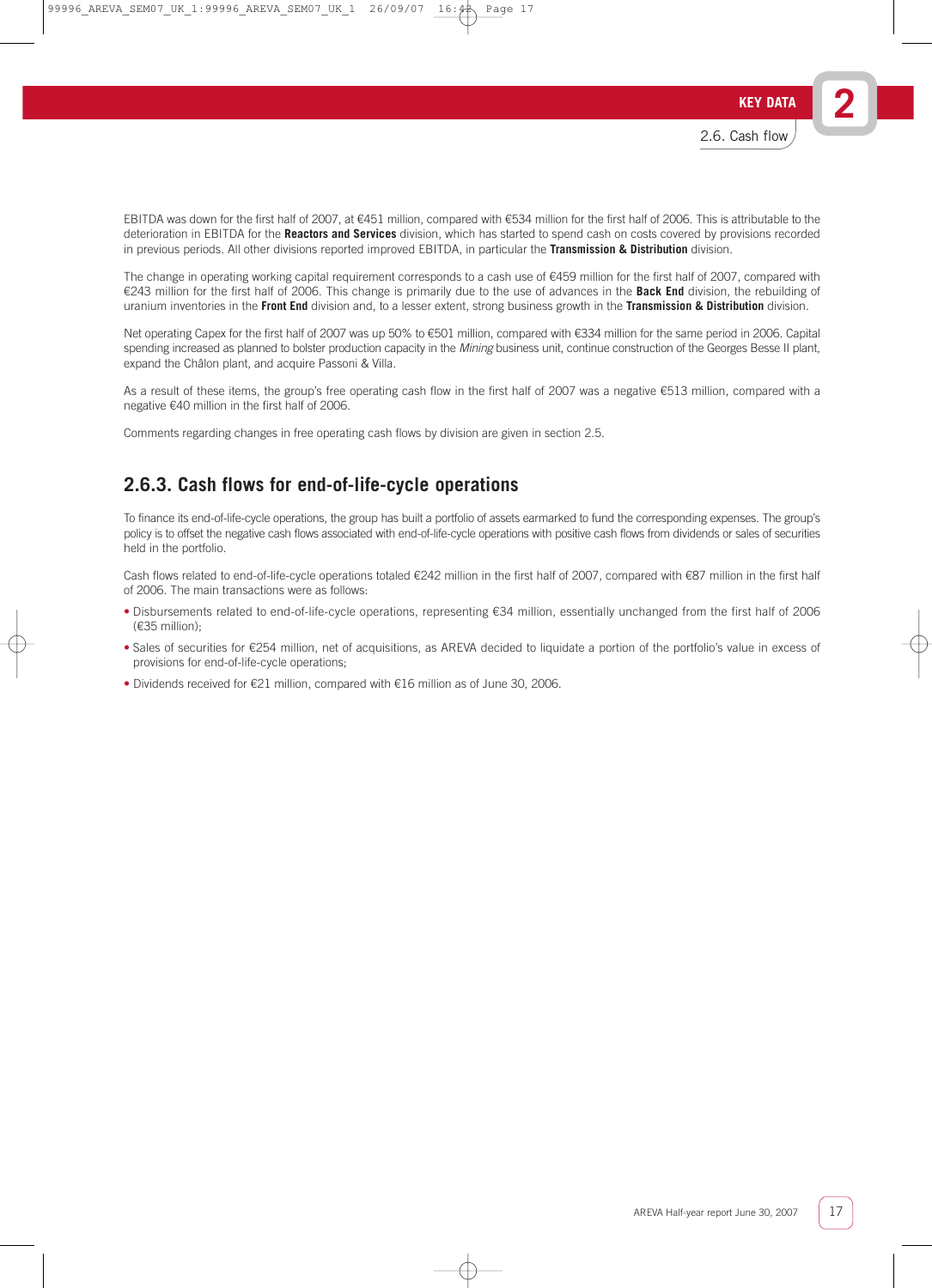# **2.7. BALANCE SHEET DATA**

Working capital assets and liabilities, as well as deferred taxes, are offset in the simplified balance sheet. Assets and liabilities are not offset in the detailed balance sheet presented in paragraph 5.3.

| (in millions of euros)                              | 06/30/2007 | 12/31/2006 |
|-----------------------------------------------------|------------|------------|
| Goodwill                                            | 2,602      | 2,515      |
| Property, plant and equipment and intangible assets | 5,265      | 4,988      |
| Assets earmarked for end-of-life-cycle operations   | 5,205      | 5,077      |
| Investments in associates                           | 1,474      | 1,521      |
| Other non-current financial assets                  | 2,685      | 2,376      |
| <b>TOTAL ASSETS</b>                                 | 17,232     | 16,478     |
| Equity                                              | 7,288      | 7.015      |
| Provisions for end-of-life-cycle operations         | 4,680      | 4,585      |
| Other provisions (including net deferred taxes)     | 3,401      | 3,274      |
| Working capital requirement                         | 298        | 736        |
| Put option held by Siemens                          | 1,117      | 1,117      |
| Net debt (excluding Siemens' put)                   | 448        | (251)      |
| <b>TOTAL EQUITY AND LIABILITIES</b>                 | 17,232     | 16,478     |

# **2.7.1. Non-current assets, excluding assets earmarked for end-of-life-cycle operations**

Increased goodwill, PPE and intangible assets reflect the group's increased operating Capex over the period, as described in paragraph 2.6.2.

The €47 million decrease in Investments in associates was mainly due to the loss recorded by STMicroelectronics, as reported in paragraph 2.4.9.

Non-current financial assets were up €309 million over the period, including €135 million for the acquisition of 5.5% of Uramin's share capital before the takeover concluded in the second half of 2007, and for acquisition of Summit shares. The balance of the increase, i.e. €174 million, reflects the increased market price of publicly traded investments.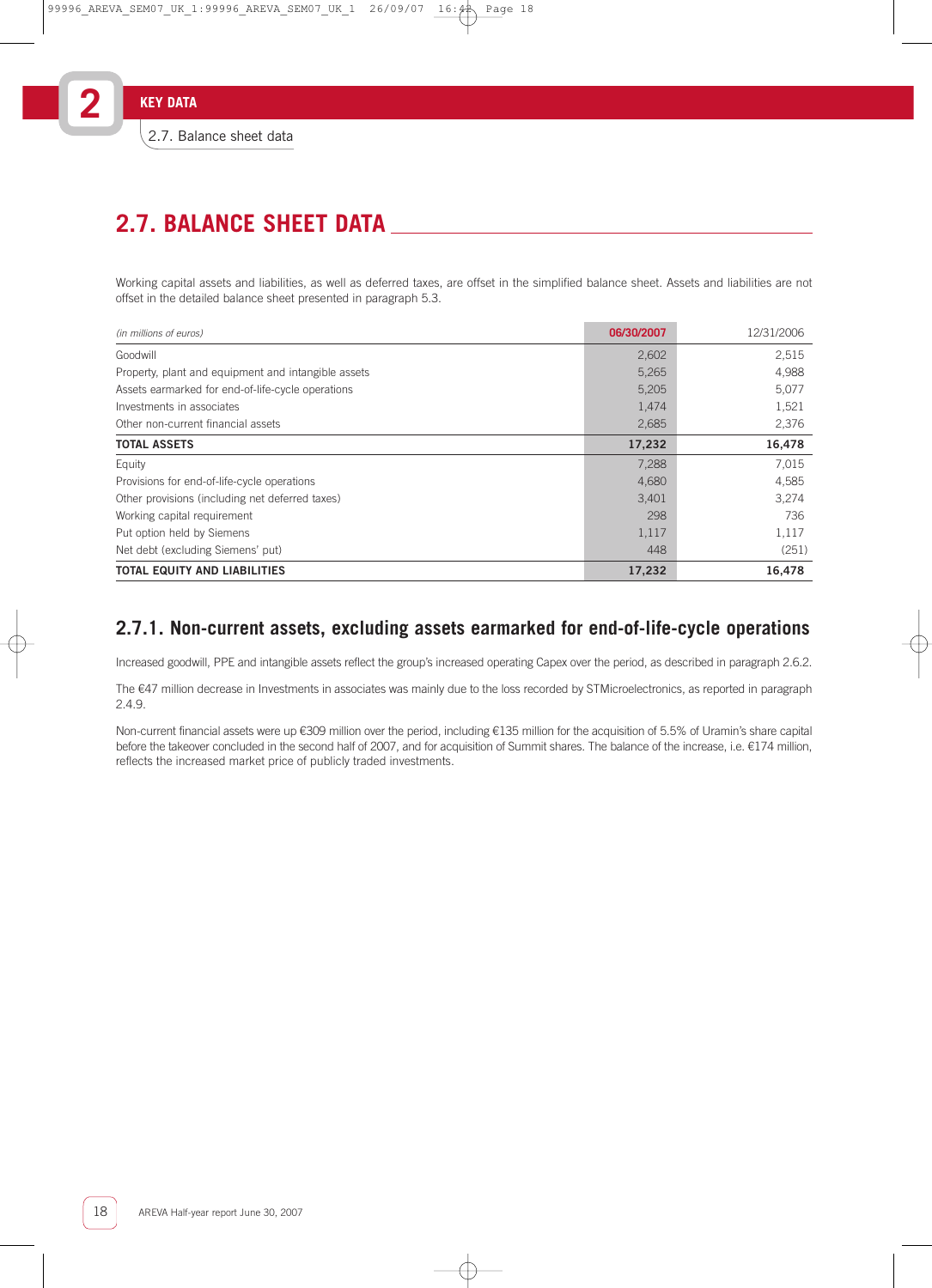# **2.7.2. Assets and provisions for end-of-life-cycle operations**

The change in assets and provisions for end-of-life cycle operations during the period January 1, 2006 to June 30, 2007 is summarized in the table below:

| (in millions of euros)                                                                       | 06/30/2007 | 12/31/2006 |
|----------------------------------------------------------------------------------------------|------------|------------|
| <b>ASSETS</b>                                                                                |            |            |
| End-of-life-cycle asset                                                                      | 2,320      | 2,289      |
| - AREVA share (to be amortized in future years)                                              | 188        | 198        |
| - Third party share                                                                          | 2,132      | 2,091      |
| Portfolio of financial assets and receivables earmarked to fund end-of-life-cycle operations | 3,073      | 2,986      |
| <b>LIABILITIES</b>                                                                           |            |            |
| Provisions for end-of-life-cycle operations                                                  | 4,680      | 4,585      |
| - Provisions to be funded by AREVA                                                           | 2,548      | 2,494      |
| - Provisions to be funded by third parties                                                   | 2,132      | 2,091      |

The net amount of end-of-life-cycle assets was €2.320 billion at June 30, 2007, basically unchanged from €2.289 billion at December 31, 2006.

The balance sheet allows provisions tied to end-of-life-cycle operations at June 30, 2007 (€4.68 billion, of which €2.132 billion are to be funded by third parties and €2.548 billion are to be funded by AREVA) to be easily reconciled with assets relating to these provisions: "End-of-life-cycle asset, third party share" (€2.132 billion) and "Financial portfolio covering end-of-life-cycle operations", at market value (€3.073 billion).

By design, the third party share of the end-of-life-cycle asset is always equal to the provision to be funded by third parties, but the value of the financial portfolio earmarked to fund end-of-life-cycle operations borne by the group varies according to the change in value of the securities in the portfolio.

At June 30, 2007, the difference between the value of the portfolio and AREVA's provision for end-of-life-cycle operations represents excess coverage of €525 million.

The nature of the commitments and the calculation of the provision are presented in Note 7 to the consolidated financial statements.

# **2.7.3. Working capital requirement**

The group has a negative working capital requirement, reflecting significant customer prepayments primarily relating to long-term operations in the **Back End** division.

The group's WCR came to a negative €736 million at December 31, 2006 and a negative €298 million at June 30, 2007. This change mainly reflects the €459 million increase in operating WCR corresponding in particular to a net use of customer advances and prepayments received in the first half of 2007.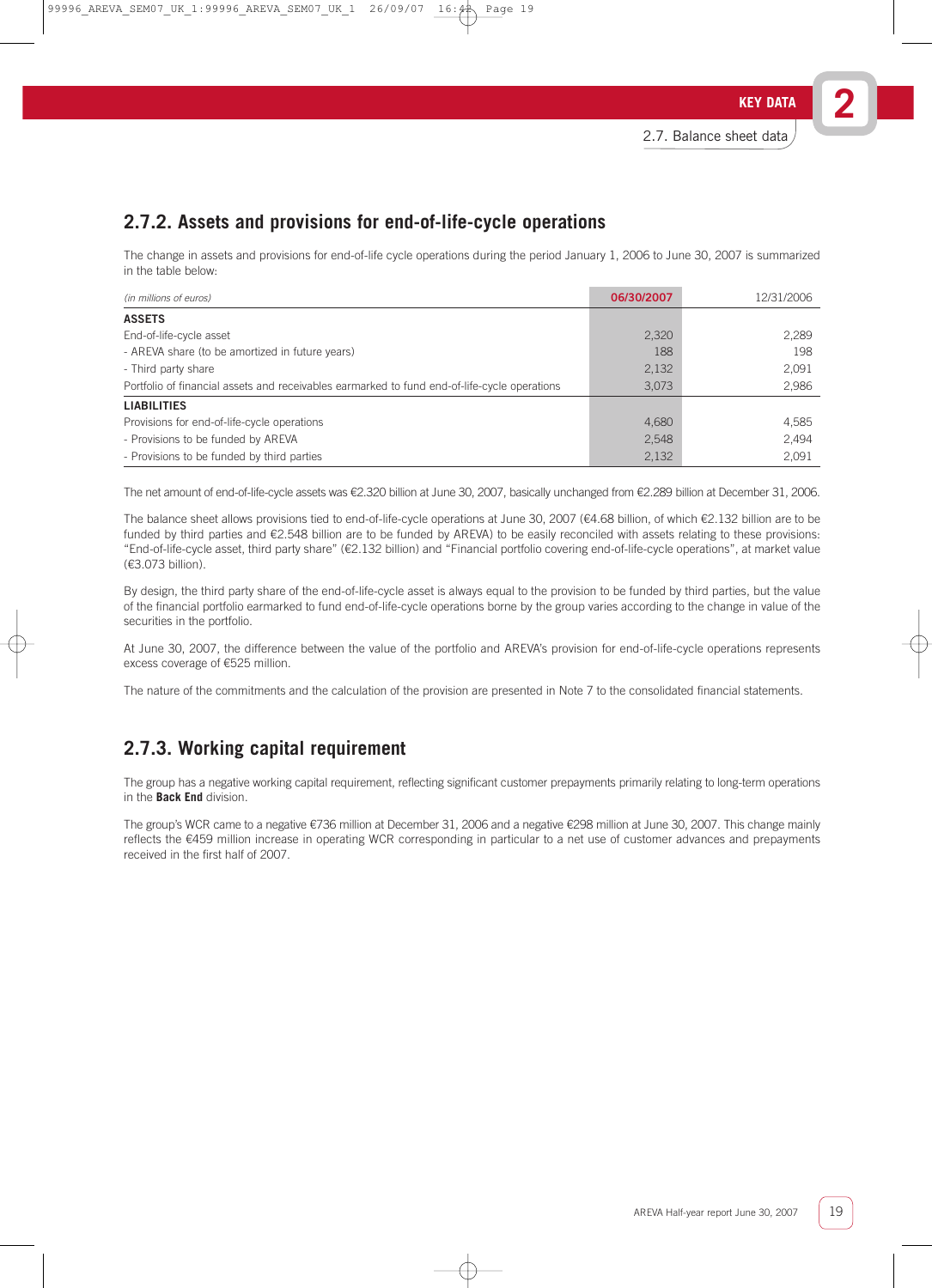# **2.7.4. Cash / net debt at the end of the period**

The group's net cash position at December 31, 2006, excluding Siemens' put option, was €251 million. The €700 million decrease in net cash in the first half of 2007 described above results in a net debt of €448 million at June 30, 2007, excluding Siemens' put option.

In addition to this net debt, the put option held by Siemens for its 34% participating interest in AREVA NP represents €1.117 billion at June 30, 2007, unchanged from December 31, 2006. Net debt including Siemens' put option thus amounts to €1.565 billion as of June 30, 2007, compared with €865 million as of December 31, 2006.

# **2.7.5. Equity**

Equity increased from €7.016 billion at December 31, 2006 to €7.288 billion at June 30, 2007. This change reflects the increase in the market value of available-for-sale securities and the portfolio of assets earmarked for end-of-life-cycle operations, whose market value rose substantially during the period.

Changes in equity are presented in detail in the consolidated financial statements.

# **2.7.6. Other provisions (including net deferred taxes)**

The main change concerns current provisions in the amount of €1.81 billion as of June 30, 2007, up €22 million from €1.788 billion at December 31, 2006.

This change reflects the supplement to provisions for losses to completion, particularly for the OL3 contract with TVO of Finland, less reversals of provisions for restructuring and layoff plans.

The description of other provisions may be found in Note 11 to the consolidated financial statements.

# **2.7.7. Off balance-sheet commitments**

| (in millions of euros) | 06/30/2007 | 12/31/2006 |
|------------------------|------------|------------|
| Commitments given      | 3.746      | 3.085      |
| Commitments received   | 1,243      | 883        |
| Reciprocal commitments | 2,729      | 781        |

A detailed table of off-balance sheet commitments is presented in Note 14 to the consolidated financial statements.

The change in commitments given is due to the significant increase in backlog, which translates into more warranties to customers.

The change in commitments received reflects the agreement signed with Suzlon whereby AREVA is entitled to sell its participating interest in REpower for a guaranteed price.

The change in reciprocal commitments corresponds mainly to a  $\epsilon$ 1.9 billion syndicated credit facility available to the group.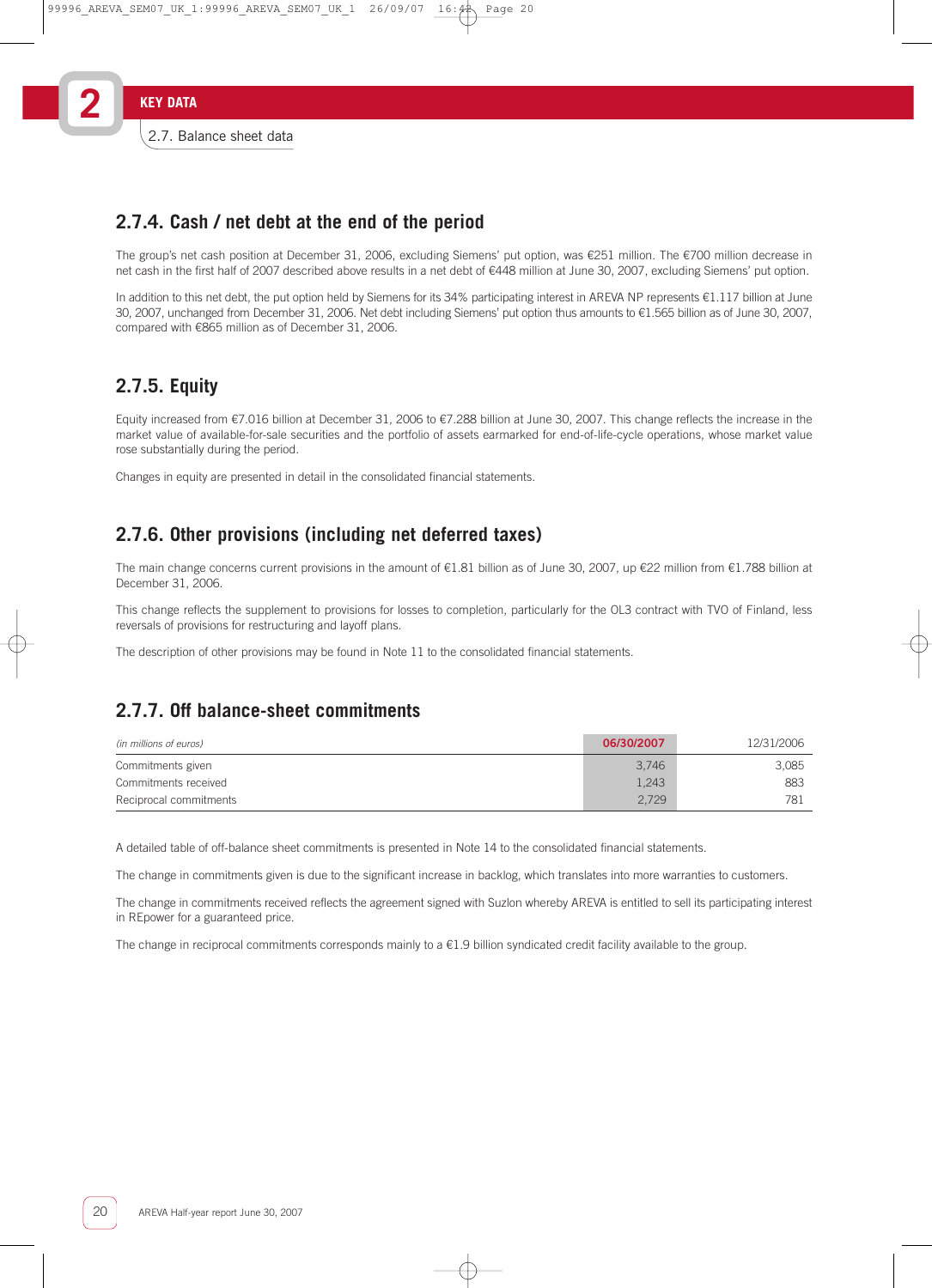# **3. Outlook**

For 2007 as a whole, the group foresees:

- Strong sales revenue growth;
- A sharp increase in operating income;
- Continuation of the capital spending program.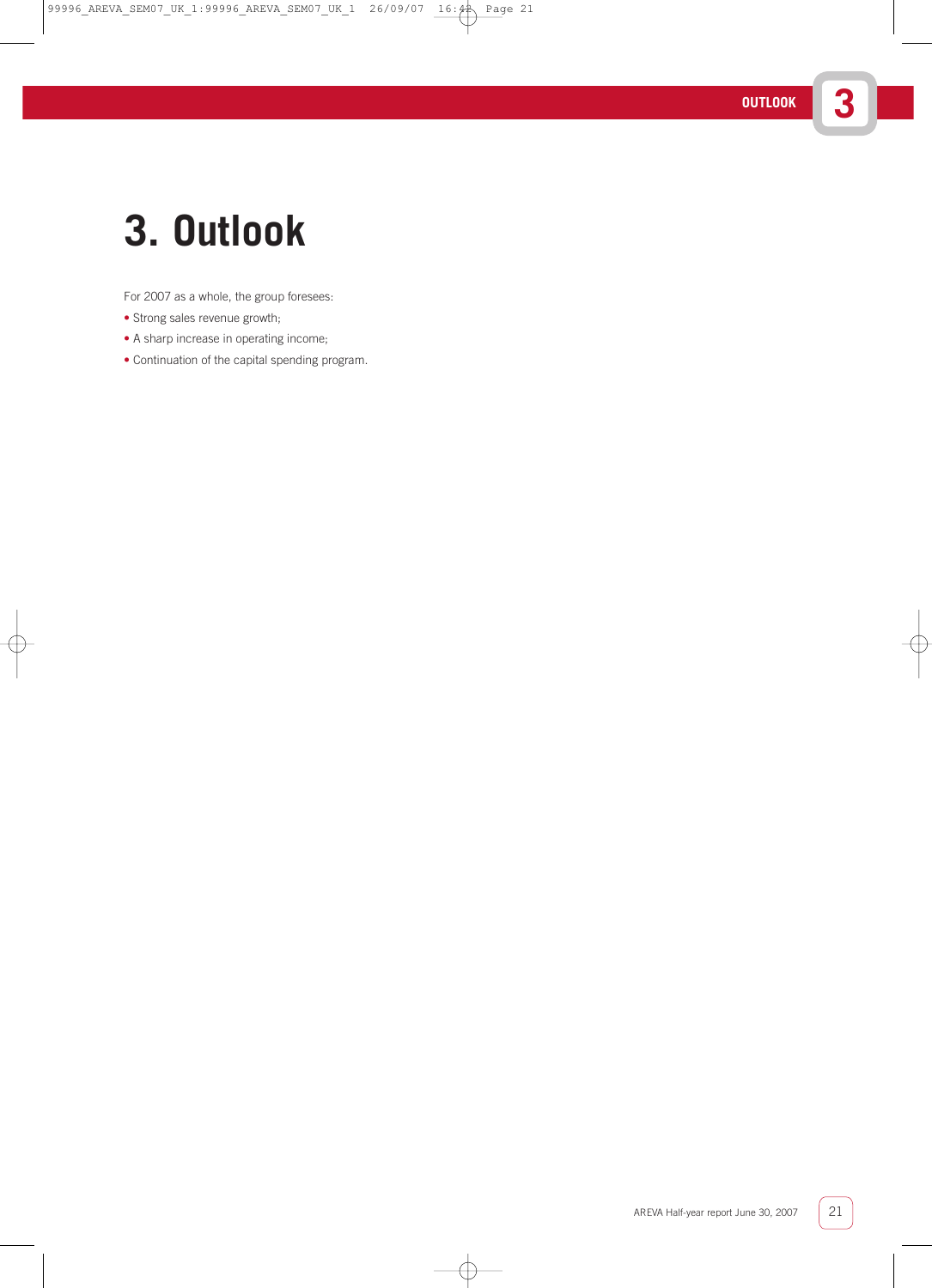# **4. Events subsequent to half-year closing**

The main events subsequent to June 30, 2007 are as follows:

### **Strategy**

**4**

- AREVA announced the acquisition of a 51% stake in Multibrid, a designer and manufacturer of multi-megawatt off-shore wind turbines based in Germany. With this acquisition, AREVA has entered into a joint venture with Prokon Nord, a German off-shore wind turbine and biomass plant developer and current owner of Multibrid.
- Successful outcome of AREVA's friendly takeover bid for UraMin, a Canadian company with uranium mining permits in Namibia, South Africa and the Central African Republic.
- Signature with Mitsubishi Heavy Industries of Japan (MHI) of a memorandum of understanding to establish a joint venture for the development, construction and marketing of a Generation III PWR reactor with a generating capacity of 1,100 MWe.
- On July 20, 2007, Constellation and EDF announced the creation of a joint venture to finance at least four EPR reactors in the United States. This agreement between EDF and AREVA's partner in UniStar can only accelerate deployment of US EPRs in the future.
- On August 6, 2007 the US Department of Energy (DOE) selected AREVA Federal Services and its international partners MHI, JNFL, Washington group, BWXT and Battelle Memorial Institute to:
- analyze technical and business models for the Global Nuclear Energy Partnership (GNEP),
- present their findings, and
- submit recommendations to the Secretary of Energy by June 2008.
- Discussions between the Government of Niger and AREVA regarding financial benefits related to the mining of the country's natural resources ended with a price increase for 2007..

### **Marketing and sales**

.

- The **Transmission & Distribution** division won a contract valued at more than €100 million to provide a high voltage transformer power supply system for Alcan's new production site in Quebec, Canada. This system will be delivered in September 2009.
- The **Transmission & Distribution** division also entered into an agreement to acquire the Italian and Malaysian assets of VEI Power Distribution, a manufacturer of medium voltage equipment with sales revenue of €46 million in 2006.
- On July 9, 2007, AREVA and CGNPC of China signed a memorandum of understanding for AREVA to supply two EPR reactors and their long-term fuel reloads.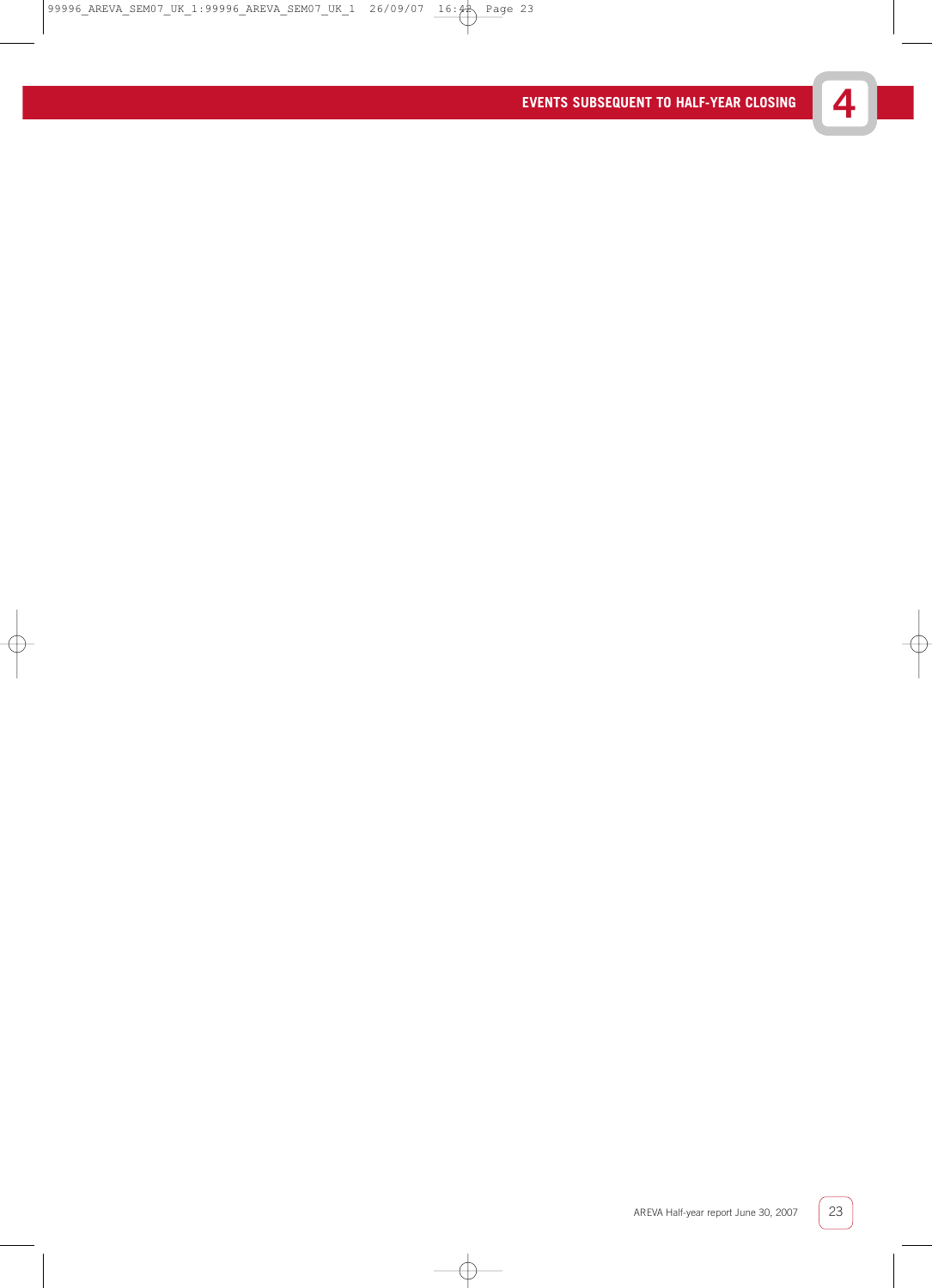5.1. Statutory Auditors' report on the interim financial statements for the period January 1, 2007 to June 30, 2007

# **5. Consolidated financial statements**

# **5.1. STATUTORY AUDITORS' REPORT ON THE INTERIM CONSOLIDATED FINANCIAL STATEMENTS FOR THE PERIOD JANUARY 1, 2007 TO JUNE 30, 2007**

This is a free translation into English of the Statutory Auditor's limited review report issued in French and is provided solely for the convenience of English speaking readers. This report should be read in conjunction with, and construed in accordance with, French law and professional auditing standards applicable in France.

#### To the Shareholders,

In our capacity as independent auditors and in compliance with article L. 232-7 of the French Commercial Code (Code de Commerce), we hereby report to you on:

- the limited review of the accompanying condensed half-year consolidated financial statements of AREVA for the period January 1 to June 30, 2007;
- the verification of information provided in the half-year report.

These condensed half-year consolidated financial statements were prepared under the responsibility of the Executive Board. Our role is to express an opinion on these financial statements based on our review.

We have conducted our limited review in accordance with professional standards applicable in France. A limited review of interim financial statements consists of inquiries, primarily of persons responsible for financial and accounting matters, and applying analytical and other review procedures. A limited review is substantially less in scope than an audit conducted in accordance with professional standards applicable in France and consequently does not enable us to obtain assurance that we would become aware of all significant matters that might be identified in an audit. Accordingly, we do not express an audit opinion.

Based on our limited review, nothing has come to our attention that causes us to believe that the accompanying condensed half-year consolidated financial statements are not prepared, in all material respects, in accordance with IAS 34 – standard of the IFRS as adopted by the European Union applicable to interim financial information.

Without qualifying the conclusion expressed above, we draw your attention to the following items:

- Evaluation methods for end-of-life cycle assets and liabilities described in Note 7 to the consolidated financial statements: this evaluation, which reflects AREVA management's best estimates, is based on assumptions regarding cost estimates, disbursement schedules, discount rates and the outcome of ongoing negotiations with EDF;
- Note 11 to the financial statements, which describes the terms and conditions for executing the EPR construction contract in Finland (OL3) and their impacts in terms of re-estimating costs and risks, and the sensitivity of income at completion from this contract to remaining uncertainties related, in particular, to contract risks, claims, and technical difficulties inherent in a "first-of-a-kind" project.

In accordance with professional standards applicable in France, we have also verified the information given in the interim half-year financial report commenting the condensed half-year consolidated financial statements subject to our limited review.

We have no matters to report as to its fair presentation and consistency with the condensed half-year consolidated financial statements.

Neuilly-sur-Seine and Paris La Défense, August 31, 2007

The Statutory Auditors

Deloitte & Associés **Mazars & Guérard** Mazars & Guérard Salustro Reydel Member of KPMG International Pascal Colin Chean-Paul Picard Colin Jean-Luc Barlet Chean-Luc Barlet Denis Marangé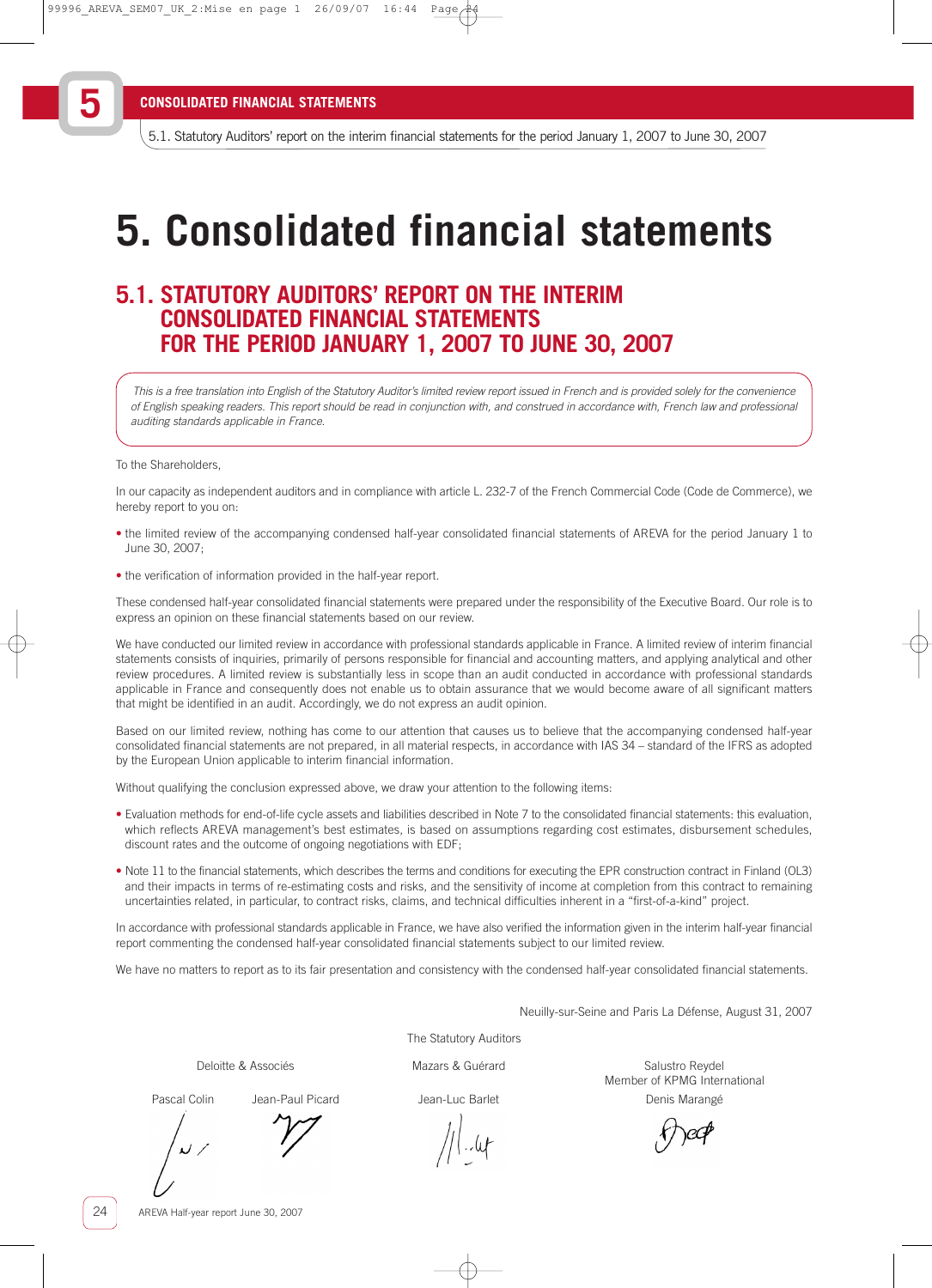5.2. Consolidated income statement

# **5.2. CONSOLIDATED INCOME STATEMENT**

| <b>Notes</b>                                            | $1st$ half<br>2007 | $1st$ half<br>2006                 | 2006                               |
|---------------------------------------------------------|--------------------|------------------------------------|------------------------------------|
|                                                         | 5,373              | 5,036                              | 10,863                             |
|                                                         | 12                 | $\overline{7}$                     | 55                                 |
|                                                         | (4,301)            | (4,088)                            | (8,698)                            |
|                                                         | 1,084              | 955                                | 2,220                              |
|                                                         | (197)              | (161)                              | (355)                              |
|                                                         | (252)              | (244)                              | (493)                              |
|                                                         | (424)              | (375)                              | (778)                              |
| 3                                                       | (17)               | (43)                               | (131)                              |
| 3                                                       | 14                 | (17)                               | (56)                               |
|                                                         | 207                | 115                                | 407                                |
|                                                         | 20                 | 31                                 | 50                                 |
|                                                         | (32)               | (35)                               | (78)                               |
|                                                         | (12)               | (4)                                | (29)                               |
|                                                         | (127)              | (112)                              | (235)                              |
|                                                         | 257                | 148                                | 360                                |
|                                                         | 130                | 36                                 | 126                                |
| 4                                                       | 118                | 32                                 | 97                                 |
| 5                                                       | (53)               | (36)                               | (51)                               |
|                                                         | 273                | 110                                | 453                                |
| 8                                                       | 34                 | 104                                | 220                                |
|                                                         | 306                | 214                                | 672                                |
|                                                         |                    | $\overline{c}$                     |                                    |
|                                                         | 306                | 216                                | 672                                |
|                                                         | 12                 | (29)                               | 24                                 |
| Net income attributable to equity holders of the parent | 295                | 245                                | 649                                |
|                                                         |                    |                                    |                                    |
|                                                         |                    |                                    | 35,442,701<br>18.31                |
|                                                         |                    |                                    | 18.31                              |
|                                                         |                    |                                    | 18.31                              |
|                                                         |                    | 35,442,701<br>8.31<br>8.31<br>8.31 | 35,442,701<br>6.88<br>6.92<br>6.92 |

(1) AREVA has not issued any instruments with a dilutive impact on share capital.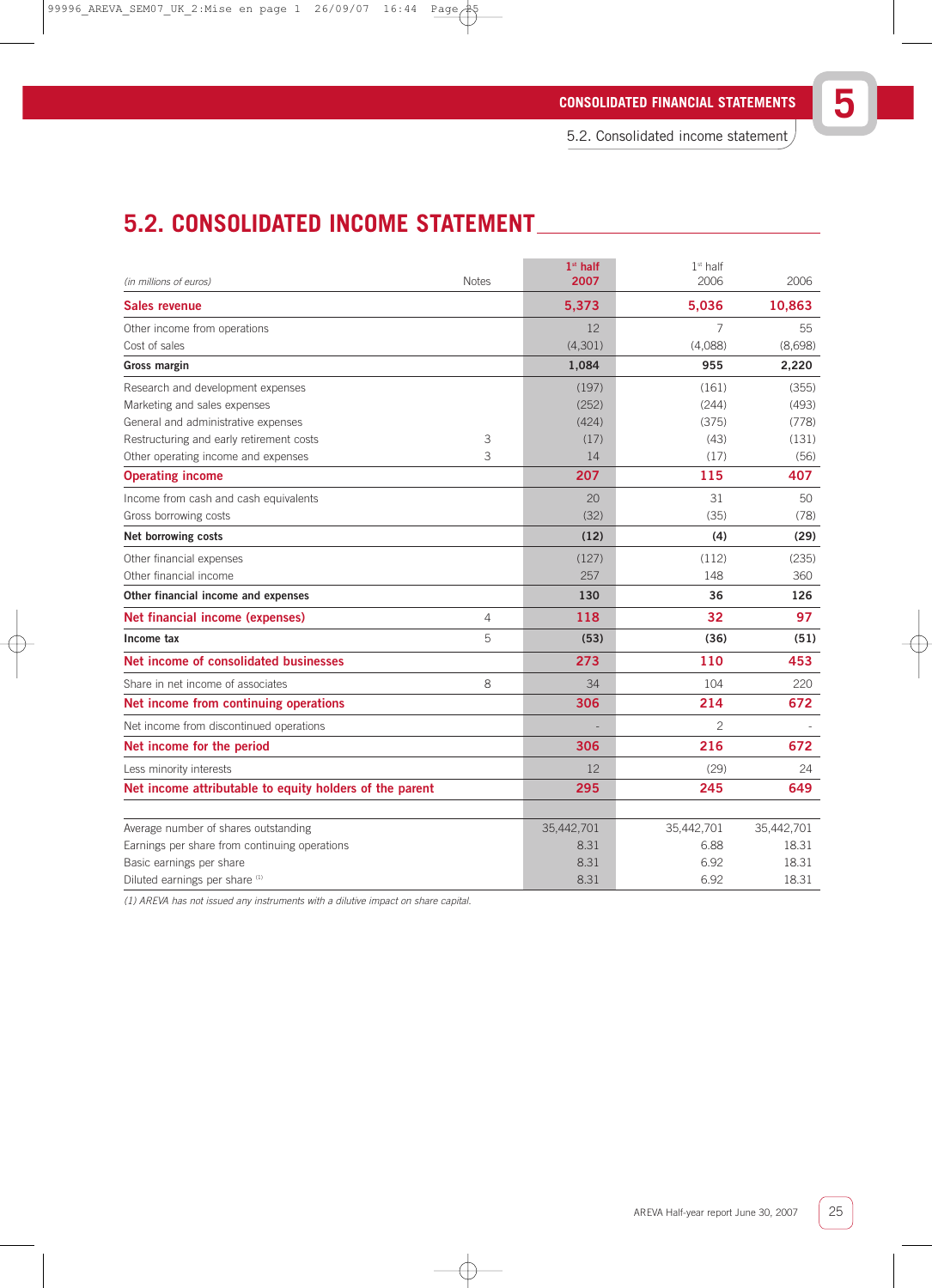# **5.3. CONSOLIDATED BALANCE SHEET**

### **Assets**

| (in millions of euros)                            | <b>Notes</b>   | June 30, 2007 | December 31, 2006 |
|---------------------------------------------------|----------------|---------------|-------------------|
| <b>Non-current assets</b>                         |                | 18,249        | 17,350            |
| Goodwill on consolidated companies                | 6              | 2,602         | 2,515             |
| Other intangible assets                           |                | 1,275         | 1,175             |
| Property, plant and equipment                     |                | 3,989         | 3,814             |
| including: End-of-life-cycle asset (AREVA share)  | $\overline{7}$ | 188           | 198               |
| End-of-life-cycle asset (third party share)       | 7              | 2,132         | 2,091             |
| Assets earmarked for end-of-life-cycle operations | 7              | 3,073         | 2,986             |
| Investments in associates                         | 8              | 1,474         | 1,521             |
| Other non-current financial assets                | 9              | 2,685         | 2,376             |
| Pension fund assets                               |                |               |                   |
| Deferred tax assets                               |                | 1,017         | 873               |
| <b>Current assets</b>                             |                | 8,282         | 8,543             |
| Inventories and work-in-process                   |                | 2,650         | 2,306             |
| Trade accounts receivable and related accounts    |                | 3,450         | 3,604             |
| Other operating receivables                       |                | 1,223         | 1,121             |
| Current tax assets                                |                | 95            | 116               |
| Other non-operating receivables                   |                | 147           | 142               |
| Cash and cash equivalents                         | 10             | 506           | 962               |
| Other current financial assets                    |                | 211           | 292               |
| Assets of operations held for sale                |                |               |                   |
| <b>Total assets</b>                               |                | 26,530        | 25,893            |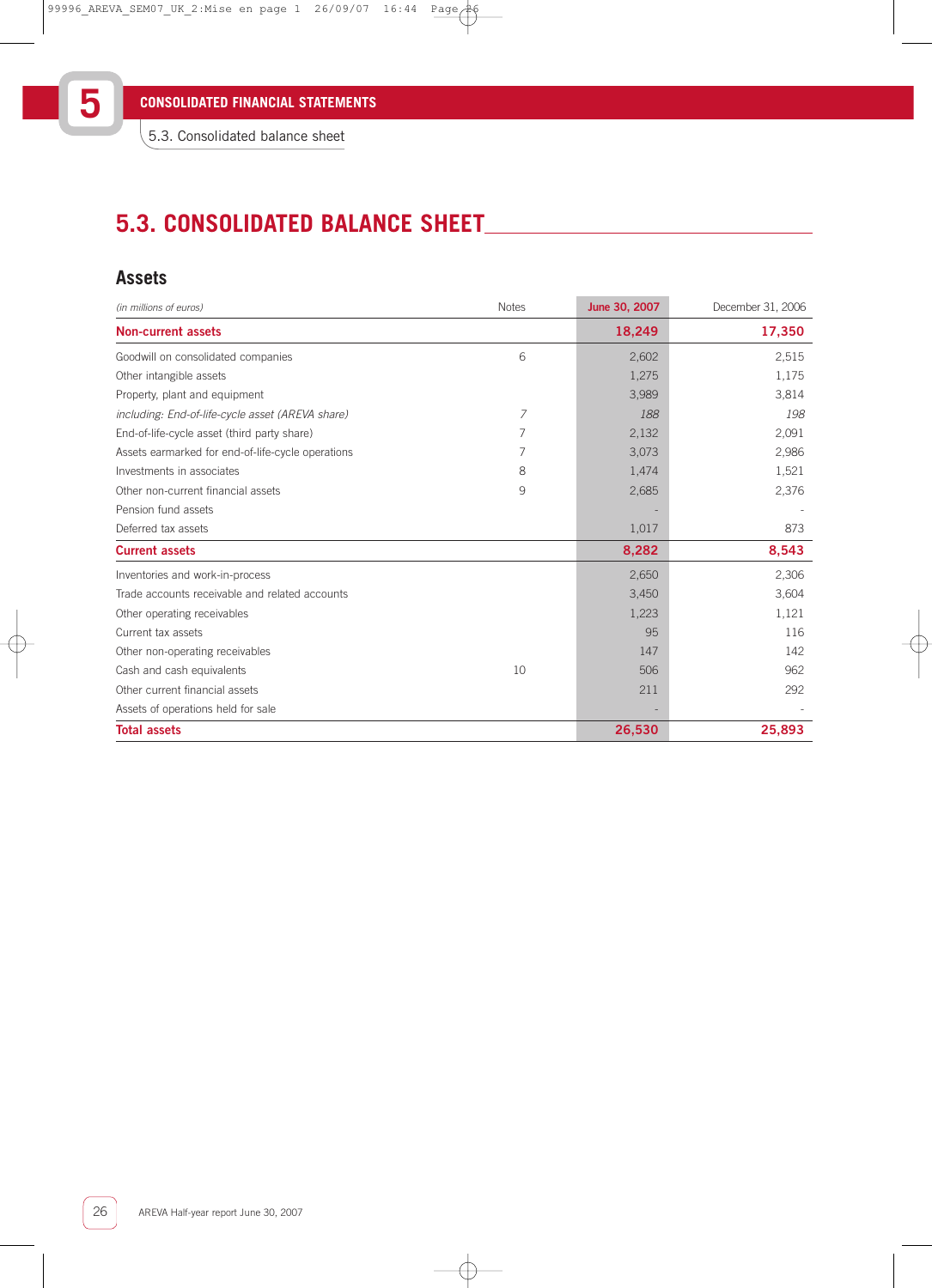| <b>CONSOLIDATED FINANCIAL STATEMENTS</b> |  |
|------------------------------------------|--|
|                                          |  |

5.3. Consolidated balance sheet

# **Liabilities and equity**

| (in millions of euros)                                        | <b>Notes</b> | June 30, 2007 | December 31, 2006 |
|---------------------------------------------------------------|--------------|---------------|-------------------|
| <b>Equity and minority interests</b>                          |              | 7,286         | 7,016             |
| Share capital                                                 |              | 1,347         | 1,347             |
| Consolidated premiums and reserves                            |              | 3,921         | 3,619             |
| Deferred unrealized gains and losses on financial instruments |              | 1,448         | 1,131             |
| Currency translation reserves                                 |              | (26)          | (25)              |
| Net income attributable to equity holders of the parent       |              | 295           | 649               |
| Minority interests                                            |              | 303           | 294               |
| <b>Non-current liabilities</b>                                |              | 8,729         | 8,352             |
| Employee benefits                                             |              | 1,144         | 1,122             |
| Provisions for end-of-life-cycle operations                   | 7            | 4,680         | 4,585             |
| Other non-current provisions                                  | 11           | 114           | 113               |
| Long-term borrowings                                          | 12           | 1,441         | 1,407             |
| Deferred tax liabilities                                      |              | 1,350         | 1,124             |
| <b>Current liabilities</b>                                    |              | 10,515        | 10,526            |
| Current provisions                                            | 11           | 1,810         | 1,788             |
| Short-term borrowings                                         | 12           | 841           | 712               |
| Advances and prepayments received                             |              | 3,786         | 4,185             |
| Trade accounts payable and related accounts                   |              | 2,262         | 2,093             |
| Other operating liabilities                                   |              | 1,711         | 1,650             |
| Current tax liabilities                                       |              | 60            | 74                |
| Other non-operating liabilities                               |              | 44            | 23                |
| Liabilities of operations held for sale                       |              |               |                   |
| <b>Total liabilities and equity</b>                           |              | 26,530        | 25,893            |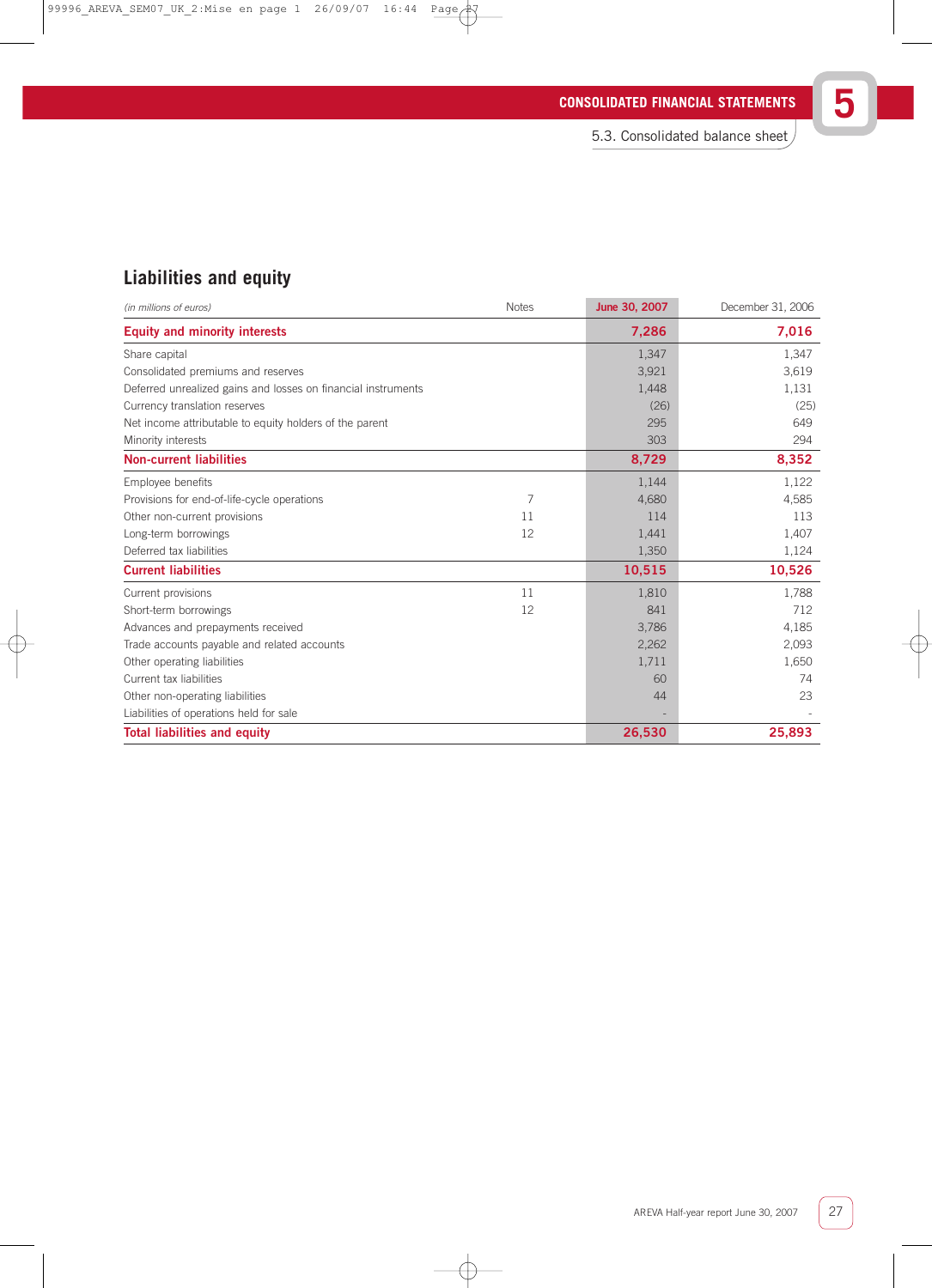5.4. Consolidated cash flow statement

# **5.4. CONSOLIDATED CASH FLOW STATEMENT**

| (in millions of euros)                                                                                                                 | $1st$ half<br>2007 | $1st$ half<br>2006 | 2006     |
|----------------------------------------------------------------------------------------------------------------------------------------|--------------------|--------------------|----------|
| Net income before minority interests                                                                                                   | 306                | 216                | 672      |
| Less: income from discontinued operations                                                                                              |                    | (2)                |          |
| Net income from continuing operations                                                                                                  | 306                | 214                | 672      |
| Share in net income of associates                                                                                                      | (34)               | (104)              | (220)    |
| Net amortization, depreciation and impairment of PPE and intangible<br>assets and marketable securities maturing in more than 3 months | 233                | 221                | 500      |
| Goodwill impairment losses                                                                                                             |                    |                    |          |
| Net share to provisions                                                                                                                | (19)               | 159                | 314      |
| Net effect of reverse discounting of assets and provisions                                                                             | 98                 | 89                 | 178      |
| Income tax expense (current and deferred)                                                                                              | 53                 | 36                 | 50       |
| Net interest included in borrowing cost                                                                                                | 6                  | (5)                | 7        |
| Loss (gain) on disposals of fixed assets and marketable securities<br>maturing in more than 3 months; change in fair value             | (104)              | (44)               | (259)    |
| Other non-cash items                                                                                                                   | (75)               | (3)                | (15)     |
| Cash flow from operations before interest and taxes                                                                                    | 466                | 564                | 1,231    |
| Net interest received (paid)                                                                                                           | 5                  | 3                  | 0        |
| Income tax paid                                                                                                                        | (71)               | (29)               | (90)     |
| Cash flow from operations after interest and tax                                                                                       | 400                | 538                | 1,141    |
| Change in working capital requirement                                                                                                  | (454)              | (214)              | (344)    |
| Net cash from operating activities                                                                                                     | (54)               | 324                | 797      |
| Investment in PPE and intangible assets                                                                                                | (506)              | (332)              | (1, 134) |
| Loans granted and acquisitions of non-current financial assets                                                                         | (649)              | (1,162)            | (2,318)  |
| Acquisitions of shares of consolidated companies, net of acquired cash                                                                 | (54)               | (5)                | (240)    |
| Disposals of PPE and intangible assets                                                                                                 | 23                 | 4                  | 42       |
| Loans repayments and disposals of non-current financial assets                                                                         | 757                | 1,211              | 2,650    |
| Disposals of shares of consolidated companies, net of disposed cash                                                                    |                    |                    | 21       |
| Dividends from equity associates                                                                                                       | 50                 | 27                 | 27       |
| Net cash used in investing activities                                                                                                  | (379)              | (256)              | (953)    |
| Share issues subscribed by minority shareholders<br>in consolidated subsidiaries                                                       | 3                  |                    |          |
| Dividends paid to shareholders of the parent company                                                                                   | (300)              | (350)              | (350)    |
| Dividends paid to minority shareholders of consolidated companies                                                                      | (40)               | (77)               | (79)     |
| Increase (decrease) in borrowings                                                                                                      | 137                | (16)               | 64       |
| Net cash used in financing activities                                                                                                  | (200)              | (444)              | (364)    |
| Decrease (increase) in marketable securities                                                                                           |                    |                    |          |
| maturing in more than 3 months                                                                                                         | 179                | (85)               | (1)      |
| Impact of foreign exchange movements                                                                                                   | 5                  | 4                  | 2        |
| Net cash flow from discontinued operations                                                                                             |                    | ۰                  |          |
| Increase (decrease) in net cash                                                                                                        | (450)              | (457)              | (518)    |
| Net cash at the beginning of the period                                                                                                | 901                | 1,419              | 1,419    |
|                                                                                                                                        |                    |                    |          |
| Cash at the end of the period                                                                                                          | 506                | 1,003              | 962      |
| Less: short-term bank facilities and non-trade current accounts<br>(credit balances)                                                   | (55)               | (41)               | (61)     |
| Net cash at the end of the period                                                                                                      | 451                | 962                | 901      |

"Net Cash" taken into account in establishing the Consolidated Cash Flow Statement consists of:

• "Cash and cash equivalents" (see Note 10), which includes:

- cash balances and non-trade current accounts, and
- risk-free marketable securities, initially maturing in less than three months, and money market funds;

• after deduction of short-term bank facilities and non-trade current accounts included in short-term borrowings (see Note 12).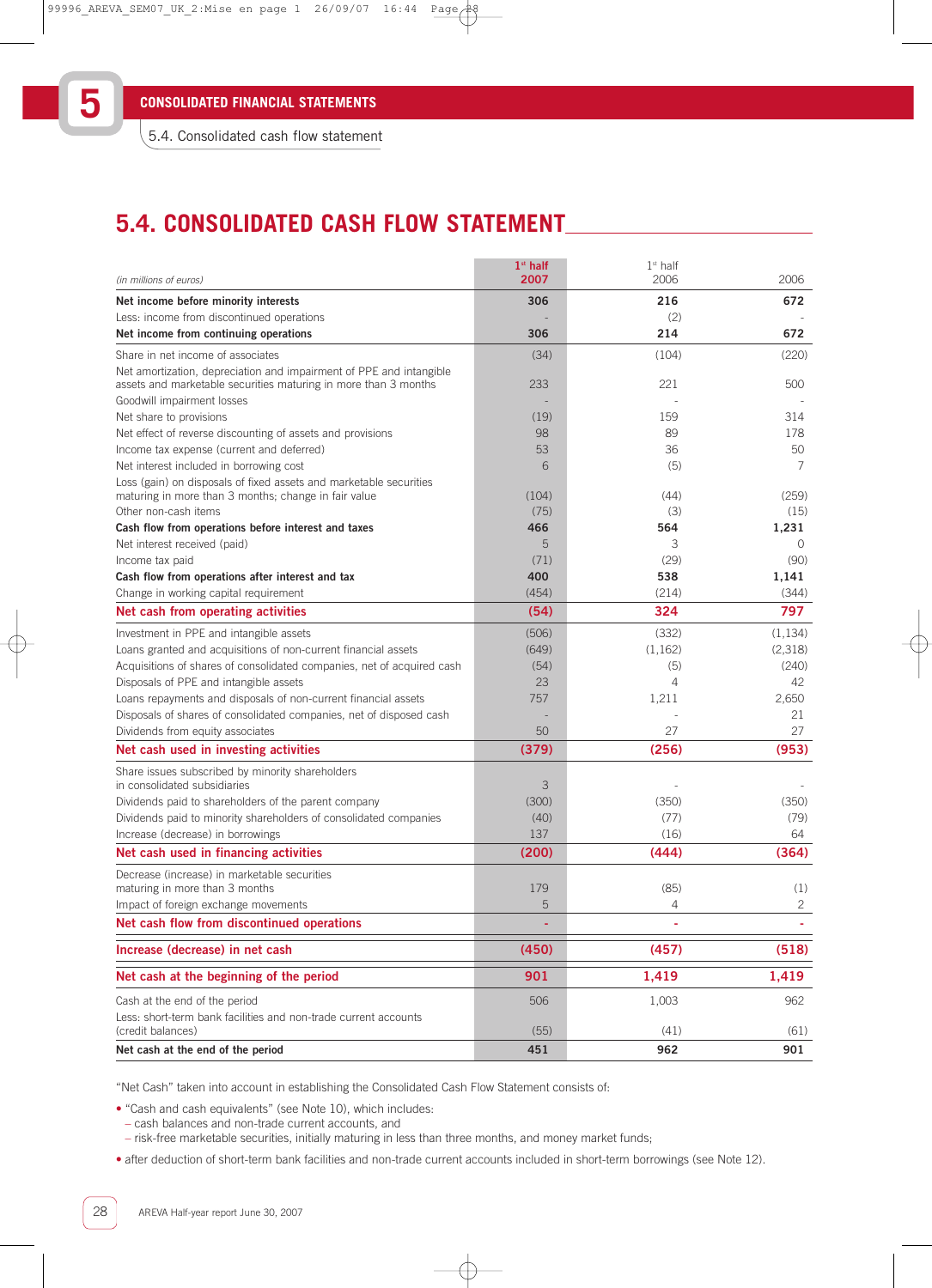5.5. Consolidated statement of changes in equity

# **5.5. CONSOLIDATED STATEMENT OF CHANGES IN EQUITY**

| (in millions of euros)                                            | Number of<br>shares and<br>investment<br>certificates | Share<br>capital | Premiums and<br>consolidated<br>reserves | Currency<br>translation<br>reserves | Deferred<br>unrealized<br>gains and<br>losses on<br>financial<br>instruments | Equity<br>attributable<br>to equity<br>holders of<br>the parent | Minority<br>interests | Total<br>equity |
|-------------------------------------------------------------------|-------------------------------------------------------|------------------|------------------------------------------|-------------------------------------|------------------------------------------------------------------------------|-----------------------------------------------------------------|-----------------------|-----------------|
| <b>January 1, 2006</b>                                            | 35,442,701                                            | 1,347            | 3,940                                    | 83                                  | 992                                                                          | 6,362                                                           | 228                   | 6,590           |
| Net income for<br>the first half of 2006                          |                                                       |                  | 245                                      |                                     |                                                                              | 245                                                             | (29)                  | 216             |
| Change in deferred<br>unrealized gains and losses<br>(after tax): |                                                       |                  |                                          |                                     |                                                                              |                                                                 |                       |                 |
| - on cash flow hedging<br>instruments                             |                                                       |                  |                                          |                                     | 27                                                                           | 27                                                              | $\overline{4}$        | 31              |
| - change in value of available-<br>for-sale securities            |                                                       |                  |                                          |                                     | 147                                                                          | 147                                                             | $\overline{c}$        | 149             |
| Total income and<br>expenses recognized                           |                                                       |                  | 245                                      |                                     | 174                                                                          | 419                                                             | (23)                  | 396             |
| Dividends paid *                                                  |                                                       |                  | (350)                                    |                                     |                                                                              | (350)                                                           | (77)                  | (427)           |
| Change in consolidated group                                      |                                                       |                  |                                          |                                     |                                                                              |                                                                 |                       |                 |
| Change in accounting<br>method and                                |                                                       |                  |                                          |                                     |                                                                              |                                                                 |                       |                 |
| other adjustments                                                 |                                                       |                  | 17                                       |                                     |                                                                              | 17                                                              | 102                   | 119             |
| Currency translation                                              |                                                       |                  |                                          | (52)                                |                                                                              | (52)                                                            | (9)                   | (61)            |
| adjustments<br>June 30, 2006                                      | 35,442,701                                            | 1,347            | 3,852                                    | 31                                  | 1,166                                                                        | 6,396                                                           | 221                   | 6,617           |
|                                                                   |                                                       |                  |                                          |                                     |                                                                              |                                                                 |                       |                 |
| December 31, 2006                                                 | 35,442,701                                            | 1,347            | 4,268                                    | (25)                                | 1,131                                                                        | 6,721                                                           | 294                   | 7,016           |
| Net income for<br>the first half of 2007                          |                                                       |                  | 295                                      |                                     |                                                                              | 295                                                             | 12                    | 306             |
| Change in deferred<br>unrealized gains and losses<br>(after tax): |                                                       |                  |                                          |                                     |                                                                              |                                                                 |                       |                 |
| - on cash flow hedging<br>instruments                             |                                                       |                  |                                          |                                     | 3                                                                            | 3                                                               | (1)                   | $\mathbf{2}$    |
| - change in value of available-<br>for-sale securities            |                                                       |                  |                                          |                                     | 314                                                                          | 314                                                             | 2                     | 316             |
| Total income and                                                  |                                                       |                  |                                          |                                     |                                                                              |                                                                 |                       |                 |
| expenses recognized                                               |                                                       |                  | 295                                      |                                     | 316                                                                          | 611                                                             | 13                    | 624             |
| Dividends paid *<br>Change in consolidated group                  |                                                       |                  | (300)                                    |                                     |                                                                              | (300)                                                           | (40)                  | (340)           |
| Change in accounting                                              |                                                       |                  |                                          |                                     |                                                                              |                                                                 |                       |                 |
| method and<br>other adjustments (1)                               |                                                       |                  | (47)                                     |                                     |                                                                              | (47)                                                            | 36                    | (11)            |
| Currency translation                                              |                                                       |                  |                                          |                                     |                                                                              |                                                                 |                       |                 |
| adjustments                                                       |                                                       |                  |                                          | (1)                                 |                                                                              | (1)                                                             |                       | (1)             |
| June 30, 2007                                                     | 35,442,701                                            | 1,347            | 4,216                                    | (26)                                | 1,448                                                                        | 6,983                                                           | 303                   | 7,286           |
| * Dividend paid per share<br>(in euros):                          |                                                       |                  |                                          |                                     |                                                                              |                                                                 |                       |                 |
| - in 2006 from 2005 net income                                    |                                                       |                  | 9.87                                     |                                     |                                                                              |                                                                 |                       |                 |
| - in 2007 from 2006 net income                                    |                                                       |                  | 8.46                                     |                                     |                                                                              |                                                                 |                       |                 |

(1) Other adjustments relate to associates whose financial statements were not available when AREVA closed its records for the year ended December 31, 2006. These adjustments include fair value adjustments in associates equity positions.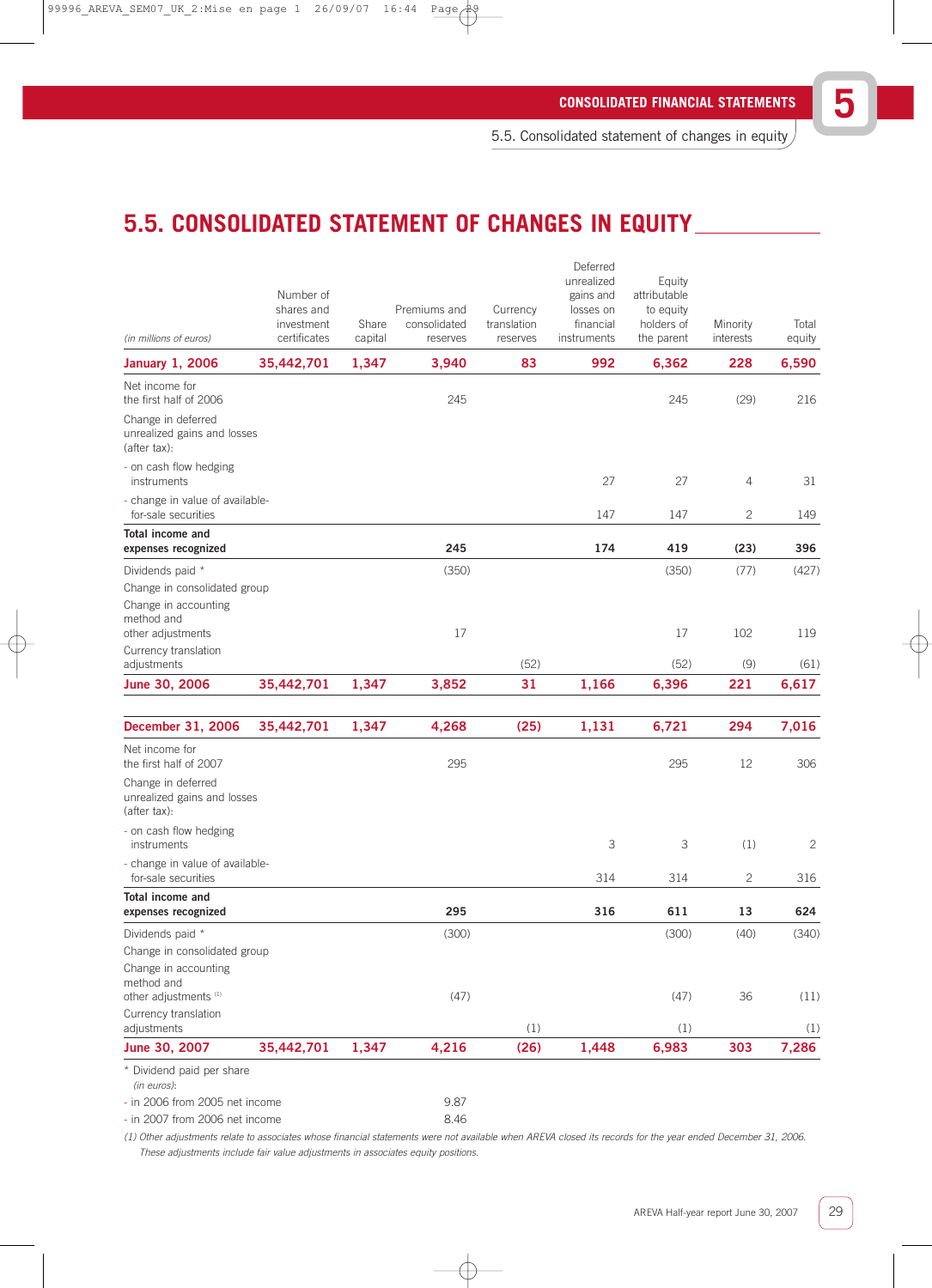# **5.6. SEGMENT REPORTING**

# **Data by division**

### **Income 1st half 2007**

| (in millions of euros)                        | Front End | Reactors<br>and Services | Back End | Transmission &<br><b>Distribution</b> | Corporate and<br>eliminations | <b>Total</b><br>group |
|-----------------------------------------------|-----------|--------------------------|----------|---------------------------------------|-------------------------------|-----------------------|
| Gross sales revenue                           | 1.358     | 1.220                    | 951      | 2.023                                 | (178)                         | 5,373                 |
| Inter-company sales                           | (16)      | (65)                     | (96)     | (2)                                   | 178                           | $\Omega$              |
| Contribution to<br>consolidated sales revenue | 1.342     | 1.154                    | 856      | 2.021                                 | 0                             | 5,373                 |
| <b>Operating income</b>                       | 223       | (230)                    | 97       | 175                                   | (59)                          | 207                   |
| % of gross sales revenue                      | 16.4%     | $(18.8)\%$               | 10.2%    | 8.7%                                  | n.a.                          | 3.9%                  |

### **Income 1st half 2006**

| (in millions of euros)                     | Front End | Reactors<br>and Services | Back End | Transmission &<br>Distribution | Corporate and<br>eliminations | <b>Total</b><br>group |
|--------------------------------------------|-----------|--------------------------|----------|--------------------------------|-------------------------------|-----------------------|
| Gross sales revenue                        | 1.403     | 1.154                    | 1.019    | 1,702                          | (241)                         | 5,036                 |
| Inter-company sales                        | (22)      | (52)                     | (167)    | (1)                            | 242                           |                       |
| Contribution to consolidated sales revenue | 1.381     | 1.102                    | 851      | 1.701                          |                               | 5,036                 |
| Operating income                           | 221       | (266)                    | 117      | 72                             | (29)                          | 115                   |
| % of gross sales revenue                   | 15.7%     | $(23.1)\%$               | 11.5%    | 4.2%                           | n.a.                          | 2.3%                  |

### **Income 2006**

| (in millions of euros)                     | Front End | Reactors<br>and Services | Back End | Transmission &<br>Distribution | Corporate and<br>eliminations | <b>Total</b><br>group |
|--------------------------------------------|-----------|--------------------------|----------|--------------------------------|-------------------------------|-----------------------|
| Gross sales revenue                        | 2.971     | 2.441                    | 2.203    | 3.725                          | (477)                         | 10.863                |
| Inter-company sales                        | (52)      | (129)                    | (295)    | (1)                            | 478                           |                       |
| Contribution to consolidated sales revenue | 2.919     | 2.312                    | 1.908    | 3,724                          |                               | 10,863                |
| <b>Operating income</b>                    | 456       | (420)                    | 273      | 191                            | (94)                          | 407                   |
| % of gross sales revenue                   | $15.4\%$  | $(17.2)\%$               | 12.4%    | 5.1%                           | n.a.                          | 3.7%                  |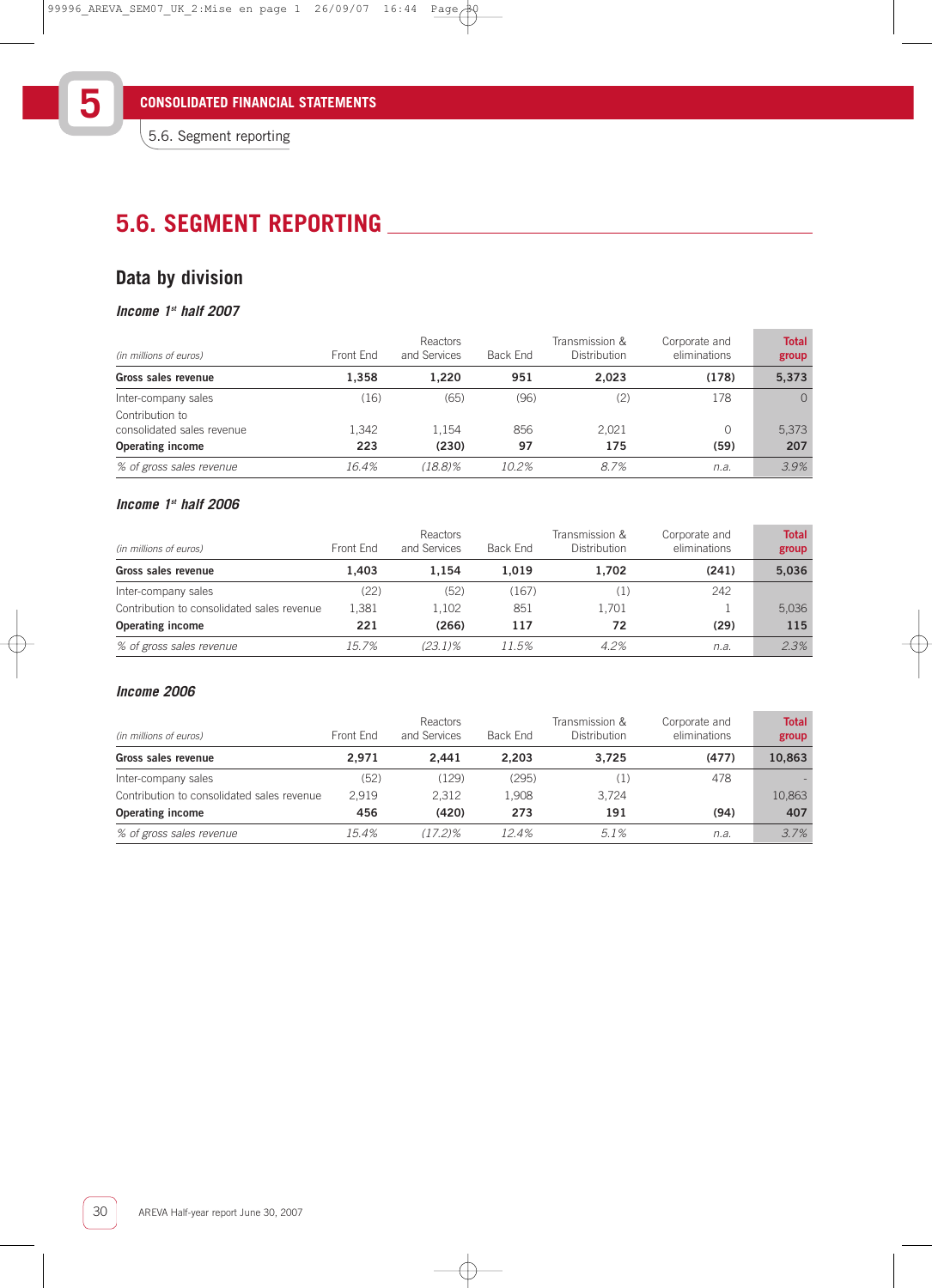# **Contribution to consolidated sales revenue by business division and customer location**

### **1 st half 2007**

| (in millions of euros)    | Front End | Reactors<br>and Services | Back End | Transmission &<br>Distribution | Corporate | <b>Total</b><br>group |
|---------------------------|-----------|--------------------------|----------|--------------------------------|-----------|-----------------------|
| France                    | 567       | 422                      | 513      | 170                            | 0         | 1,672                 |
| Europe (excluding France) | 317       | 336                      | 215      | 662                            | 0         | 1,530                 |
| North & South America     | 286       | 282                      | 41       | 281                            | 0         | 890                   |
| Asia-Pacific              | 161       | 89                       | 86       | 461                            | 0         | 797                   |
| Africa / Middle East      | 11        | 25                       |          | 447                            |           | 484                   |
| <b>Total</b>              | 1.342     | 1.154                    | 856      | 2.021                          |           | 5,373                 |

### **1 st half 2006**

|                           |           | Reactors     |          | Transmission & |           | <b>Total</b> |
|---------------------------|-----------|--------------|----------|----------------|-----------|--------------|
| (in millions of euros)    | Front End | and Services | Back End | Distribution   | Corporate | group        |
| France                    | 630       | 409          | 590      | 147            |           | 1,777        |
| Europe (excluding France) | 355       | 322          | 152      | 593            |           | 1,422        |
| North & South America     | 234       | 264          | 36       | 293            |           | 827          |
| Asia-Pacific              | 145       | 93           | 73       | 372            |           | 683          |
| Africa / Middle East      | 17        | 14           |          | 296            |           | 327          |
| <b>Total</b>              | 1,381     | 1.102        | 851      | 1.701          |           | 5,036        |

### **2006**

|                           |           | Reactors     |          | Transmission &      |           | <b>Total</b> |
|---------------------------|-----------|--------------|----------|---------------------|-----------|--------------|
| (in millions of euros)    | Front End | and Services | Back End | <b>Distribution</b> | Corporate | group        |
| France                    | L.203     | 886          | 1,125    | 316                 |           | 3,530        |
| Europe (excluding France) | 708       | 687          | 489      | 1,279               |           | 3.164        |
| North & South America     | 643       | 522          | 78       | 603                 |           | 1,846        |
| Asia-Pacific              | 330       | 183          | 215      | 817                 | 0         | 1,545        |
| Africa / Middle East      | 35        | 34           |          | 708                 |           | 778          |
| <b>Total</b>              | 2.919     | 2,312        | 1,908    | 3,723               |           | 10,863       |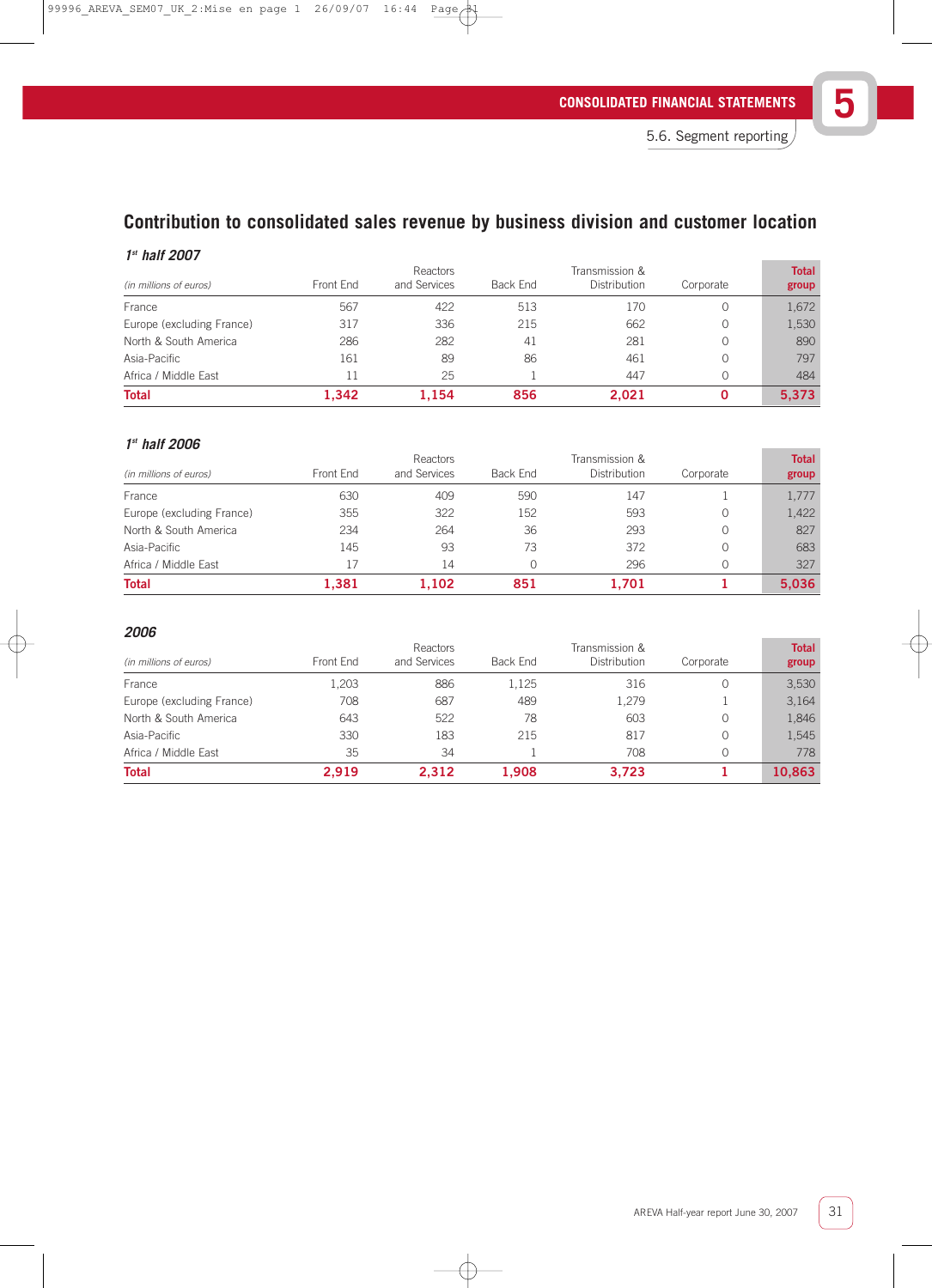**5**

# **5.7. NOTES TO THE CONSOLIDATED FINANCIAL STATEMENTS**

All amounts are presented in millions of euros unless otherwise indicated. Certain totals may include rounding differences

### **Note 1 - Accounting principles**

#### **1.1. Preparation of the financial statements**

The consolidated financial statements for the period ended June 30, 2007 were prepared in accordance with the accounting standard IAS 34 regarding interim financial data. These summary financial statements do not disclose all of the information required for year-end financial statements prepared in accordance with International Financial Reporting Standards (IFRS). They must be read together with the consolidated financial statements for the year ended December 31, 2006.

Material events for the period are presented in the half-year activity report.

#### **1.2. Accounting principles**

Accounting principles used to prepare the summary financial statements as of June 30, 2007 are the principles described in Note 1 of the Notes to the Financial Statements for the year ended December 31, 2006, except as follows:

AREVA applies the methods prescribed in IAS 34 to calculate expenses regarding retirement obligations, other employee benefits and income taxes for the interim period.

- Interim period expenses regarding retirement obligations and other employee benefits are based on the discount rate used at the end of the previous year, adjusted to reflect material changes in market conditions since that date and reductions, liquidations and other nonrecurring material events. Accordingly, AREVA calculated first half 2007 expenses using the discount rate established at December 31, 2006. Use of a discount rate updated as of June 30, 2007 would have no material impact on the amount of the provision for employee benefits or on net income for the period.
- The tax expense for the interim period is calculated based on the best estimate of the weighted average tax rate anticipated for the full year. However, the calculation takes into account income subject to specific tax rates, such as income from sales of share subject to longterm capital gains and income from subsidiaries subject to special tax treatment.

Implementation of IFRS 7 and of an amendment to IAS 1, which became mandatory for years beginning on or after January 1, 2007, had no material impact on AREVA's summary consolidated financial statements for the period ended June 30, 2007, which were prepared in accordance with IAS 34:

- IFRS 7, Financial Instruments: Disclosures, requires companies to provide additional information on their exposure to risk through financial instruments and on the management of that risk.
- The capital disclosures amendment to IAS 1, Presentation of Financial Statements, prescribes the publication of information allowing users of financial statements to assess the entity's objectives, policies and management procedures related to the management of its capital.

AREVA will publish the information required by IFRS 7 and the capital disclosures amendment to IAS 1 in the notes to the consolidated financial statements as of December 31, 2007.

### **Note 2 - Consolidation scope**

The main change in the scope of consolidation during the first half of 2007 is described hereunder.

On March 30, 2007, AREVA acquired Passoni & Villa for a total consideration of €18 million. This company manufactures instrument transformers. It has become part of the Product business unit of the **Transmission & Distribution** division. Goodwill before allocation of the purchase price is €12 million.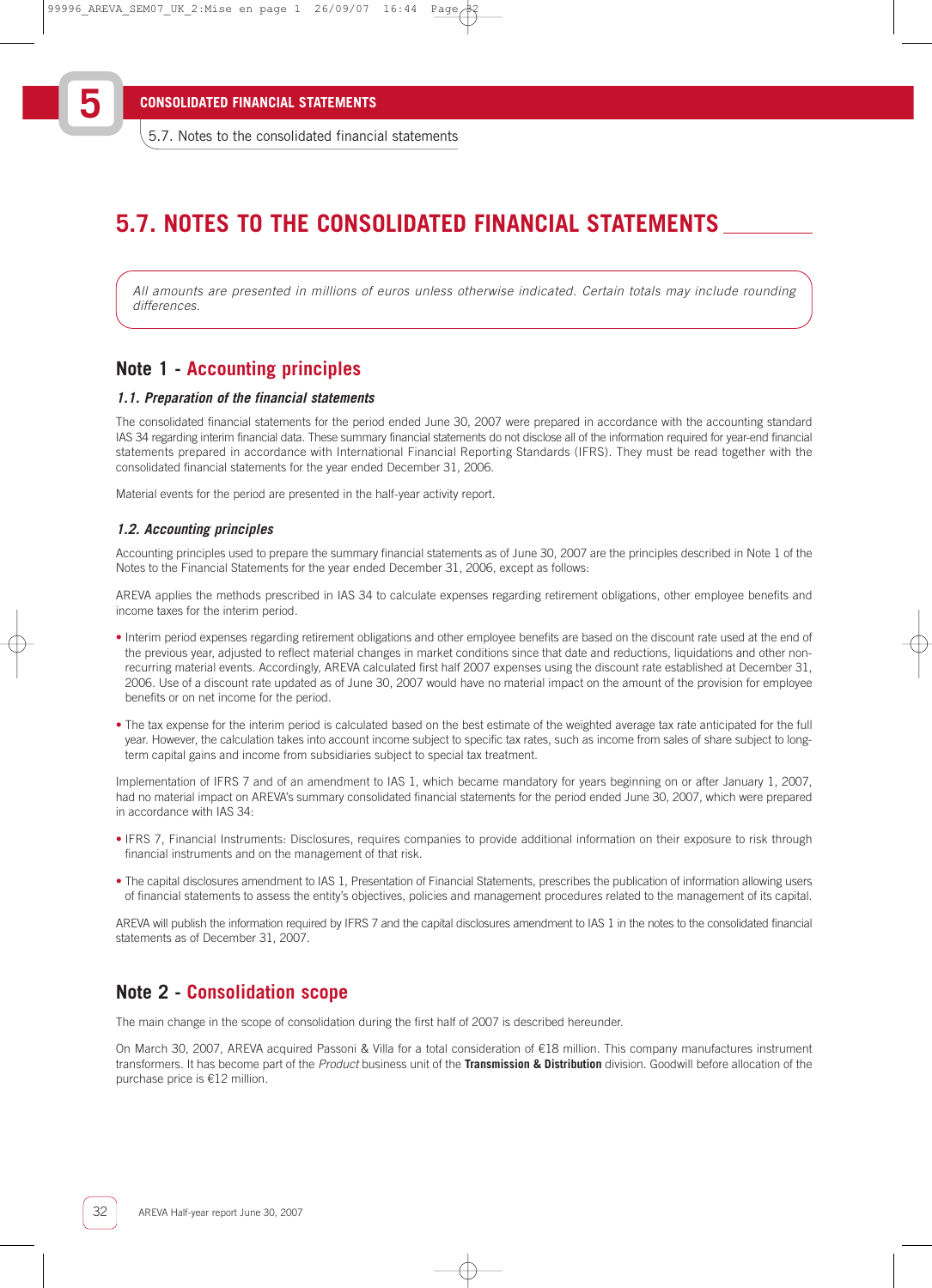## **Note 3 - Costs of restructuring and early employee retirement plans, and other operating income and expenses**

### **3.1. Restructuring and early retirement costs**

| (in millions of euros)                   | $1st$ half 2007 | $1st$ half 2006 | 2006 |
|------------------------------------------|-----------------|-----------------|------|
| Restructuring and early retirement costs |                 | (43)            |      |

### **3.2. Other operating income and expenses**

| (in millions of euros)                                                                    | $1st$ half 2007 | $1st$ half 2006 | 2006 |
|-------------------------------------------------------------------------------------------|-----------------|-----------------|------|
| Operating income and expenses directly related to operating activities                    | (5)             | (8)             | (91) |
| Goodwill impairment losses                                                                |                 |                 |      |
| Impairment of other assets                                                                |                 |                 | (17) |
| Gains (losses) on disposals of equity interests and assets<br>other than financial assets |                 |                 | 51   |
| Other extraordinary income and expenses                                                   | 15              | (9)             |      |
| Other operating income and expenses                                                       |                 | (17)            | (56) |

As of June 30, 2007, restructuring and early retirement costs represented negative €6 million for the **Transmission & Distribution** division and negative €11 million for the nuclear businesses.

Other extraordinary income and expenses primarily includes the reversal of €20 million in provisions for the **Transmission & Distribution** division.

As of June 30, 2006, restructuring and early retirement costs represented negative €29 million for the **Transmission & Distribution** division and negative €14 million for the nuclear businesses. Other extraordinary income and expenses correspond for the most part to an anticipated loss on an ongoing disposal.

As of December 31, 2006, the costs for restructuring and early employee retirement plans represented negative €61 million for the **Transmission & Distribution** division and €70 million in the nuclear businesses.

Operating income and expenses directly related to operating activities mainly include increases in provisions for end-of-life cycle operations for shut-down facilities.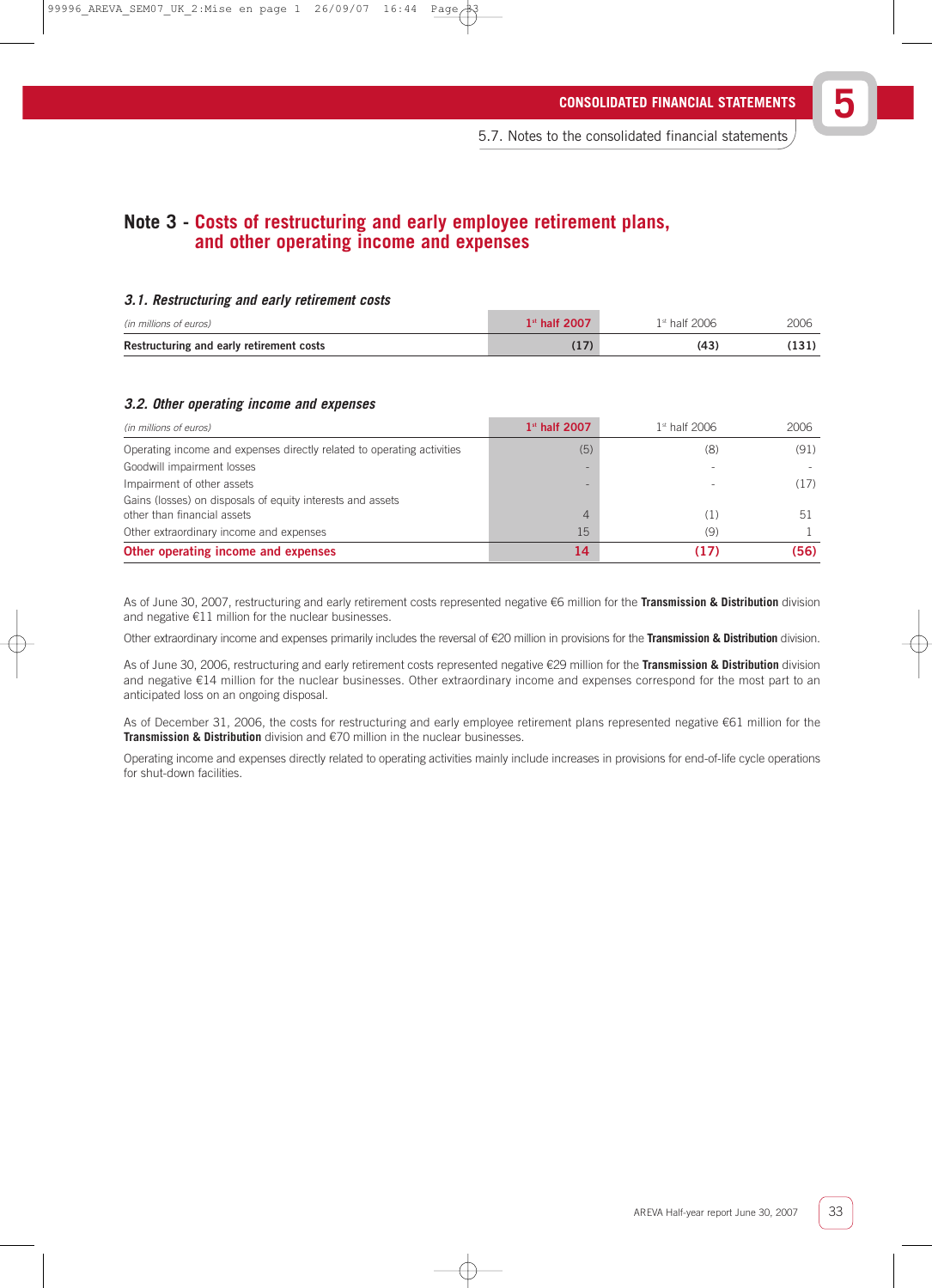**5**

5.7. Notes to the consolidated financial statements

## **Note 4 - Net financial income**

| (in millions of euros)                                       | 1st half 2007 | 1st half 2006 | 2006  |
|--------------------------------------------------------------|---------------|---------------|-------|
| Net borrowing costs                                          | (12)          | (4)           | (29)  |
| Income from cash and cash equivalents                        | 20            | 31            | 50    |
| Gross borrowing costs                                        | (32)          | (35)          | (78)  |
| Other financial income and expenses                          | 130           | 36            | 126   |
| Share related to end-of-life-cycle operations                | 44            | (1)           | 17    |
| Income from disposal of securities earmarked                 |               |               |       |
| for end-of-life-cycle operations                             | 83            | 40            | 107   |
| Dividends received                                           | 21            | 16            | 16    |
| Interest income on receivables from the CEA                  | 3             | 3             | 9     |
| Discount reversal on end-of-life-cycle operations            | (63)          | (59)          | (115) |
| Share not related to end-of-life-cycle operations            | 86            | 36            | 109   |
| Foreign exchange gain (loss)                                 | (2)           | 6             | 10    |
| Income from disposals of securities and change               |               |               |       |
| in value of securities held for trading                      | 19            | 5             | 118   |
| Dividends received                                           | 52            | 57            | 73    |
| Impairment of financial assets                               | (1)           | 5             | 8     |
| Interest income on prepayments received (Back End contracts) | (17)          | (17)          | (41)  |
| Other financial expenses                                     | (17)          | (6)           | (22)  |
| Other financial income                                       | 78            | 16            | 18    |
| Financial income from pensions and other employee benefits   | (28)          | (29)          | (56)  |
| <b>Net financial income</b>                                  | 118           | 32            | 97    |

The share of financial income related to end-of-life cycle operations (€44 million) reflects for the most part disposals of excess assets held in the portfolio earmarked to cover those operations.

Other financial income includes in particular net income related to the recognition of AREVA's option to sell its REpower shares for the guaranteed price of €40 million (see Note 8).

## **Note 5 - Income tax**

The AREVA group calculated its income tax expense at June 30, 2006 by applying the estimated average tax rate for the year to before-tax income. The group's estimated effective tax rate for 2007 is 16.28%. This rate takes into account the decision made by the Bundestag on June 30, 2007 and approved by the Bundesrat on July 7, 2007 to reduce the tax rate in effect in Germany. The group's effective tax rate for 2006 was 10.12%.

Changes in deferred taxes for the first half of 2007 in the amount of €127 million, resulting from changes in the fair value of financial instruments recognized in retained earnings, were recorded directly in equity.

### **Note 6 - Goodwill**

Goodwill as of June 30, 2007 was as follows:

| (in millions of euros)               | December 31.<br>2006 | Acquisitions | <b>Disposals</b> | Minority<br>interest put<br>options | Currency<br>translation<br>adjustments<br>and other | <b>June 30,</b><br>2007 |
|--------------------------------------|----------------------|--------------|------------------|-------------------------------------|-----------------------------------------------------|-------------------------|
| <b>Nuclear divisions</b>             | 2.008                |              |                  | 40                                  | 21                                                  | 2,069                   |
| Transmission & Distribution division | 507                  | 12           |                  |                                     | 14                                                  | 533                     |
| <b>TOTAL</b>                         | 2.515                | 12           |                  | 40                                  | 35                                                  | 2,602                   |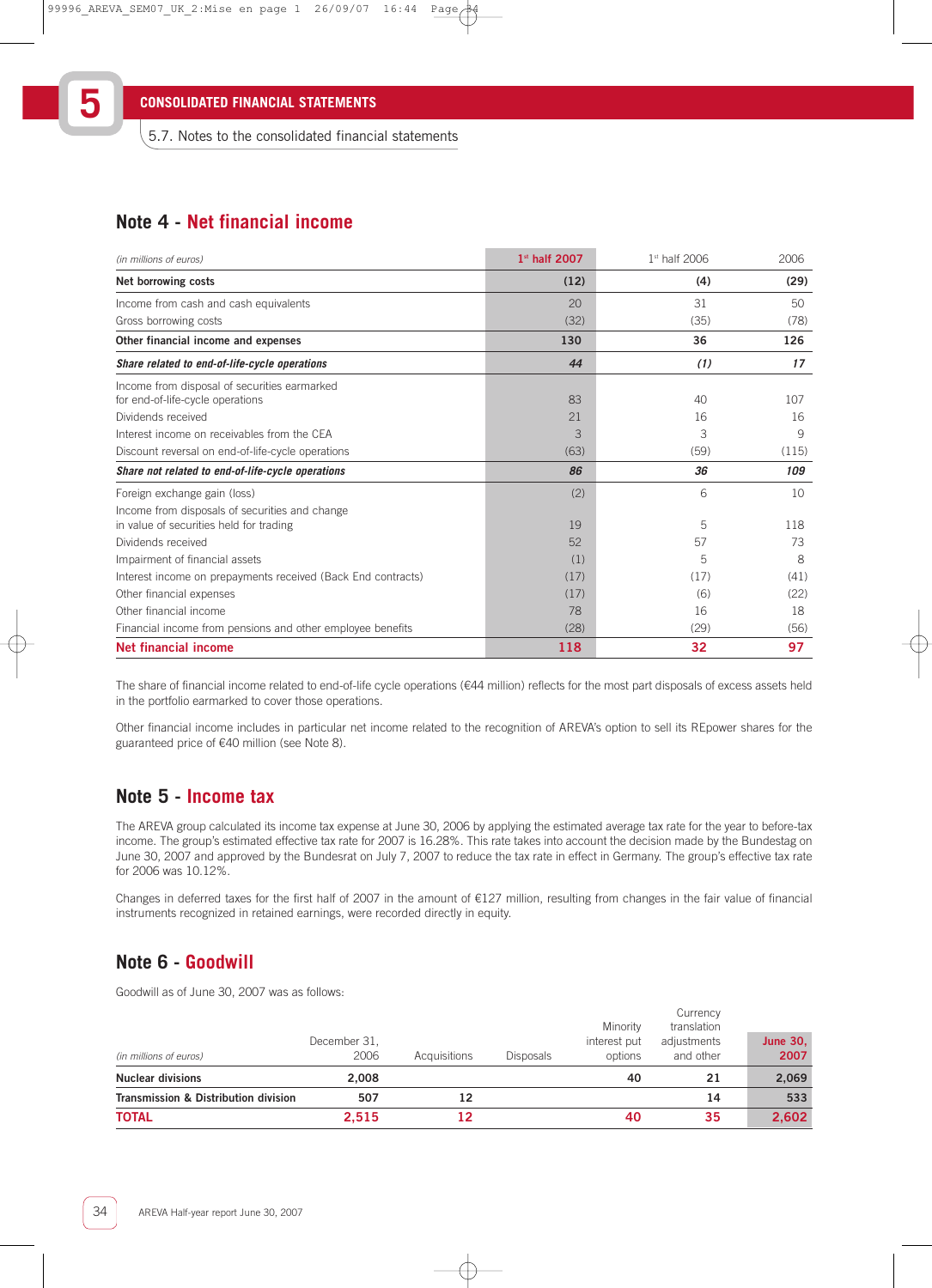The increase in goodwill in the **Nuclear** divisions comes primarily from an adjustment related to put options held by AREVA NP's minority shareholder, based on income recognized and dividends paid by that company for the period January 1, 2006 to June 30, 2007.

Allocation of the acquisition price for Sfarsteel, which the group acquired in September 2006, generated €21 million in additional goodwill.

The **Transmission & Distribution** division recognized €12 million in goodwill in connection with the acquisition of Passoni & Villa in April 2007, before allocation of the purchase price.

There was no indication of goodwill impairment and no goodwill impairment tests were performed as of June 30, 2007.

### **Note 7 - End-of-life-cycle operations**

The table below summarizes the AREVA balance sheet accounts affected by the treatment of end-of-life-cycle operations and their financing.

| <b>ASSETS</b><br>(in millions of euros)                         | <b>June 30.</b><br>2007 | December 31.<br>2006 | <b>LIABILITIES</b>                             | <b>June 30.</b><br>2007 | December 31.<br>2006 |
|-----------------------------------------------------------------|-------------------------|----------------------|------------------------------------------------|-------------------------|----------------------|
| End-of-life-cycle<br>asset - AREVA share (1)                    | 188                     | 198                  | Provisions for end-of-life-cycle<br>operations | 4,680                   | 4,585                |
| Assets earmarked for<br>end-of-life-cycle operations            | 5,205                   | 5.077                | - funded by third parties (2)                  | 2,132                   | 2,091                |
| - End-of-life-cycle asset - third<br>party share <sup>(2)</sup> | 2,132                   | 2.091                | - funded by AREVA                              | 2.548                   | 2.494                |
| - Assets earmarked for<br>end-of-life cycle operations (3)      | 3,073                   | 2,986                |                                                |                         |                      |

(1) Amount of total provision to be funded by AREVA still subject to amortization.

(2) Amount of the provision to be funded by third parties.

(3) Portfolio of financial assets and receivables earmarked to fund AREVA's share of the total provision.

### **End-of-life-cycle assets**

In addition to the value of its property, plant and equipment, AREVA NP recognizes the deferred portion of the group's share of end-of-lifecycle operations, such as nuclear facility dismantling, decontamination, etc. The group's share of this adjustment account asset is amortized according to the same schedule as the underlying property, plant and equipment.

An adjustment account asset is also recognized for the third party share of end-of-life-cycle operations, corresponding to the share of dismantling, waste retrieval and packaging operations to be funded by some customers. Conversely, a provision is established to cover total estimated end-of-life-cycle costs as soon as a facility starts up, including any share to be funded by third parties.

|                               |       | Group share  |            |                      |                         |                      |
|-------------------------------|-------|--------------|------------|----------------------|-------------------------|----------------------|
| (in millions of euros)        | Gross | Amortization | <b>Net</b> | Third party<br>share | <b>June 30,</b><br>2007 | December 31.<br>2006 |
| <b>Dismantling</b>            | 675   | (487)        | 188        | 1,621                | 1,808                   | 1,786                |
| Waste retrieval and packaging |       |              |            | 512                  | 512                     | 503                  |
| <b>Total</b>                  | 675   | (487)        | 188        | 2,132                | 2,320                   | 2,289                |

The third party share of the end-of-life-cycle asset for dismantling mainly corresponds to funding expected from EDF for the La Hague site and from the CEA for the Pierrelatte site. This heading increases based on discounting reversals and decreases based on work performed.

The third party share of costs associated with waste retrieval and packaging correspond to the funding expected from EDF for its share of the commitment for the La Hague site. These assets will be recovered when AREVA and EDF sign an agreement finalizing the terms and conditions of payment. In effect, when waste retrieval and packaging operations are covered by contractual commitments from third parties covering future costs, no liability or corresponding end-of-life-cycle asset is recognized. The share of waste retrieval and packaging work already completed and to be funded by EDF is included in work in process.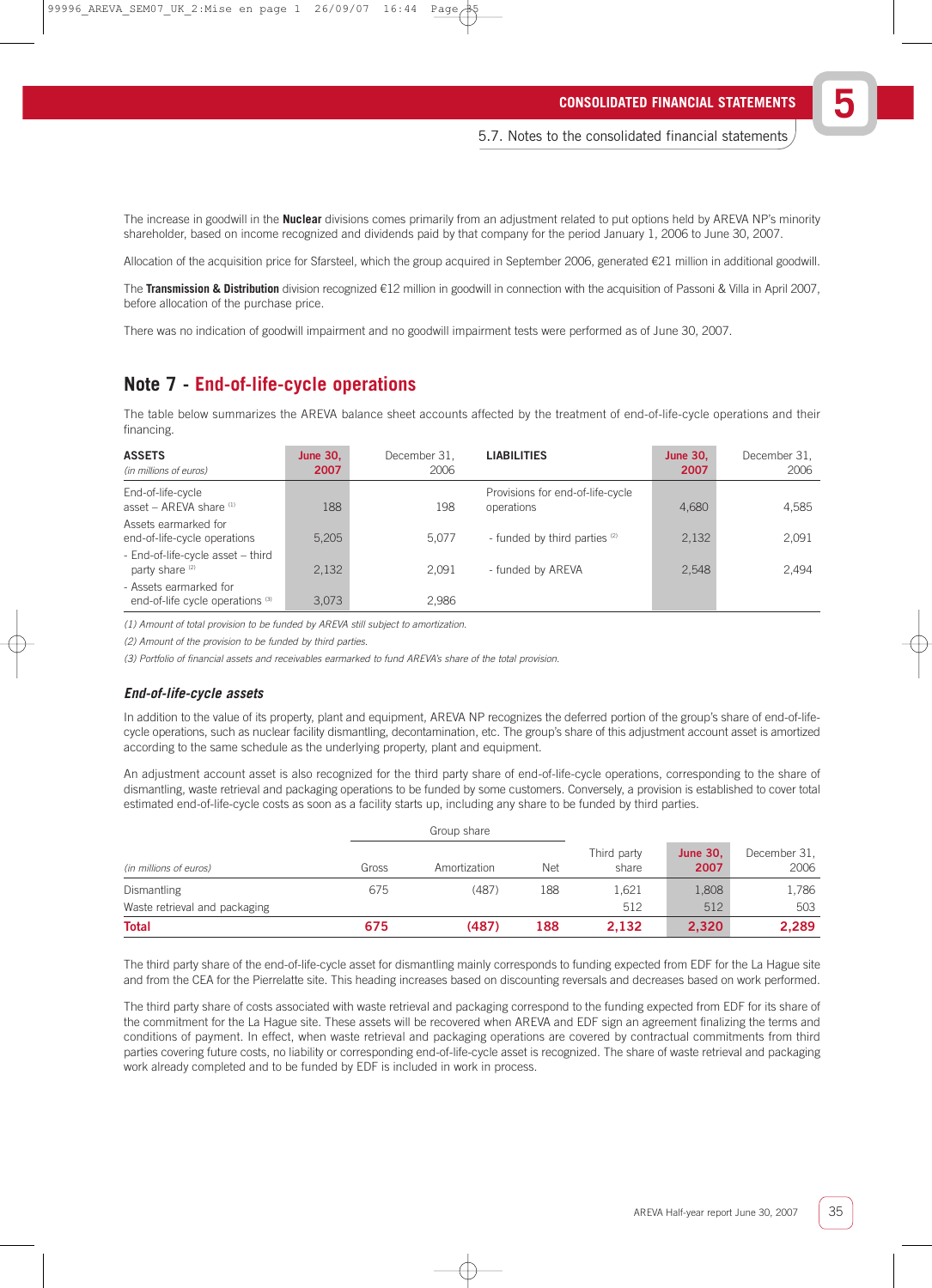### **Assets earmarked for end-of-life-cycle operations**

This heading consists of the following:

| (in millions of euros)             | June 30, 2007 | December 31, 2006 |
|------------------------------------|---------------|-------------------|
| Receivables related to dismantling | 116           | 113               |
| Earmarked assets                   | 2,958         | 2.873             |
| <b>Total</b>                       | 3.073         | 2.986             |

• Receivables related to dismantling correspond to receivables resulting from the signature of a contract in December 2004 under which the CEA agreed to fund a share of facility dismantling expenses at the La Hague and Cadarache plants. This receivable, which bears interest at a rate of approximately 6%, totaled €116 million as of June 30, 2007 (before value added tax). This receivable has no set due date.

• The portfolio of assets earmarked to fund end-of-life-cycle operations includes the following:

| (in millions of euros)             | June 30, 2007            | December 31, 2006 |
|------------------------------------|--------------------------|-------------------|
| At market value                    |                          |                   |
| Publicly traded shares             | 1,033                    | 718               |
| Equity mutual funds                | 1,010                    | 1,001             |
| Bond and money market mutual funds | 914                      | 1,154             |
| <b>Total</b>                       | 2,958                    | 2,873             |
| By region                          |                          |                   |
| Euro zone                          | 2,485                    | 2,381             |
| Non-euro Europe                    | 473                      | 492               |
| Other                              | $\overline{\phantom{a}}$ |                   |
| <b>Total</b>                       | 2,958                    | 2,873             |

#### **Provisions for end-of-life-cycle operations**

| (in millions of euros)                             | June 30, 2007 | December 31, 2006 |
|----------------------------------------------------|---------------|-------------------|
| Dismantling of nuclear facilities                  | 3,423         | 3.371             |
| Waste retrieval and packaging                      | 1,257         | 1.215             |
| <b>Provisions for end-of-life-cycle operations</b> | 4.680         | 4.585             |

As an operator of nuclear facilities, the AREVA group has a legal obligation to secure and dismantle its facilities when they are shut down permanently. The group must also retrieve and package, in accordance with prevailing standards, the various waste types generated by operating activities which could not be processed during treatment. Group facilities subject to these obligations include facilities in the front end of the fuel cycle, in particular Eurodif's enrichment plant at Pierrelatte and the fuel fabrication facilities, but they are predominantly facilities at the back end of the fuel cycle, including the treatment plants at La Hague and the Melox and Cadarache MOX fuel fabrication plants.

Under certain circumstances, essentially in the case of used fuel treatment, several customers have agreed to fund a portion of the costs related to dismantling operations and to the retrieval and packaging of waste for which they retain ownership. For AREVA, this has the effect of transferring the financial responsibility for dismantling and for waste retrieval and packaging from the group to third parties.

### **EDF/AREVA NC negotiations**

EDF and AREVA NC embarked on framework negotiations to establish:

Firstly:

• The legal and financial terms of a transfer to AREVA NC of EDF's current financial obligations with respect to dismantling operations at the La Hague site (including, conceivably, payment of a lump sum to settle EDF's long-term commitment). At the end of September 2003, the parties reached agreement on their respective shares of funding for the dismantling costs for the La Hague plant.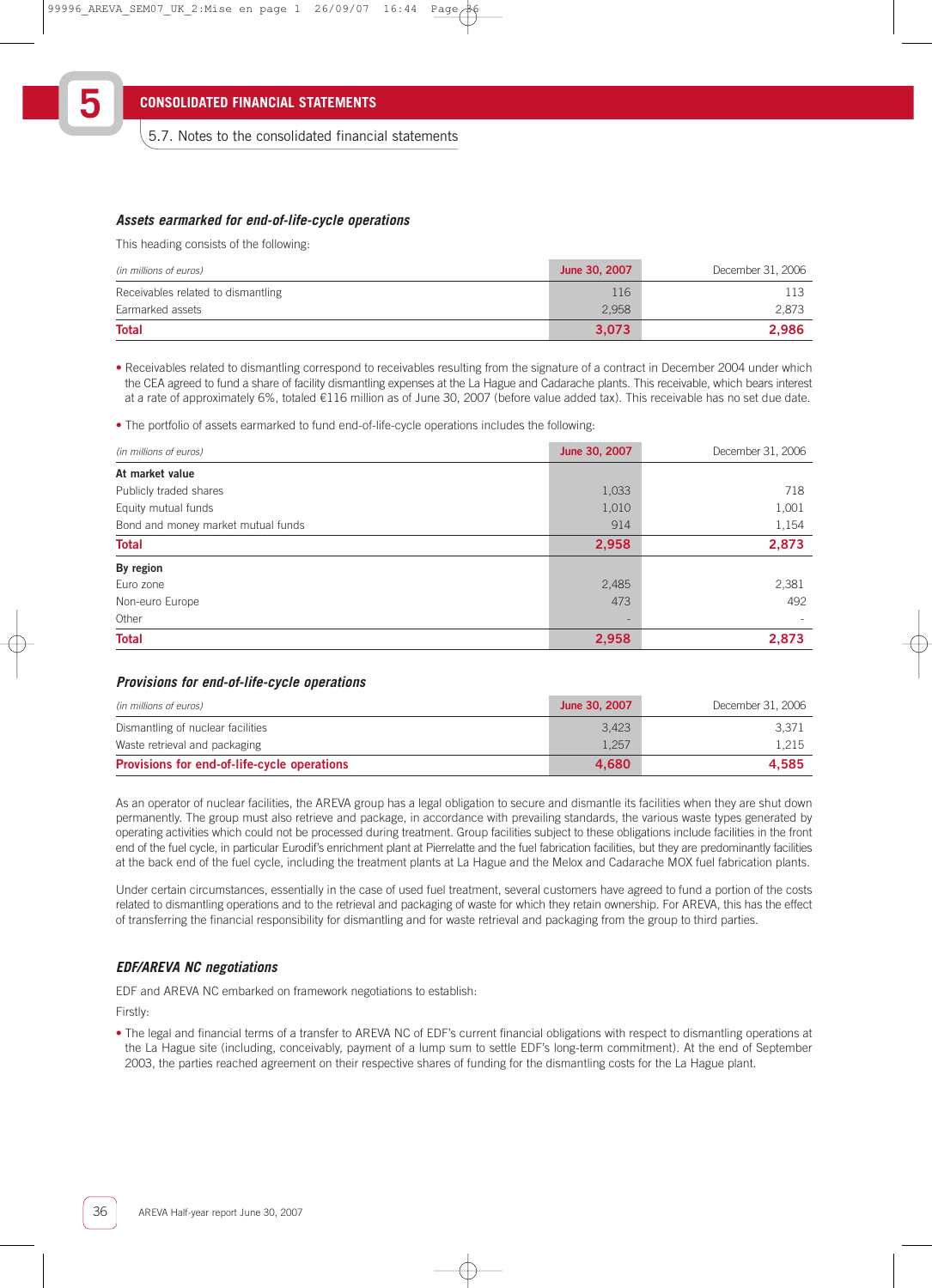• EDF's and AREVA NC's respective shares of obligations for the retrieval and packaging of waste at the La Hague and Saint-Laurent des Eaux sites.

Secondly:

• The financial terms of the future used fuel treatment contract beyond 2007.

Considering the global nature of this negotiation, AREVA did not modify in its financial statements the respective shares of dismantling expenses allocated to the parties as of December 31, 2006. Based on available information, this is not expected to have any significant impact on the group's financial statements or financial position.

### **Note 8 - Investments in associates**

|                           |                   |                                                   | June 30, 2007                                          |          |                                                         | December 31.<br>2006                                       |
|---------------------------|-------------------|---------------------------------------------------|--------------------------------------------------------|----------|---------------------------------------------------------|------------------------------------------------------------|
| (in millions of euros)    | $%$ of<br>control | Share in net<br>income of<br>equity<br>associates | Investment<br>in associates<br>(excluding<br>goodwill) | Goodwill | Investment<br>in associates<br>(including)<br>goodwill) | Investment in<br>in associates<br>(including)<br>goodwill) |
| <b>STMicroelectronics</b> | 10.91%            | (46)                                              | 761                                                    | 43       | 804                                                     | 905                                                        |
| Eramet                    | 26.24%            | 71                                                | 469                                                    | 35       | 504                                                     | 489                                                        |
| REpower                   | 30.17%            | $\overline{2}$                                    | 92                                                     | 26       | 118                                                     | 79                                                         |
| Other equity associates   |                   |                                                   | 48                                                     |          | 48                                                      | 48                                                         |
| <b>Total</b>              |                   | 34                                                | 1,370                                                  | 104      | 1,474                                                   | 1,521                                                      |

Changes from December 31, 2006 to June 30, 2007 reflect for the most part net income recognized and dividends paid by equity associates during the period.

### **Agreement between AREVA and Suzlon concerning AREVA's equity interest in REpower**

On February 22, 2007, AREVA made a public offer to acquire REpower shares on the market. A competing offer was subsequently made by Suzlon. On May 24, 2007, AREVA decided to keep its shares of REpower and entered into a cooperative agreement with Suzlon under which:

- AREVA retains its equity interest in REpower and will continue to support the company;
- AREVA becomes a preferred supplier to Suzlon in the electricity transmission and distribution business;
- Suzlon an option grants to AREVA to sell its REpower shares at a guaranteed price, as indicated in the section on commitments received by the group (see Note 14).

The pricing of this option resulted in a gain recognized in financial income (see Note 4).

### **Note 9 - Other non-current financial assets**

| (in millions of euros)              | June 30, 2007 | December 31, 2006 |
|-------------------------------------|---------------|-------------------|
| Available-for-sale securities       | 2,416         | 2.096             |
| Loans to equity associates          | 28            | 30                |
| Other non-current financial assets  | 227           | 215               |
| Derivatives on financing activities | 13            | 34                |
| <b>Total</b>                        | 2,685         | 2.376             |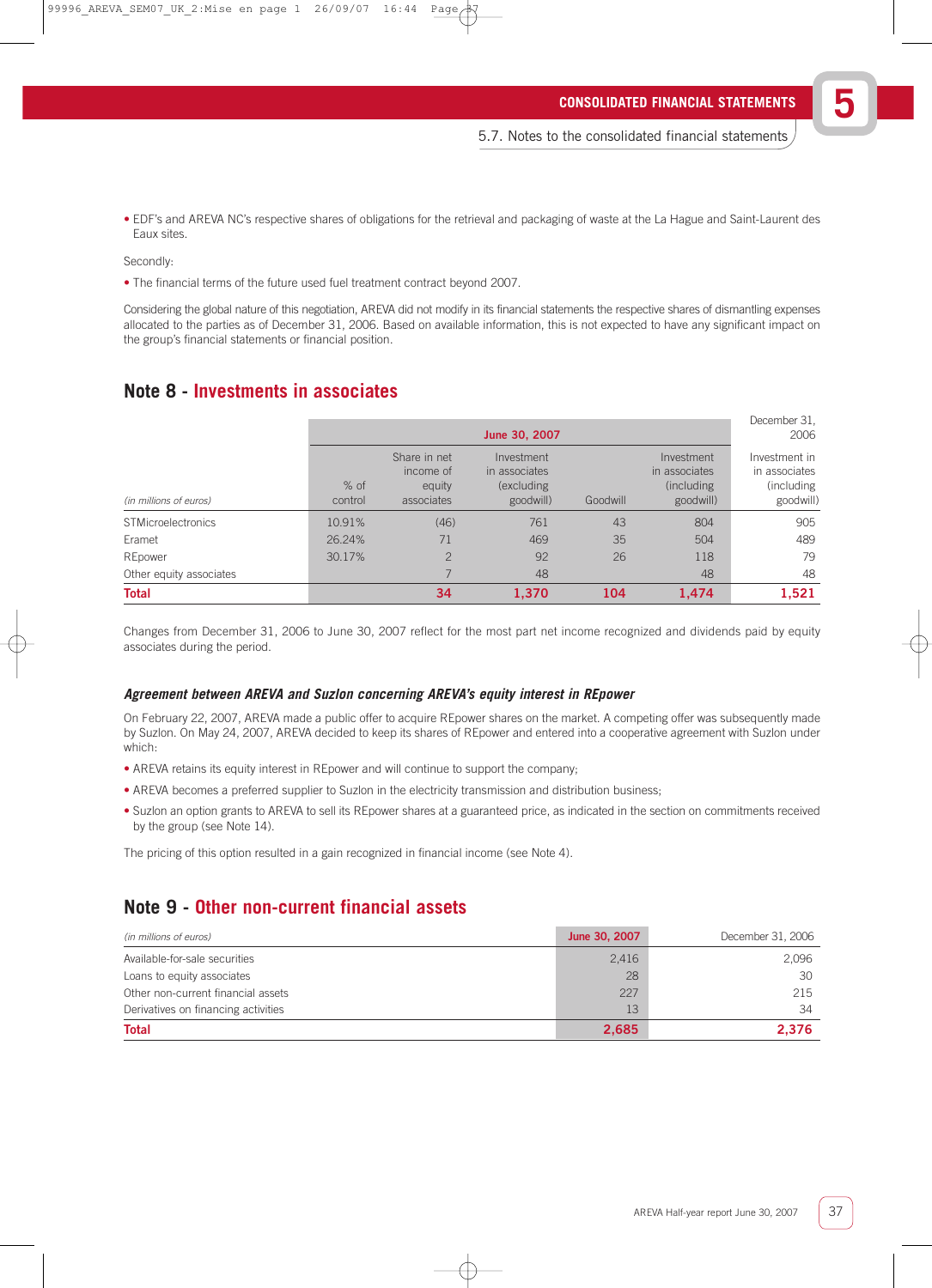### **Available-for-sale securities**

**5**

Available-for-sale securities are as follows:

| (in millions of euros)                   | Number of shares at<br>June 30, 2007 | June 30, 2007 | December 31, 2006 |
|------------------------------------------|--------------------------------------|---------------|-------------------|
| Publicly traded shares (at market value) |                                      |               |                   |
| - Suez                                   | 27,627,000                           | 1,174         | 1,084             |
| - Safran                                 | 30,772,945                           | 584           | 541               |
| - Total                                  | 7,350,064                            | 443           | 402               |
| - Uramin Inc.                            | 15,000,000                           | 87            |                   |
| - Summit                                 | 20,659,641                           | 48            |                   |
| - Alcatel                                | 2,597,435                            | 27            | 28                |
| - Other publicly traded securities       |                                      | 18            |                   |
| Investment in privately held companies   |                                      | 35            | 41                |
| <b>Total</b>                             |                                      | 2,416         | 2.096             |

In the first half of 2007, AREVA acquired shares representing 5.5% of the share capital of Uramin and 10.5% of the share capital of Summit.

Uramin is a junior uranium exploration company traded on the London and Toronto stock exchanges (see Note 16);

Summit is a junior uranium exploration company traded on the Sydney stock exchange.

Changes in investments in Total, Alcatel, Suez and Safran correspond solely to changes in their market prices. AREVA did not buy or sell any shares in these companies during the reporting period.

### **Other non-current financial assets**

As of June 30, 2007 and December 31, 2006, this heading primarily consists of deposits made with the US customs authorities in connection with the Usec dispute.

### **Note 10 - Cash and cash equivalents**

| (in millions of euros)                                          | June 30, 2007 | December 31, 2006 |
|-----------------------------------------------------------------|---------------|-------------------|
| Short term investments (initial maturity of less than 3 months) | 224           | 690               |
| Cash and current accounts                                       | 282           | 272               |
| Net value                                                       | 506           | 962               |

Short-term investments with initial maturities of less than three months consisted mostly of negotiable debt instruments and short-term cash mutual funds.

# **Note 11 - Other provisions**

| (in millions of euros)                                  | June 30, 2007 | December 31, 2006 |
|---------------------------------------------------------|---------------|-------------------|
| Restoration of mining sites and mill decommissioning    | 64            | 63                |
| Site clean-up and reclamation of other industrial sites | 50            | 49                |
| Other non-current provisions                            | 114           | 112               |
| Restructuring and layoff plans                          | 95            | 128               |
| Provisions for ongoing cleanup                          | 87            | 81                |
| Provisions for customer warranties                      | 240           | 241               |
| Provisions for losses to completion                     | 651           | 570               |
| Accrued costs                                           | 461           | 455               |
| Other                                                   | 277           | 313               |
| <b>Current provisions</b>                               | 1,810         | 1,788             |
| <b>Total other provisions</b>                           | 1,924         | 1,900             |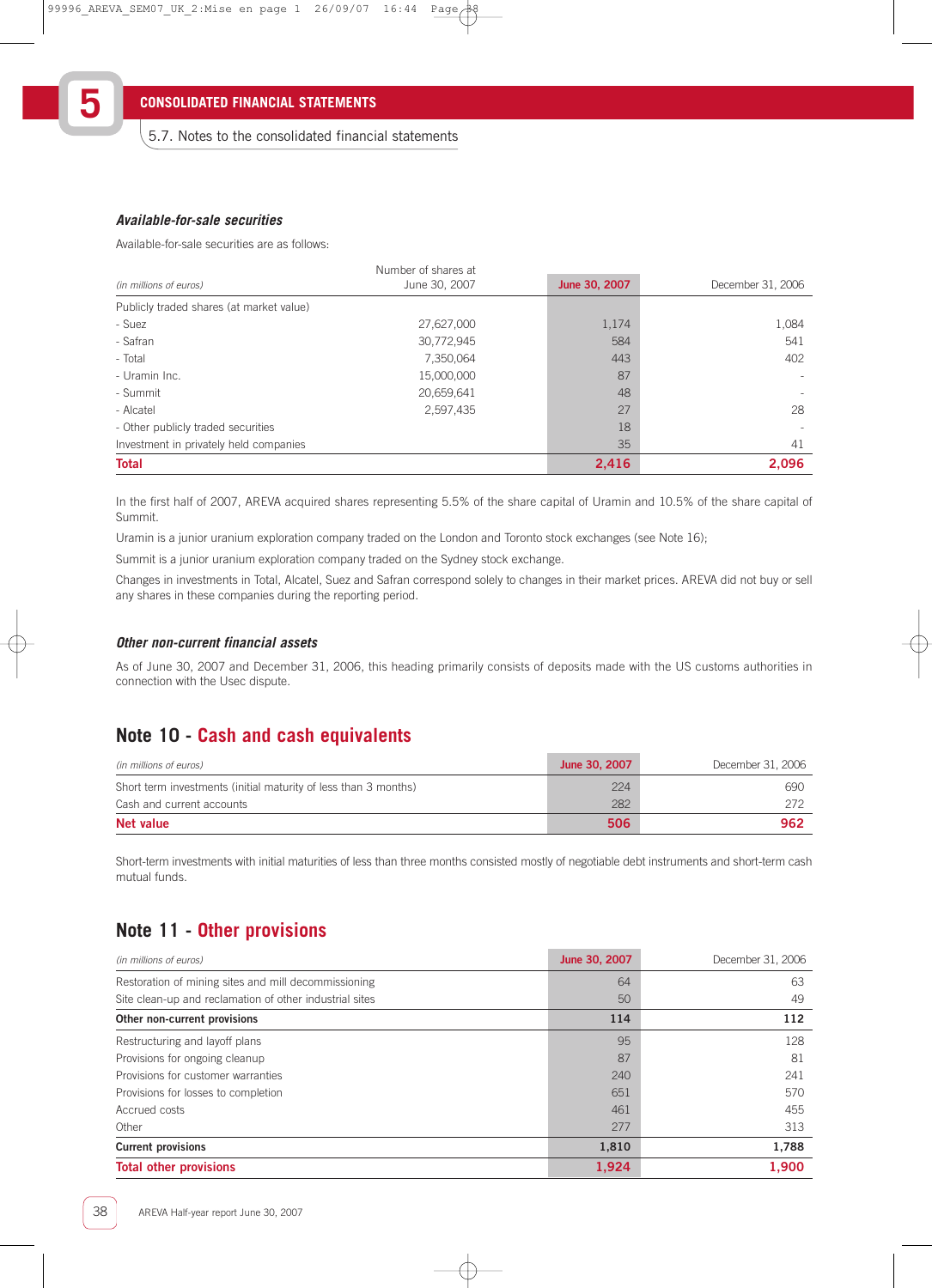### **Contract to build the Olkiluoto 3 EPR**

The key milestones in the construction schedule established at the end of 2006 for the first half of 2007 were met.

However, performance of the OL3 project remains impacted by the following:

- management of the specific process for approval of all technical documentation prior to manufacturing and adjustments in response to specific requests;
- the "first-of-a-kind" nature of the reactor, and
- the possible need to re-qualify certain subcontractors.

The AREVA/Siemens consortium has entered into discussions with the customer to define measures to strengthen and extend their cooperation.

The consortium also reserved its rights to indemnification for cost overruns which the company considers attributable to TVO. TVO communicated its position on this subject at the end of the first half of 2007 and has itself submitted certain claims against the consortium. AREVA has rejected these claims as without merit.

The provision for loss to completion recognized by the group was supplemented to take into account new cost estimates and a revised assessment of risk resulting from the conditions for contract execution. This provision takes into consideration the insurance policy acquired by the group at the end of 2006 to cover losses to completion on export sales of EPRs, subject to a deductible and a maximum coverage amount.

Remaining uncertainties regarding the cost to completion are related in particular to contractual risks, claims and technical difficulties inherent in the construction of a "first-of-a-kind" reactor.

### **Note 12 - Borrowings**

| (in millions of euros)                                                         | Long-term borrowings | Short-term borrowings | June 30, 2007 | December 31, 2006 |
|--------------------------------------------------------------------------------|----------------------|-----------------------|---------------|-------------------|
| Put options of minority shareholders                                           | 1,117                |                       | 1,117         | 1,117             |
| Interest-bearing advances                                                      | 19                   | 568                   | 587           | 548               |
| Loans from financial institutions                                              | 253                  | 196                   | 449           | 316               |
| Short-term bank facilities and non-trade<br>current accounts (credit balances) |                      | 55                    | 55            | 61                |
| Financial instruments                                                          |                      |                       |               |                   |
| Miscellaneous debt                                                             | 52                   | 15                    | 67            | 74                |
| <b>Total borrowings</b>                                                        | 1,441                | 841                   | 2,282         | 2.119             |

### **Put options of minority shareholders**

The shareholders' agreement signed in 2001 between Framatome SA (absorbed by AREVA in 2001) and Siemens provides for the exercise of a put option by Siemens in respect of shares it holds in AREVA NP, representing 34% of the share capital, and a call option by AREVA in respect of AREVA NP shares held by Siemens, under the following terms and conditions.

First, the put and call may be exercised after a deadlock, as defined in the shareholders' agreement, in particular if it becomes impossible to make certain decisions, such as shutting down a site, changing the bylaws, etc., or if Siemens does not approve the financial statements for two consecutive years.

Secondly, the shareholders' agreement provides that after 11 years, i.e. from 2012, the parties may exercise the put and the call unconditionally.

Accordingly, Siemens will be free to exercise a put option enabling it to sell all its shares to AREVA, based on an expert valuation, and AREVA will be free to exercise a call option to enabling it to buy all AREVA NP shares held by Siemens, based on an expert valuation.

Commitments to purchase minority interests held by Siemens in AREVA NP SAS are included in borrowings at the put option exercise price, estimated at the net present value of future cash flows. This value is adjusted on December 31 of each year.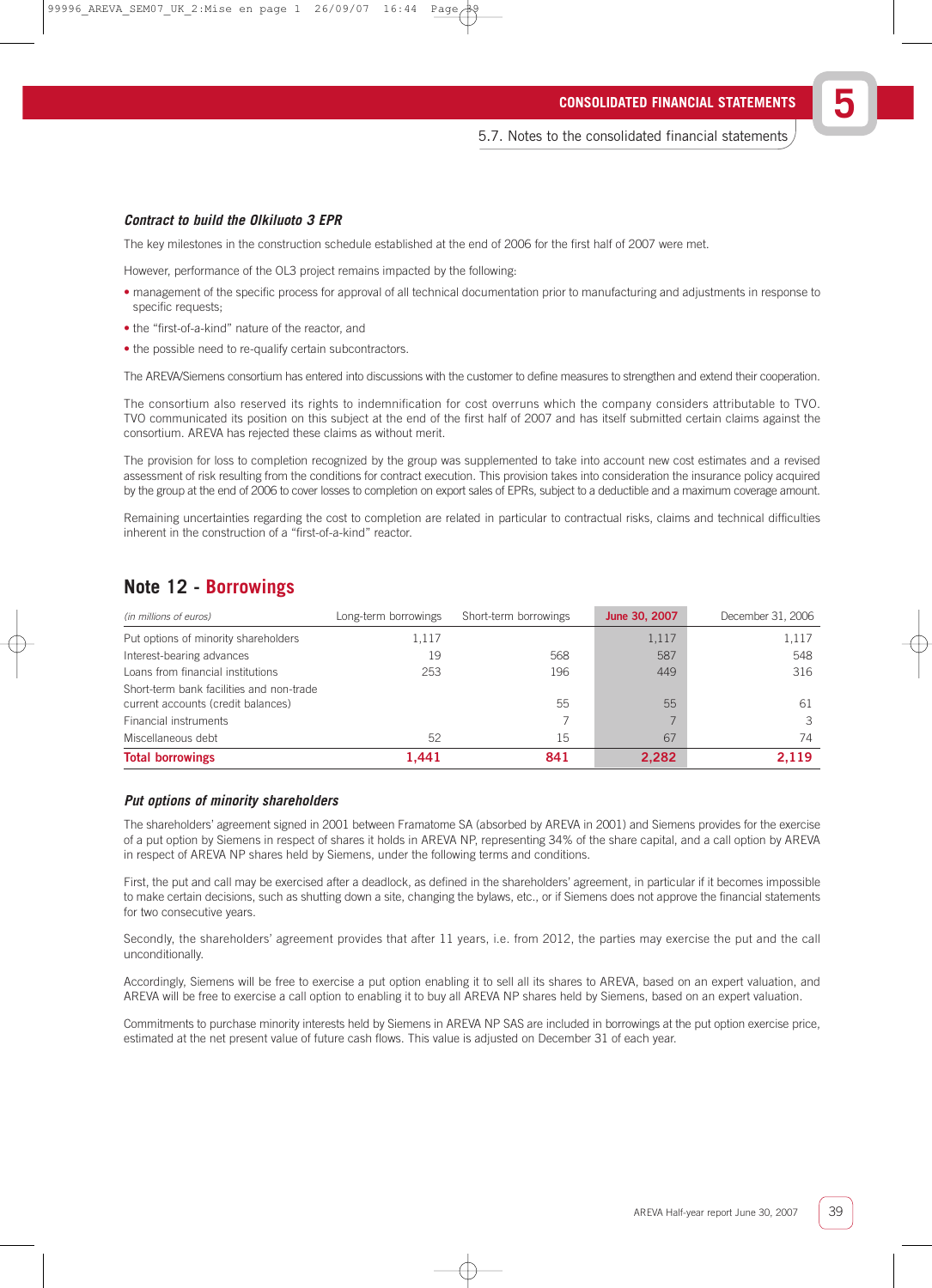5.7. Notes to the consolidated financial statements

### **Note 13 - Related party transactions**

Transactions between the parent company and its subsidiaries, which are related parties, were eliminated on consolidation and are not presented in this note.

Transactions between the group and other important related parties are as follows:

### **CEA**

**5**

| (in millions of euros)                    | June 30, 2007 | December 31, 2006 |
|-------------------------------------------|---------------|-------------------|
| <b>Sales</b>                              | 272           | 543               |
| Purchases                                 | 37            | 90                |
| Loans to/receivables from related parties | 344           | 529               |
| Borrowings from related parties           | 208           | 381               |

### **Relations with government-owned companies**

The group has business relationships with government-owned companies, in particular EDF. Transactions with EDF include sales of uranium, enrichment services and nuclear fuel, maintenance and sales of equipment for nuclear reactors, and used fuel transportation, storage, treatment and recycling services. Ongoing negotiations with EDF are described in Note 7 - End-of-life-cycle operations.

### **Note 14 - Commitments given or received**

### **Off-balance sheet commitments**

| (in millions of euros)            | June 30, 2007 | December 31, 2006 |
|-----------------------------------|---------------|-------------------|
| Commitments given                 | 3,746         | 3,085             |
| Contract guarantees given         | 2,819         | 2,524             |
| Other operating guarantees        | 573           | 152               |
| Commitments given on financing    | 47            | 49                |
| Other commitments given           | 307           | 360               |
| <b>Commitments received</b>       | 1,243         | 883               |
| Operating commitments received    | 508           | 436               |
| Commitments received on financing |               | 13                |
| Other commitments received        | 734           | 434               |
| <b>Reciprocal commitments</b>     | 2,729         | 781               |

The amounts above only include commitments that the group considers valid as of the date of closing. Accordingly, these commitments do not include construction contracts currently under negotiation.

### **Commitments given**

AREVA gave a specific guarantee in respect of ownership of FCI shares sold to Bain Capital. This amount, which is capped at the sale price of €582 million, is not included in the summary table.

The group gave a parent-company guarantee to TVO for the full value of the contract for the construction of an EPR reactor in Finland. The group received a counter-guarantee from Siemens corresponding to this supplier's share of the TVO contract. The net commitment given by the group is in the range of  $\epsilon$ 1.5 billion to  $\epsilon$ 2 billion. It is not included in the summary table.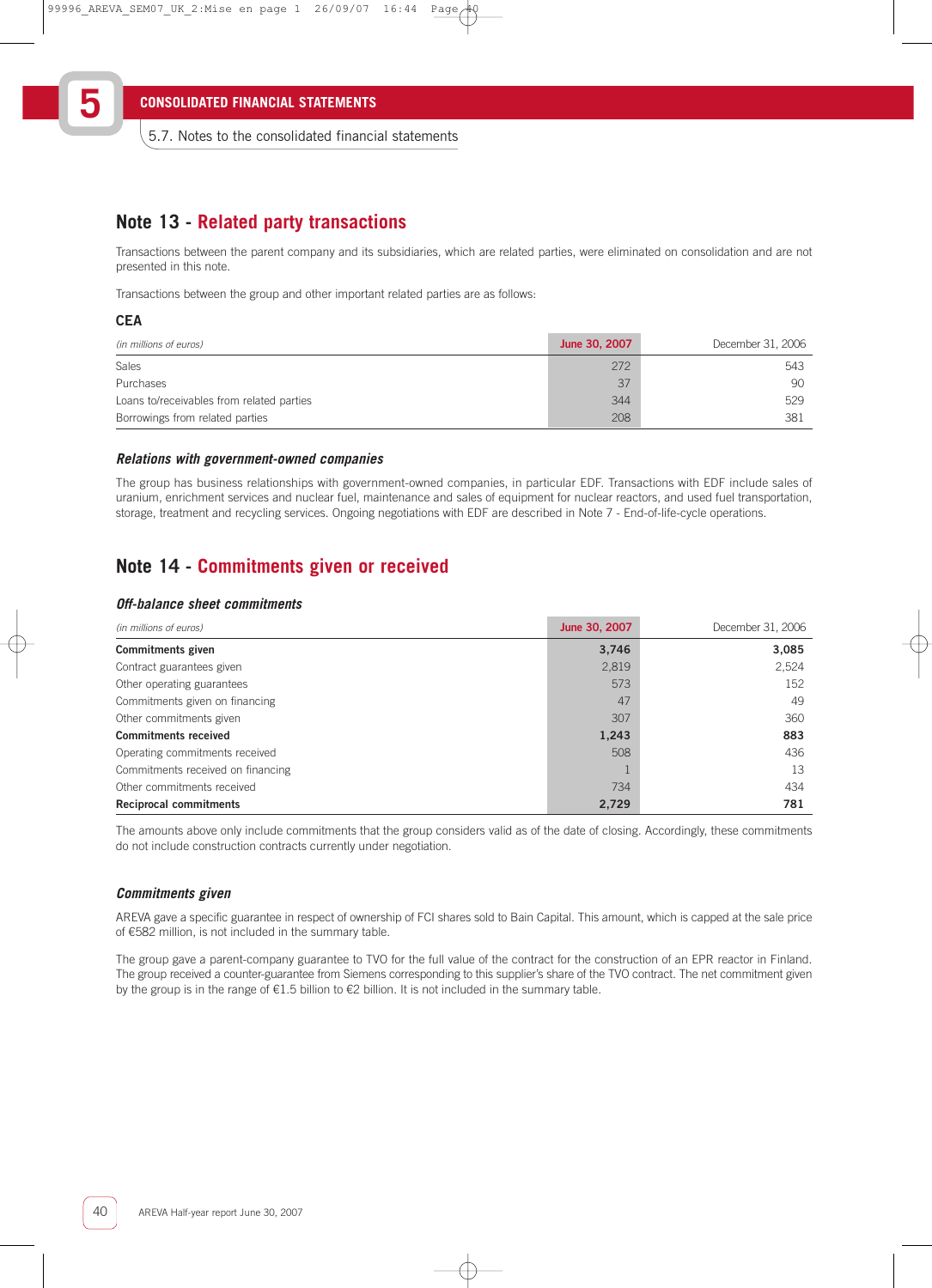### **Commitments received**

Commitments received as of June 30, 2007 include the maximum value of vendor warranties received from Alstom following the group's acquisition of the **Transmission & Distribution** division.

The group entered into a cooperative agreement with Suzlon under which AREVA has an option to sell its REpower shares for the guaranteed amount of €471 million.

### **Reciprocal commitments**

As of June 30, 2007, AREVA has access to an unused syndicated credit facility totaling €1.9 billion.

## **Note 15 - Other information**

### **Disputes and contingent liabilities**

### ISF2

The ISF2 project concerns the construction of a dry storage unit for nuclear fuel from RBMK reactors in Ukraine.

In May 2004, the customer wrote to AREVA NP advising that the condition of the fuel assemblies did not comply with the contractual documents. Without prejudicing the contractual positions of any party, and independently of commercial and financial negotiations, a memorandum of understanding was signed on July 17, 2004 by the three parties, i.e. AREVA NP, the customer's representative (PMU) and the power plant, thus demonstrating their desire to cooperate to resolve the issue.

At the customer's request, AREVA NP drafted a technical solution that takes into account the possibility that the customer may not be able to establish the actual condition of the fuel assemblies (contractual responsibility of the customer). In November 2004, this solution was presented to the donor countries in the presence of all interested parties (EBRD, AREVA NP, customer and Ukrainian safety authorities).

In July 2005, the cost estimate for the solution proposed by AREVA NP was presented to the meeting of donor countries. At their request, the EBRD performed a technical and financial audit. Concurrently, the contract was suspended in October 2005 by mutual agreement for an initial period of three months and specific work was undertaken under a service contract to continue the most critical tasks during this interim period. This work was stopped at the end of June 2006.

In the spring of 2006, the Ukrainian party proposed a new technical solution to process all of the fuel, whether in good condition or with water inside the cladding. The solution, involving the use of a drying process offered by a US company, was presented at the meeting of donor countries held on June 27, 2006. Several countries agreed in principle to its use, including the Ukraine and the United States.

After the meeting, the US company having been solicited to take over the entire project, AREVA NP initiated discussions with the EBRD to terminate the contract amicably and cooperate with the US company by providing short-term technical assistance, thus allowing it become more familiar with the project.

At a meeting held on December 14, 2006, the donor countries (including the Ukraine) officially approved AREVA NP's withdrawal. A mutually agreeable termination agreement was signed to this effect on March 29, 2007. It contemplates in particular the transfer of the existing facility and installed equipment to the contractor and the payment of a termination fee.

The signature of this agreement thus brings the contract to a close and no further claims or contentious procedures may be initiated by any of the parties.

### Usec litigation

In 2001, the United States Department of Commerce (DOC) ordered that countervailing duties be levied on enrichment services imported to the United States from France, Germany, the Netherlands and the United Kingdom. This action followed complaints filed in December 2000 by the United States Enrichment Corporation (Usec) against Eurodif and Urenco for dumping and unfair subsidies. The level of countervailing duties applied to Eurodif exports to the United States led to a deposit of \$188 million with the US Customs Service at the end of 2006, recoverable once the case has been adjudicated.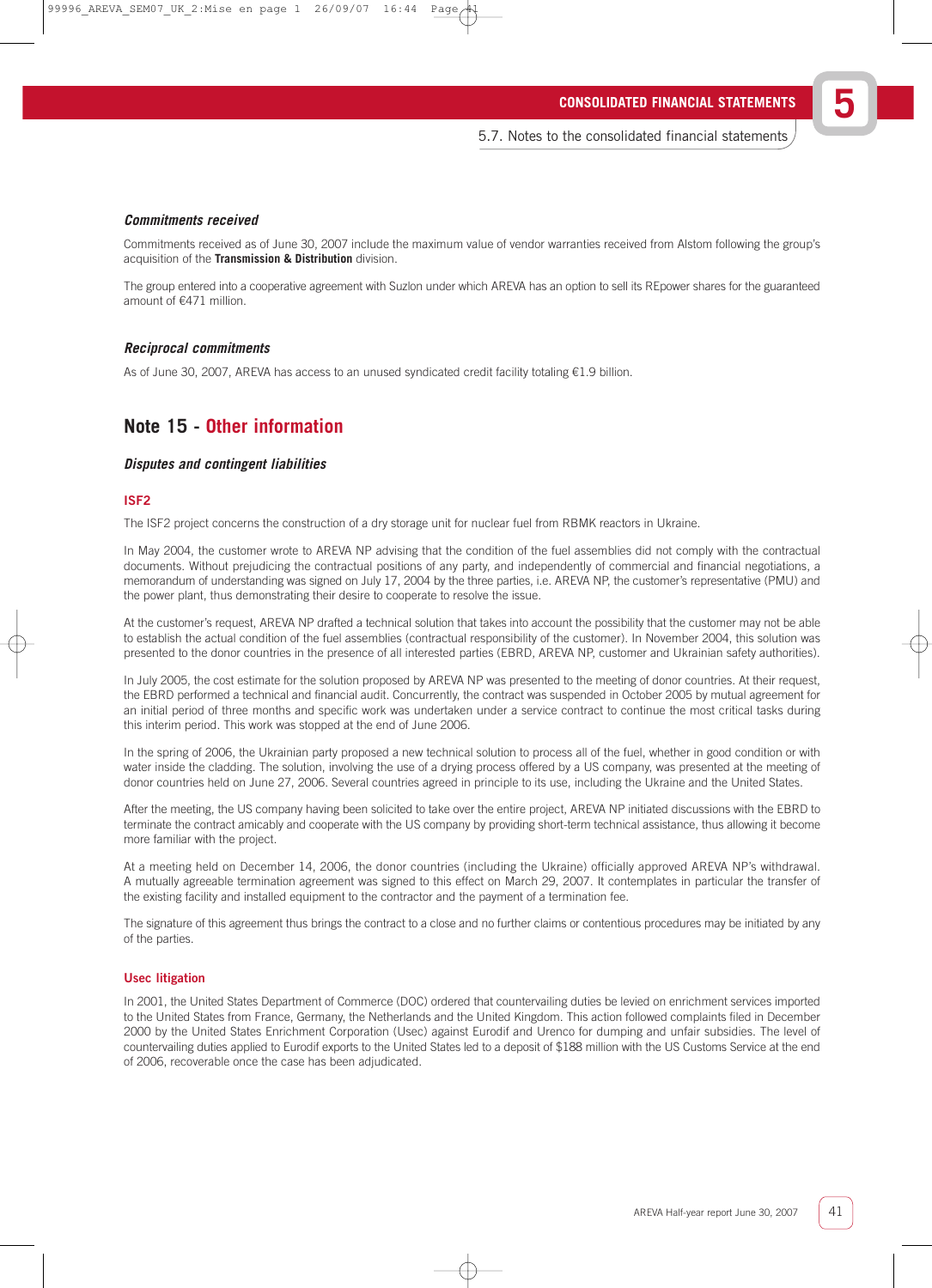**5**

### 5.7. Notes to the consolidated financial statements

Eurodif's defense included administrative proceedings before the US DOC and a legal proceeding before the US Court of International Trade (CIT):

- In February 2003, Eurodif asked the DOC to revise provisional countervailing duties paid in 2001 and 2002. Final administrative decisions revising these duties were issued in July and September 2004. The revision reduced the level of the countervailing duties to approximately 80% of the provisional amount. The final amount of the duties relating to the 2004 deposit was communicated in August 2006.
- In April 2002, Eurodif appealed the DOC decision before the US Court of International Trade (CIT).
- The CIT issued favorable rulings validating Eurodif's legal analysis in March 2003 and September 2003.
- On March 3, 2005, the US Court of Appeal for the Federal Circuit (CAFC), which is the ultimate level of appeal, issued a ruling in favor of Eurodif, thus terminating all legal proceedings and the anti-dumping and subsidy protection measures implemented by the DOC. The CAFC confirmed its ruling during re-hearings on September 9, 2005. The court remanded the case to the CIT, which in turn ordered the DOC to comply with these decisions in January 2006.
- In April 2006, all parties renounced their right to appeal on matters other than the "goods vs. services" issue.

After remanding the case to the DOC on several occasions:

- The CIT affirmed the DOC's proposal to rescind the order mandating countervailing duties. Usec appealed this decision on July 18, 2006. The US government did not appeal.
- On August 3, 2006, the CIT affirmed a second determination proposed by the DOC regarding the anti-dumping proceedings. This determination excludes uranium enrichment contracts from the scope of the order. Usec appealed this decision before the CAFC on September 19, 2006.
- In February 2007, the CAFC issued affirmance of CIT's judgment on the "CVD order" subsidies in favor of Eurodif. In the end, Usec did not appeal this decision to the US Supreme Court. This procedure is therefore closed. No date has been set for the reimbursement of duties.
- At the beginning of July 2007, the CAFC heard Usec's appeal regarding the dumping procedure. The court's decision is pending.

#### Ongoing investigations

After an investigation carried out by the European Commission into alleged anti-competition practices between gas-insulated switchgear (GIS) suppliers, the Commission imposed a series of fines on the 11 companies participating in the cartel. The investigation began in May 2004 when ABB submitted a request for immunity to the European Commission. On January 24, 2007, the Commission fined the parent companies of the companies involved, including Alstom, which received a €11 million fine. It also held Alstom jointly liable with AREVA T&D SA for the payment of a €54 million fine. The other group companies penalized – AREVA SA, AREVA T&D Holding and AREVA T&D AG – are jointly liable with AREVA T&D SA for the payment of this fine, up to  $\epsilon$ 25.5 million.

The decision, which has been appealed with the Court of First Instance of the European Communities, does not specify the respective obligations of Alstom and AREVA for payment of the abovementioned €54 million fine.

In April 2007, Alstom and AREVA entered into an agreement related to warranty obligations, particularly for payment of the cost of investigations into anti-competitive practices. Irrespective of the amount, AREVA will ask Alstom to reimburse the majority of its loss.

This investigation triggered additional, although less critical, investigations by competition authorities in Hungary, the Czech Republic, Slovakia, South Africa, Brazil and other countries, which are currently less active. In Hungary, authorities ruled in favor of AREVA's position. The Czech Republic levied a fine of €5.6 million on AREVA T&D in early February 2007. The fine was partially reduced to approximately €360,000 on April 26, 2007; this decision is under appeal.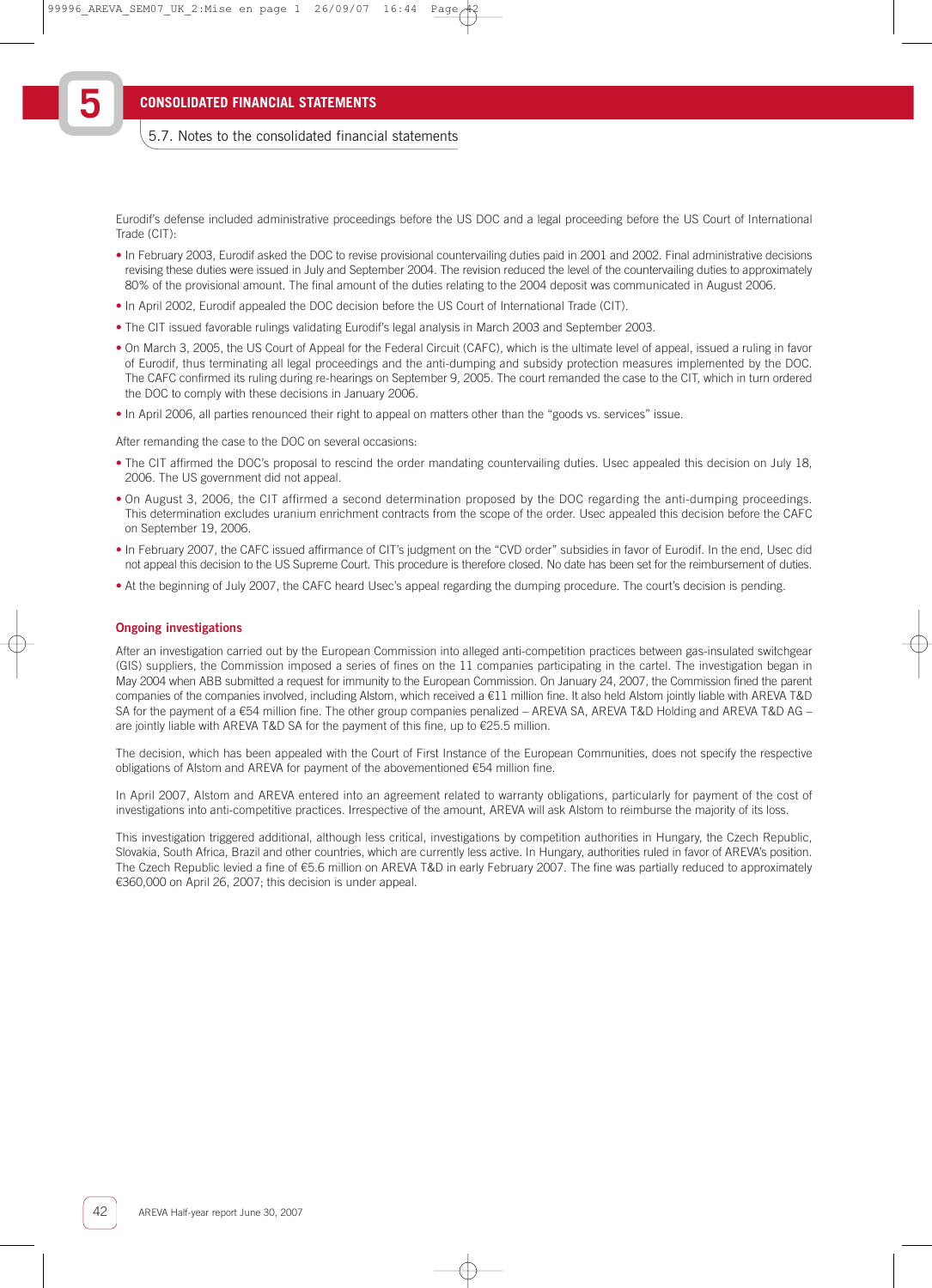#### Administrative sanctions against a Mexican subsidiary of AREVA T&D

Proceedings were instigated by Mexican authorities against a subsidiary of AREVA T&D in 2004 for anti-competition practices, which could lead to this company not being allowed to bid on public contracts in Mexico.

A court decision exonerating AREVA T&D was rendered on August 11, 2005. However, the local authority concerned has handed down a new decision which is identical to the first decision to prevent AREVA T&D SA de CV from gaining access to public contracts in Mexico. Proceedings have been initiated to ensure enforcement of the court's ruling and suspend the administrative measure until a new court decision, if any, is issued on the merits. A final decision, which may be in favor of AREVA T&D de CV, is expected soon.

### **Note 16 - Events subsequent to the period end**

#### AREVA purchased a 51% stake in Multibrid

AREVA purchased on September 17, 2007 a 51% stake in Multibrid, a designer and manufacturer of multi-megawatt off-shore wind turbines based in Germany. With this acquisition, AREVA has entered into a joint venture with Prokon Nord, a German off-shore wind turbine and biomass plant developper and current owner of Multibrid.

### Takeover bid on Uramin

Following to the sucessful outcome of AREVA's friendly takeover bid for Uramin, a Canadian company with uranium mining permits in Namibia, South Africa and the Central African republic, AREVA owns 100% of Uramin.